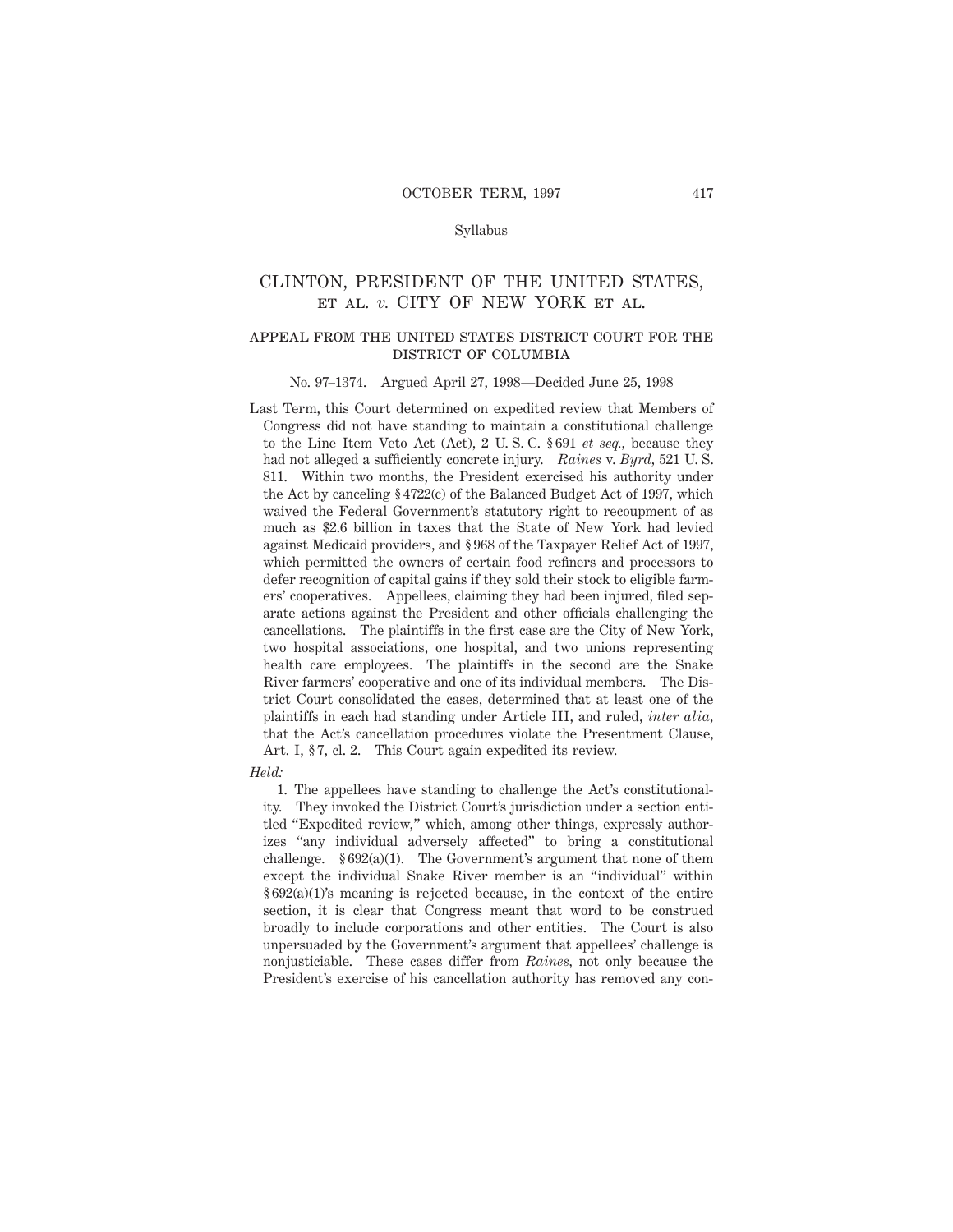#### Syllabus

cern about the dispute's ripeness, but more importantly because the parties have alleged a "personal stake" in having an actual injury redressed, rather than an "institutional injury" that is "abstract and widely dispersed." 521 U.S., at 829. There is no merit to the Government's contention that, in both cases, the appellees have not suffered actual injury because their claims are too speculative and, in any event, are advanced by the wrong parties. Because New York State now has a multibillion dollar contingent liability that had been eliminated by § 4722(c), the State, and the appellees, suffered an immediate, concrete injury the moment the President canceled the section and deprived them of its benefits. The argument that New York's claim belongs to the State, not appellees, fails in light of New York statutes demonstrating that both New York City and the appellee providers will be assessed for substantial portions of any recoupment payments the State has to make. Similarly, the President's cancellation of § 968 inflicted a sufficient likelihood of economic injury on the Snake River appellees to establish standing under this Court's precedents, cf. *Bryant* v. *Yellen,* 447 U. S. 352, 368. The assertion that, because processing facility sellers would have received the tax benefits, only they have standing to challenge the § 968 cancellation not only ignores the fact that the cooperatives were the intended beneficiaries of § 968, but also overlooks the fact that more than one party may be harmed by a defendant and therefore have standing. Pp. 428–436.

2. The Act's cancellation procedures violate the Presentment Clause. Pp. 436–449.

(a) The Act empowers the President to cancel an "item of new direct spending" such as § 4722(c) of the Balanced Budget Act and a "limited tax benefit" such as § 968 of the Taxpayer Relief Act, § 691(a), specifying that such cancellation prevents a provision "from having legal force or effect,"  $\S § 691e(4)(B)$ –(C). Thus, in both legal and practical effect, the Presidential actions at issue have amended two Acts of Congress by repealing a portion of each. Statutory repeals must conform with Art. I, *INS* v. *Chadha,* 462 U. S. 919, 954, but there is no constitutional authorization for the President to amend or repeal. Under the Presentment Clause, after a bill has passed both Houses, but "before it become[s] a Law," it must be presented to the President, who "shall sign it" if he approves it, but "return it," *i. e.,* "veto" it, if he does not. There are important differences between such a "return" and cancellation under the Act: The constitutional return is of the entire bill and takes place *before* it becomes law, whereas the statutory cancellation occurs *after* the bill becomes law and affects it only in part. There are powerful reasons for construing the constitutional silence on the profoundly important subject of Presidential repeals as equivalent to an express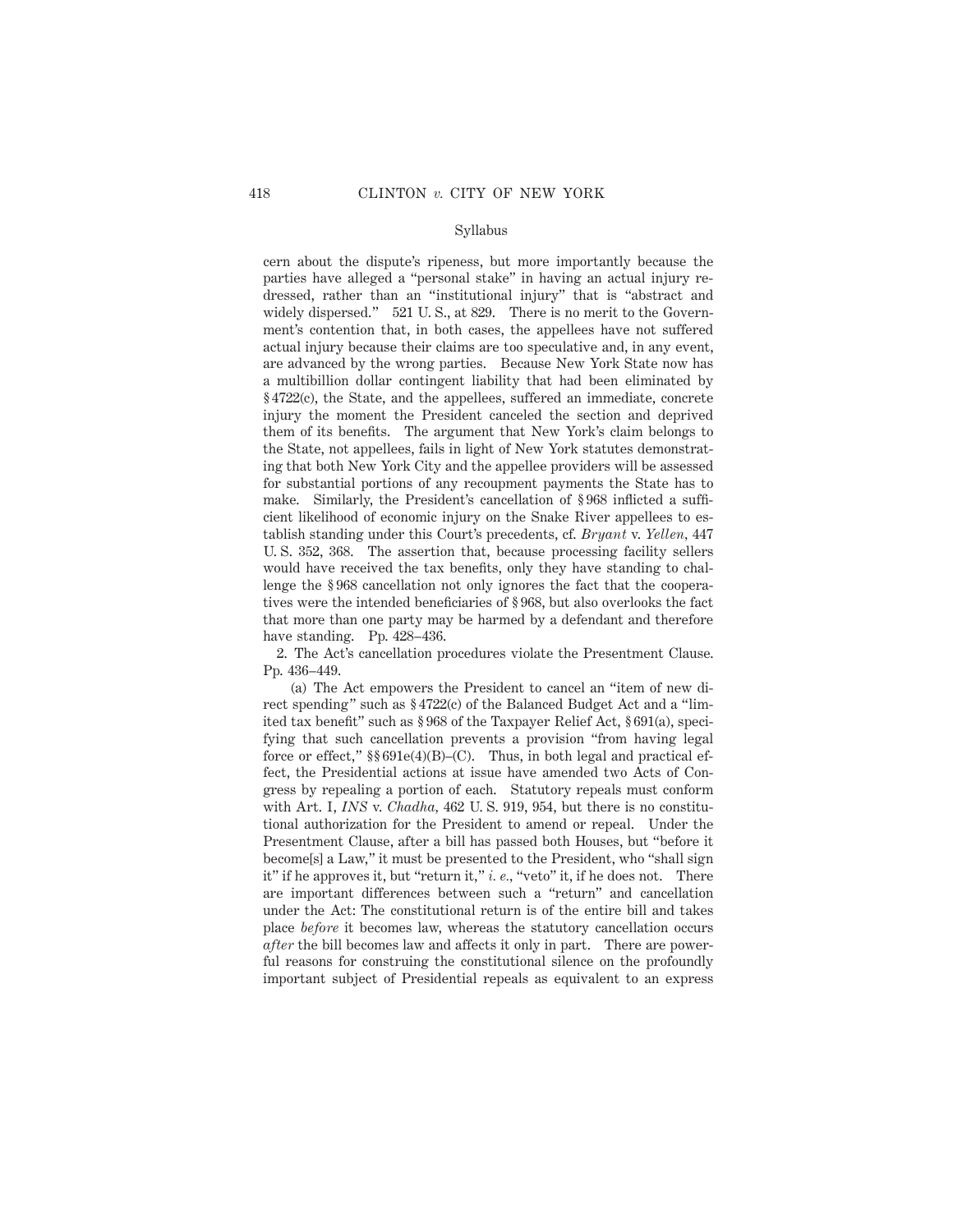#### Syllabus

prohibition. The Article I procedures governing statutory enactment were the product of the great debates and compromises that produced the Constitution itself. Familiar historical materials provide abundant support for the conclusion that the power to enact statutes may only "be exercised in accord with a single, finely wrought and exhaustively considered, procedure." *Chadha,* 462 U. S., at 951. What has emerged in the present cases, however, are not the product of the "finely wrought" procedure that the Framers designed, but truncated versions of two bills that passed both Houses. Pp. 436–441.

(b) The Court rejects two related Government arguments. First, the contention that the cancellations were merely exercises of the President's discretionary authority under the Balanced Budget Act and the Taxpayer Relief Act, read in light of the previously enacted Line Item Veto Act, is unpersuasive. *Field* v. *Clark,* 143 U. S. 649, 693, on which the Government relies, suggests critical differences between this cancellation power and the President's statutory power to suspend import duty exemptions that was there upheld: such suspension was contingent on a condition that did not predate its statute, the duty to suspend was absolute once the President determined the contingency had arisen, and the suspension executed congressional policy. In contrast, the Act at issue authorizes the President himself to effect the repeal of laws, for his own policy reasons, without observing Article I, §7, procedures. Second, the contention that the cancellation authority is no greater than the President's traditional statutory authority to decline to spend appropriated funds or to implement specified tax measures fails because this Act, unlike the earlier laws, gives the President the unilateral power to change the text of duly enacted statutes. Pp. 442–447.

(c) The profound importance of these cases makes it appropriate to emphasize three points. First, the Court expresses no opinion about the wisdom of the Act's procedures and does not lightly conclude that the actions of the Congress that passed it, and the President who signed it into law, were unconstitutional. The Court has, however, twice had full argument and briefing on the question and has concluded that its duty is clear. Second, having concluded that the Act's cancellation provisions violate Article I, § 7, the Court finds it unnecessary to consider the District Court's alternative holding that the Act impermissibly disrupts the balance of powers among the three branches of Government. Third, this decision rests on the narrow ground that the Act's procedures are not authorized by the Constitution. If this Act were valid, it would authorize the President to create a law whose text was not voted on by either House or presented to the President for signature. That may or may not be desirable, but it is surely not a document that may "become a law" pursuant to Article I, § 7. If there is to be a new proce-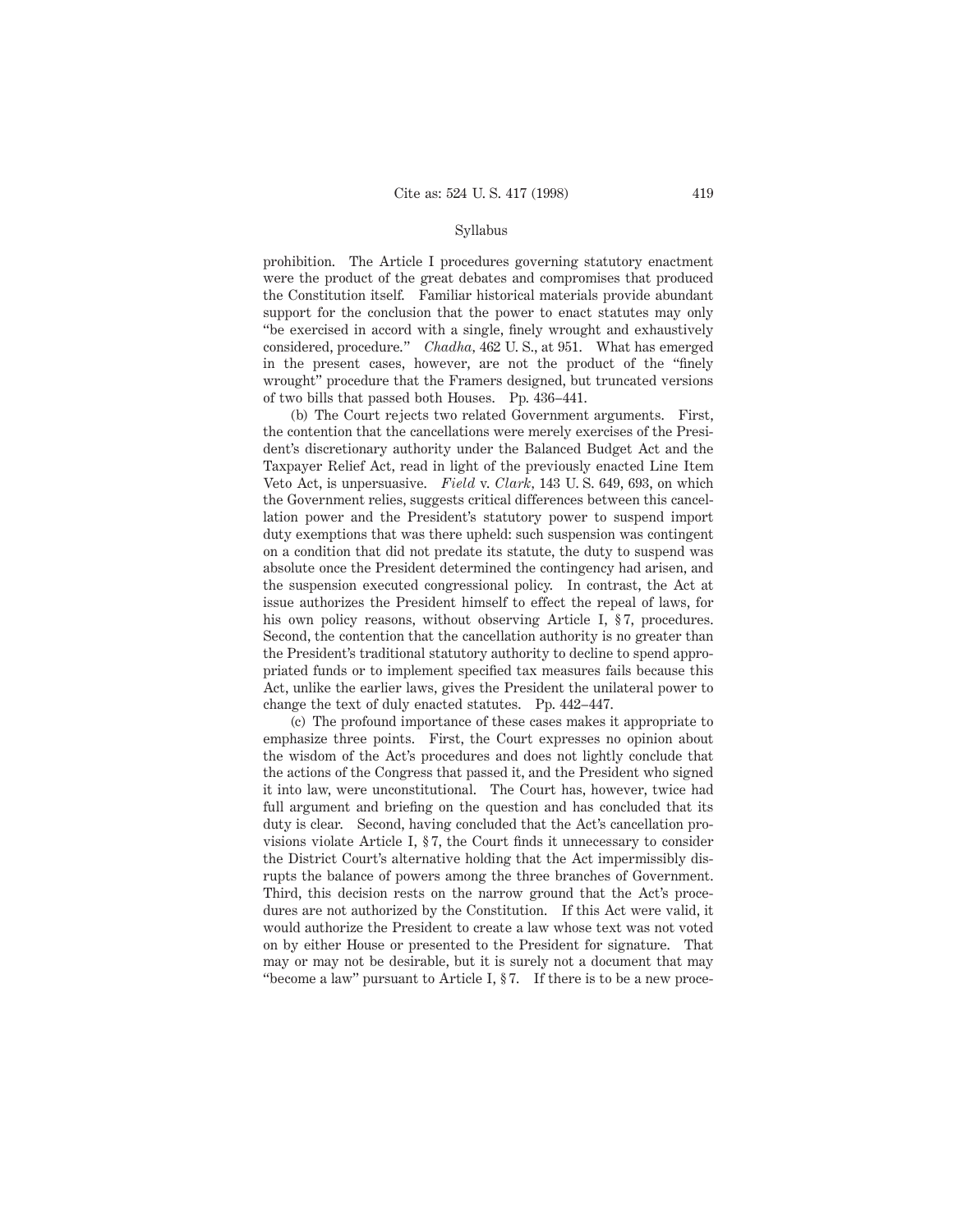dure in which the President will play a different role, such change must come through the Article V amendment procedures. Pp. 447–449. 985 F. Supp. 168, affirmed.

STEVENS, J., delivered the opinion of the Court, in which REHNQUIST, C. J., and Kennedy, Souter, Thomas, and Ginsburg, JJ., joined. Kennedy, J., filed a concurring opinion, *post,* p. 449. Scalia, J., filed an opinion concurring in part and dissenting in part, in which O'Connor, J., joined, and in which Breyer, J., joined as to Part III, *post,* p. 453. Breyer, J., filed a dissenting opinion, in which O'Connor and Scalia, JJ., joined as to Part III, *post,* p. 469.

*Solicitor General Waxman* argued the cause for the appellants. With him on the briefs were *Assistant Attorney General Hunger, Deputy Solicitor General Kneedler, Malcolm L. Stewart,* and *Douglas N. Letter.*

*Louis R. Cohen* argued the cause for appellees Snake River Potato Growers, Inc., et al. With him on the brief were *Lloyd N. Cutler, Lawrence A. Kasten, Donald B. Holbrook, Randon W. Wilson,* and *William H. Orton. Charles J. Cooper* argued the cause for appellees City of New York et al. With him on the briefs were *M. Sean Laane, Leonard J. Koerner, Alan G. Krams, David B. Goldin,* and *Peter F. Nadel.*\*

Justice Stevens delivered the opinion of the Court.

The Line Item Veto Act (Act), 110 Stat. 1200, 2 U. S. C. § 691 *et seq.* (1994 ed., Supp. II), was enacted in April 1996

<sup>\*</sup>Briefs of *amici curiae* urging reversal were filed for the United States Senate by *Thomas B. Griffith, Morgan J. Frankel,* and *Steven F. Huefner;* for *Marci Hamilton, pro se,* and *David Schoenbrod, pro se;* for Congressman Dan Burton et al. by *James M. Spears;* and for *John S. Baker, Jr., pro se.*

Briefs of *amici curiae* urging affirmance were filed for the Bar of the City of New York by *Louis A. Craco, Jr., James F. Parver,* and *David P. Felsher;* for Senator Robert C. Byrd et al. by *Michael Davidson* and *Mark A. Patterson;* and for Representative Henry W. Waxman et al. by *Alan B. Morrison.*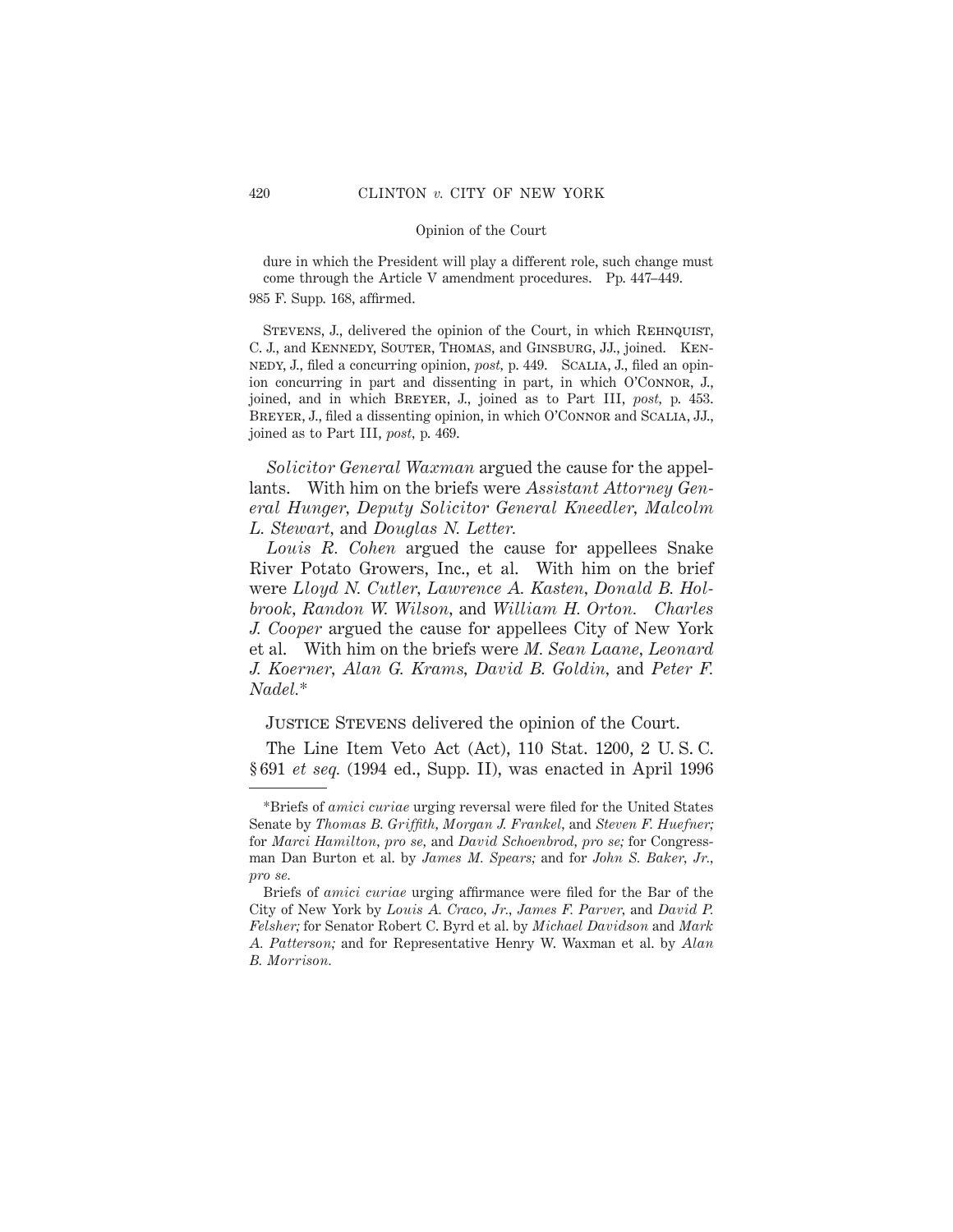and became effective on January 1, 1997. The following day, six Members of Congress who had voted against the Act brought suit in the District Court for the District of Columbia challenging its constitutionality. On April 10, 1997, the District Court entered an order holding that the Act is unconstitutional. *Byrd* v. *Raines,* 956 F. Supp. 25. In obedience to the statutory direction to allow a direct, expedited appeal to this Court, see  $\S § 692(b)$ –(c), we promptly noted probable jurisdiction and expedited review, 520 U. S. 1194 (1997). We determined, however, that the Members of Congress did not have standing to sue because they had not "alleged a sufficiently concrete injury to have established Article III standing," *Raines* v. *Byrd,* 521 U. S. 811, 830 (1997); thus, "[i]n . . . light of [the] overriding and time-honored concern about keeping the Judiciary's power within its proper constitutional sphere," *id.,* at 820, we remanded the case to the District Court with instructions to dismiss the complaint for lack of jurisdiction.

Less than two months after our decision in that case, the President exercised his authority to cancel one provision in the Balanced Budget Act of 1997, Pub. L. 105–33, 111 Stat. 251, 515, and two provisions in the Taxpayer Relief Act of 1997, Pub. L. 105–34, 111 Stat. 788, 895–896, 990–993. Appellees, claiming that they had been injured by two of those cancellations, filed these cases in the District Court. That Court again held the statute invalid, 985 F. Supp. 168, 177– 182 (1998), and we again expedited our review, 522 U. S. 1144 (1998). We now hold that these appellees have standing to challenge the constitutionality of the Act and, reaching the merits, we agree that the cancellation procedures set forth in the Act violate the Presentment Clause, Art. I, § 7, cl. 2, of the Constitution.

I

We begin by reviewing the canceled items that are at issue in these cases.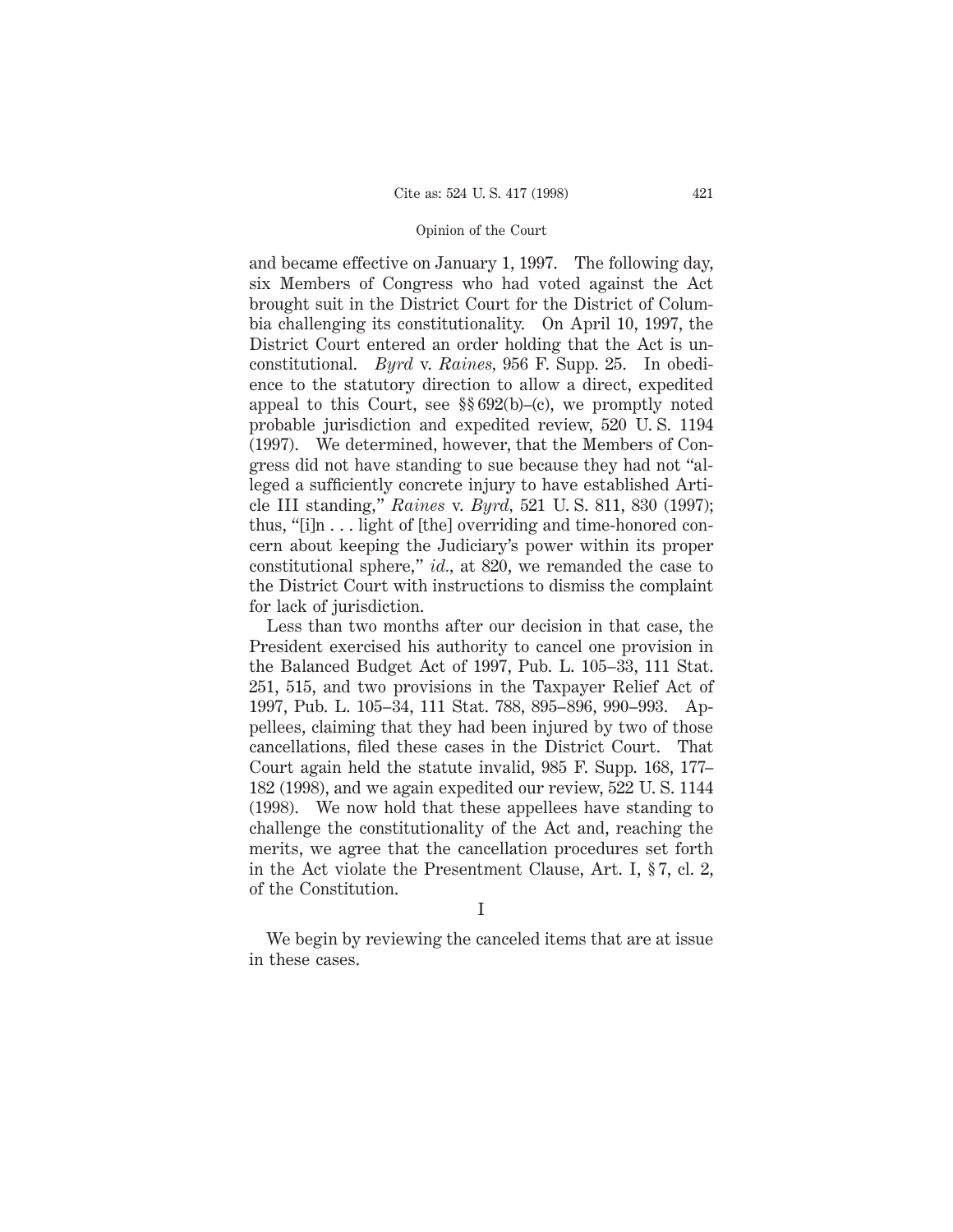# *Section 4722(c) of the Balanced Budget Act*

Title XIX of the Social Security Act, 79 Stat. 343, as amended, authorizes the Federal Government to transfer huge sums of money to the States to help finance medical care for the indigent. See 42 U. S. C. § 1396d(b). In 1991, Congress directed that those federal subsidies be reduced by the amount of certain taxes levied by the States on health care providers.<sup>1</sup> In 1994, the Department of Health and Human Services (HHS) notified the State of New York that 15 of its taxes were covered by the 1991 Act, and that as of June 30, 1994, the statute therefore required New York to return \$955 million to the United States. The notice advised the State that it could apply for a waiver on certain statutory grounds. New York did request a waiver for those tax programs, as well as for a number of others, but HHS has not formally acted on any of those waiver requests. New York has estimated that the amount at issue for the period from October 1992 through March 1997 is as high as \$2.6 billion.

Because HHS had not taken any action on the waiver requests, New York turned to Congress for relief. On August 5, 1997, Congress enacted a law that resolved the issue in New York's favor. Section 4722(c) of the Balanced Budget Act of 1997 identifies the disputed taxes and provides that they "are deemed to be permissible health care related taxes and in compliance with the requirements" of the relevant provisions of the 1991 statute.2

<sup>&</sup>lt;sup>1</sup> Medicaid Voluntary Contribution and Provider-Specific Tax Amendments of 1991, Pub. L. 102–234, 105 Stat. 1793, 42 U. S. C. § 1396b(w).

<sup>2</sup> Section 4722(c) provides:

<sup>&</sup>quot;(c) WAIVER OF CERTAIN PROVIDER TAX PROVISIONS.—Notwithstanding any other provision of law, taxes, fees, or assessments, as defined in section  $1903(w)(3)(A)$  of the Social Security Act (42 U.S.C.  $1396b(w)(3)(A)$ , that were collected by the State of New York from a health care provider before June 1, 1997, and for which a waiver of the provisions of subparagraph (B) or  $(C)$  of section  $1903(w)(3)$  of such Act has been applied for, or that would, but for this subsection require that such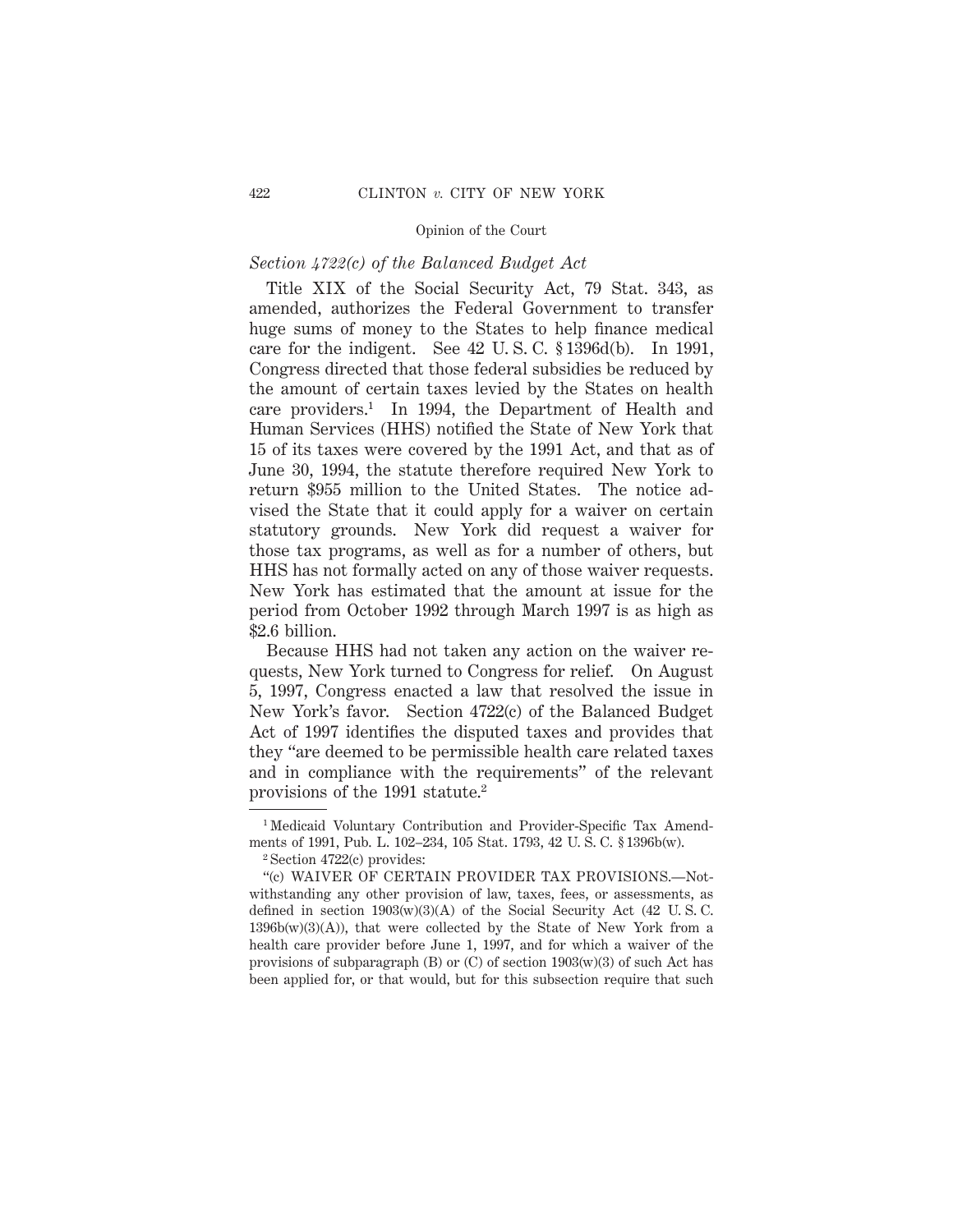On August 11, 1997, the President sent identical notices to the Senate and to the House of Representatives canceling "one item of new direct spending," specifying § 4722(c) as that item, and stating that he had determined that "this cancellation will reduce the Federal budget deficit." He explained that § 4722(c) would have permitted New York "to continue relying upon impermissible provider taxes to finance its Medicaid program" and that "[t]his preferential treatment would have increased Medicaid costs, would have treated New York differently from all other States, and would have established a costly precedent for other States to request comparable treatment."<sup>3</sup>

### *Section 968 of the Taxpayer Relief Act of 1997*

A person who realizes a profit from the sale of securities is generally subject to a capital gains tax. Under existing law, however, an ordinary business corporation can acquire a corporation, including a food processing or refining company, in a merger or stock-for-stock transaction in which no gain is recognized to the seller, see 26 U. S. C. §§ 354(a), 368(a); the seller's tax payment, therefore, is deferred. If, however, the purchaser is a farmers' cooperative, the parties cannot structure such a transaction because the stock of the cooperative may be held only by its members, see  $\S 521(b)(2)$ ; thus, a seller dealing with a farmers' cooperative cannot obtain the benefits of tax deferral.

a waiver be applied for, in accordance with subparagraph (E) of such section, and, (if so applied for) upon which action by the Secretary of Health and Human Services (including any judicial review of any such proceeding) has not been completed as of July 23, 1997, are deemed to be permissible health care related taxes and in compliance with the requirements of subparagraphs (B) and (C) of section 1903(w)(3) of such Act." 111 Stat. 515.

<sup>3</sup> App. to Juris. Statement 63a–64a (Cancellation No. 97–3). The quoted text is an excerpt from the statement of reasons for the cancellation, which is required by the Line Item Veto Act. See 2 U. S. C. § 691a (1994 ed., Supp. II).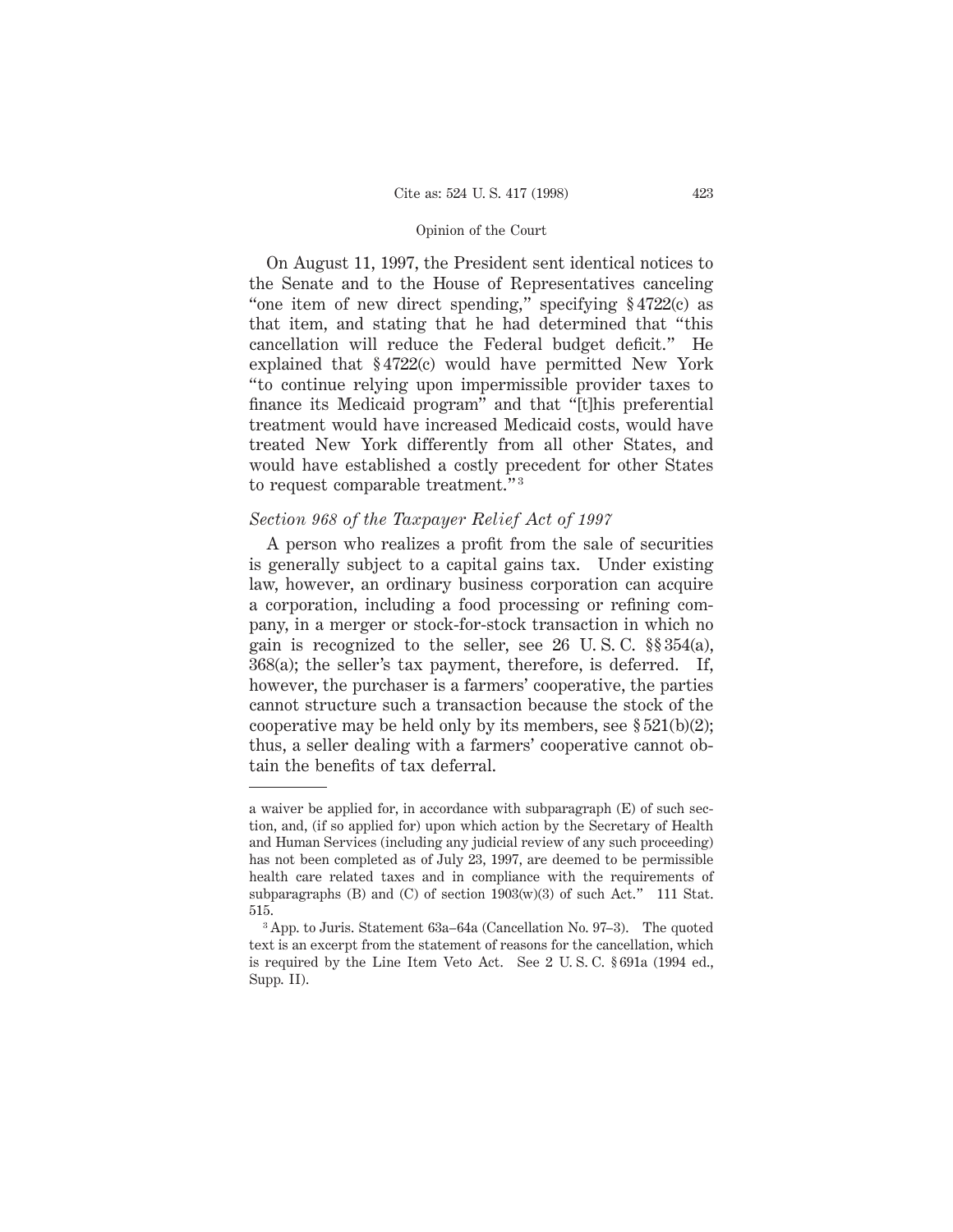In § 968 of the Taxpayer Relief Act of 1997, Congress amended § 1042 of the Internal Revenue Code to permit owners of certain food refiners and processors to defer the recognition of gain if they sell their stock to eligible farmers' cooperatives.4 The purpose of the amendment, as repeatedly explained by its sponsors, was "to facilitate the transfer of refiners and processors to farmers' cooperatives."<sup>5</sup> The

"(2) QUALIFIED REFINER OR PROCESSOR.—For purposes of this subsection, the term 'qualified refiner or processor' means a domestic corporation—

"(A) substantially all of the activities of which consist of the active conduct of the trade or business of refining or processing agricultural or horticultural products, and

"(B) which, during the 1-year period ending on the date of the sale, purchases more than one-half of such products to be refined or processed from—

"(i) farmers who make up the eligible farmers' cooperative which is purchasing stock in the corporation in a transaction to which this subsection is to apply, or

"(ii) such cooperative." 111 Stat. 896.

<sup>5</sup> H. R. Rep. No. 105–148, p. 420 (1997); see also 141 Cong. Rec. S18739 (Dec. 15, 1995) (Senator Hatch, introducing a previous version of the bill, stating that it "would provide farmers who form farmers cooperatives the opportunity for an ownership interest in the processing and marketing of their products"); *ibid.* (Senator Craig, cosponsor of a previous bill, stating that "[c]urrently, farmers cannot compete with other business entities . . . in buying such [processing] businesses because of the advantages inherent in the tax deferrals available in transactions with these other purchases"; bill "would be helpful to farmers cooperatives"); App. 116–117 (Letter from Congresspersons Roberts and Stenholm (Dec. 1, 1995)) (congressional sponsors stating that a previous version of the bill was intended to "provide American farmers a more firm economic footing and more control over their economic destiny. We believe this proposal will help farmers, through their cooperatives, purchase facilities to refine and process their raw commodities into value-added products. . . . It will encourage farmers to help themselves in a more market-oriented environment by vertically integrating. If this legislation is passed, we are confident that, 10 years from now, we will look on this bill as one of the most beneficial actions Congress took for U. S. farmers").

<sup>4</sup> Section 968(a) of the Taxpayer Relief Act of 1997 amended 26 U. S. C. § 1042 by adding a new subsection (g), which defined the sellers eligible for the exemption as follows: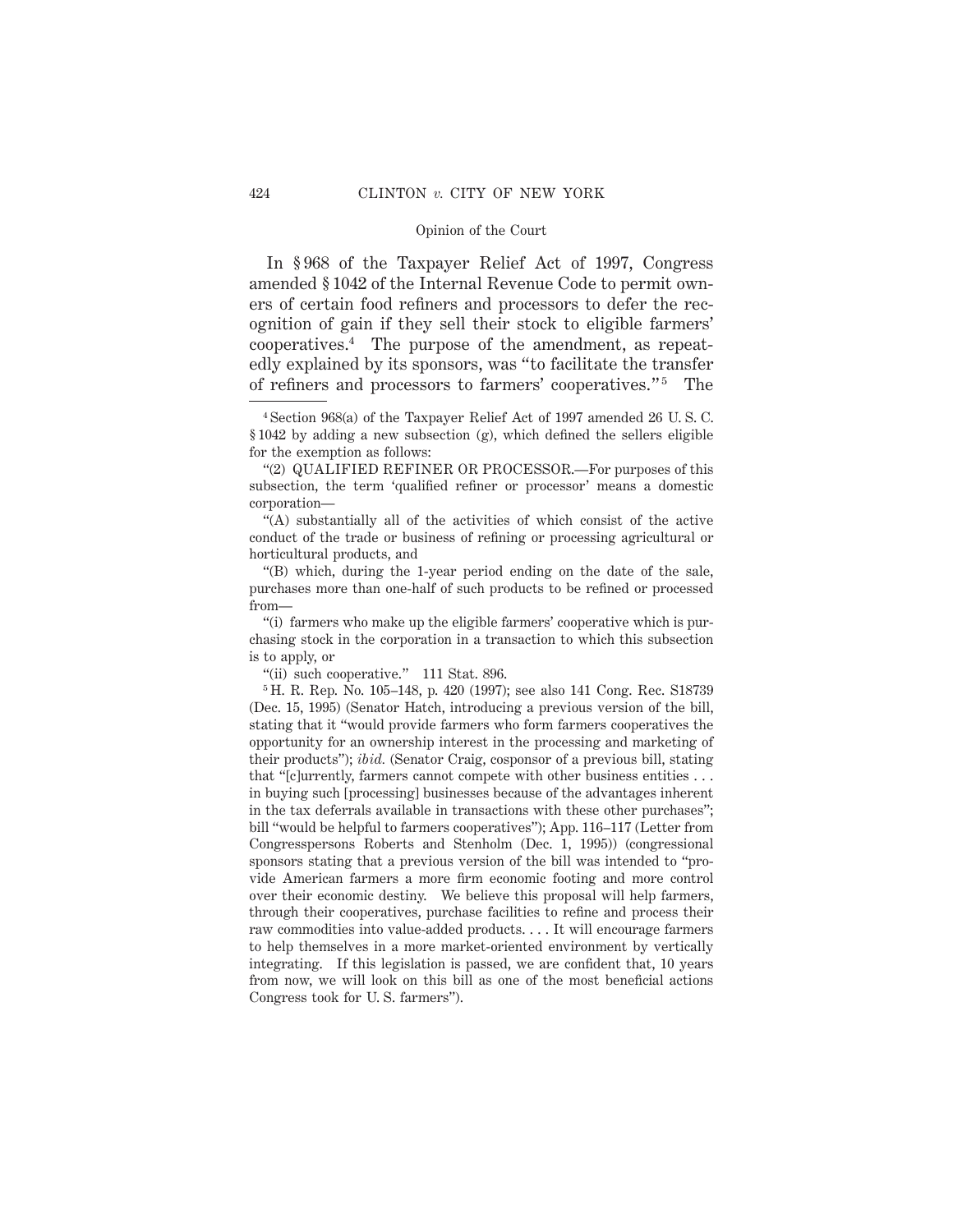amendment to § 1042 was one of the 79 "limited tax benefits" authorized by the Taxpayer Relief Act of 1997 and specifically identified in Title XVII of that Act as "subject to [the] line item veto."<sup>6</sup>

On the same date that he canceled the "item of new direct spending" involving New York's health care programs, the President also canceled this limited tax benefit. In his explanation of that action, the President endorsed the objective of encouraging "value-added farming through the purchase by farmers' cooperatives of refiners or processors of agricultural goods,"<sup>7</sup> but concluded that the provision lacked safeguards and also "failed to target its benefits to small-andmedium-size cooperatives." <sup>8</sup>

II

Appellees filed two separate actions against the President <sup>9</sup> and other federal officials challenging these two cancellations. The plaintiffs in the first case are the City of New York, two hospital associations, one hospital, and two unions representing health care employees. The plaintiffs in the second are a farmers' cooperative consisting of about 30 potato growers in Idaho and an individual farmer who is a member and officer of the cooperative. The District Court consolidated the two cases and determined that at least one

<sup>6</sup> § 1701(30), 111 Stat. 1101.

<sup>7</sup> App. to Juris. Statement 71a (Cancellation No. 97–2). On the day the President canceled § 968, he stated: "Because I strongly support family farmers, farm cooperatives, and the acquisition of production facilities by co-ops, this was a very difficult decision for me." App. 125. He added that creating incentives so that farmers' cooperatives can obtain processing facilities is a "very worthy goal." *Id.,* at 130.

<sup>8</sup> App. to Juris. Statement 71a (Cancellation No. 97–2). Section 968 was one of the two limited tax benefits in the Taxpayer Relief Act of 1997 that the President canceled.

<sup>&</sup>lt;sup>9</sup> In both actions, the plaintiffs sought a declaratory judgment that the Line Item Veto Act is unconstitutional and that the particular cancellation was invalid; neither set of plaintiffs sought injunctive relief against the President.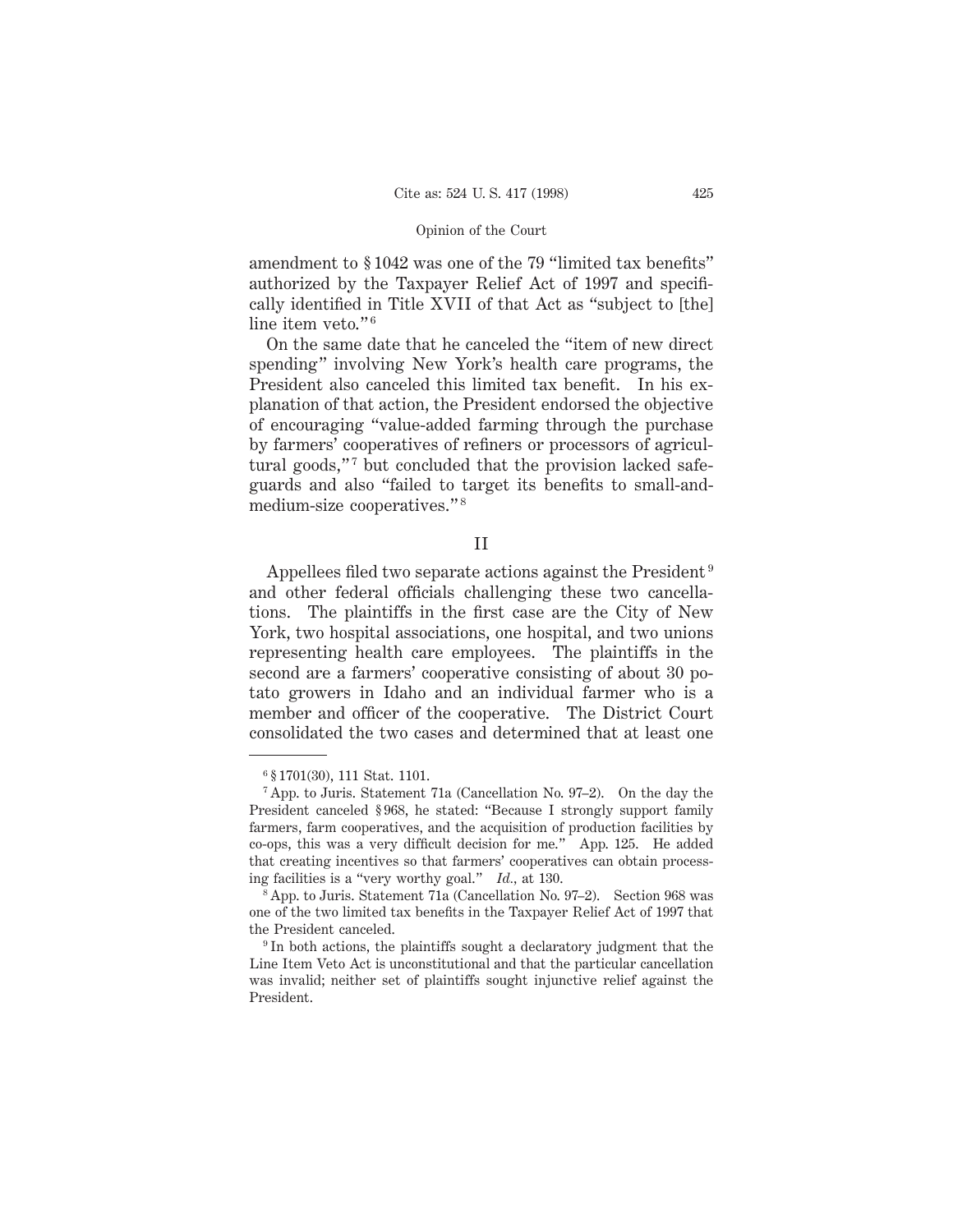of the plaintiffs in each had standing under Article III of the Constitution.

Appellee New York City Health and Hospitals Corporation (NYCHHC) is responsible for the operation of public health care facilities throughout the City of New York. If HHS ultimately denies the State's waiver requests, New York law will automatically require<sup>10</sup> NYCHHC to make retroactive tax payments to the State of about \$4 million for each of the years at issue. 985 F. Supp., at 172. This contingent liability for NYCHHC, and comparable potential liabilities for the other appellee health care providers, were eliminated by § 4722(c) of the Balanced Budget Act of 1997 and revived by the President's cancellation of that provision. The District Court held that the cancellation of the statutory protection against these liabilities constituted sufficient injury to give these providers Article III standing.

Appellee Snake River Potato Growers, Inc. (Snake River) was formed in May 1997 to assist Idaho potato farmers in marketing their crops and stabilizing prices, in part through a strategy of acquiring potato processing facilities that will allow the members of the cooperative to retain revenues otherwise payable to third-party processors. At that time, Congress was considering the amendment to the capital gains tax that was expressly intended to aid farmers' cooperatives in the purchase of processing facilities, and Snake River had concrete plans to take advantage of the amendment if passed. Indeed, appellee Mike Cranney, acting on behalf of Snake River, was engaged in negotiations with the

<sup>10</sup> See, *e. g.,* N. Y. Pub. Health Law § 2807–c(18)(e) (McKinney Supp. 1997– 1998) ("In the event the secretary of the department of health and human services determines that the assessments do not . . . qualify based on any such exclusion, then the exclusion shall be deemed to have been null and void . . . and the commissioner shall collect any retroactive amount due as a result . . . . Interest and penalties shall be measured from the due date of ninety days following notice from the commissioner");  $§ 2807-d(12)$ (1993) (same); § 2807–j(11) (Supp. 1997–1998) (same); § 2807–s(8) (same).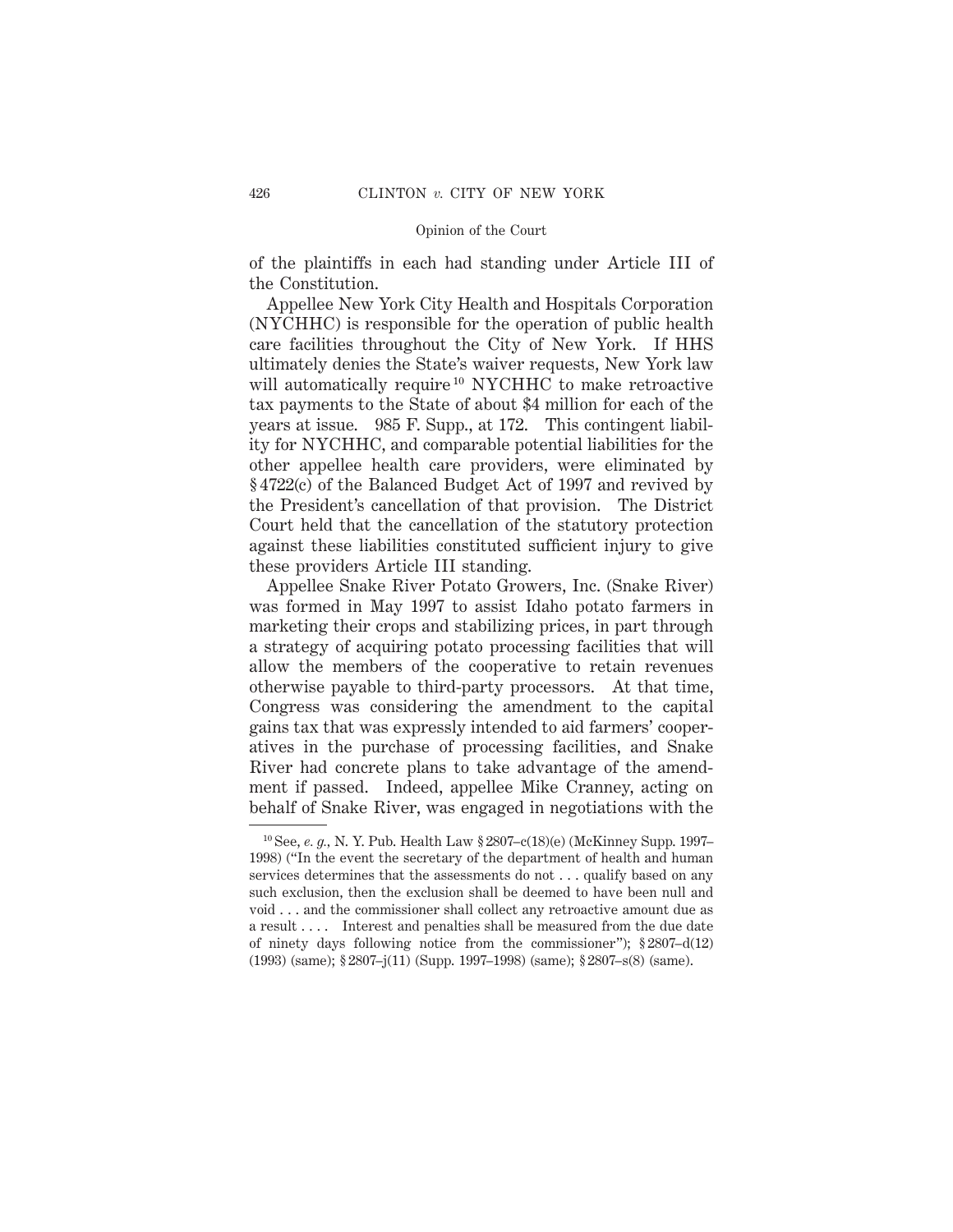owner of an Idaho potato processor that would have qualified for the tax benefit under the pending legislation, but these negotiations terminated when the President canceled § 968. Snake River is currently considering the possible purchase of other processing facilities in Idaho if the President's cancellation is reversed. Based on these facts, the District Court concluded that the Snake River plaintiffs were injured by the President's cancellation of § 968, as they "lost the benefit of being on equal footing with their competitors and will likely have to pay more to purchase processing facilities now that the sellers will not [be] able to take advantage of section 968's tax breaks." *Id.*, at 177.

On the merits, the District Court held that the cancellations did not conform to the constitutionally mandated procedures for the enactment or repeal of laws in two respects. First, the laws that resulted after the cancellations "were different from those consented to by both Houses of Congress." *Id.,* at 178.11 Moreover, the President violated Article I "when he unilaterally canceled provisions of duly enacted statutes." *Id.*, at 179.<sup>12</sup> As a separate basis for

<sup>&</sup>lt;sup>11</sup> As the District Court explained: "These laws reflected the best judgment of both Houses. The laws that resulted after the President's line item veto were different from those consented to by both Houses of Congress. There is no way of knowing whether these laws, in their truncated form, would have received the requisite support from both the House and the Senate. Because the laws that emerged after the Line Item Veto are not the same laws that proceeded through the legislative process, as required, the resulting laws are not valid." 985 F. Supp., at 178–179.

<sup>12</sup> "Unilateral action by any single participant in the law-making process is precisely what the Bicameralism and Presentment Clauses were designed to prevent. Once a bill becomes law, it can only be repealed or amended through another, independent legislative enactment, which itself must conform with the requirements of Article I. Any rescissions must be agreed upon by a majority of both Houses of Congress. The President cannot single-handedly revise the work of the other two participants in the lawmaking process, as he did here when he vetoed certain provisions of these statutes." *Ibid.*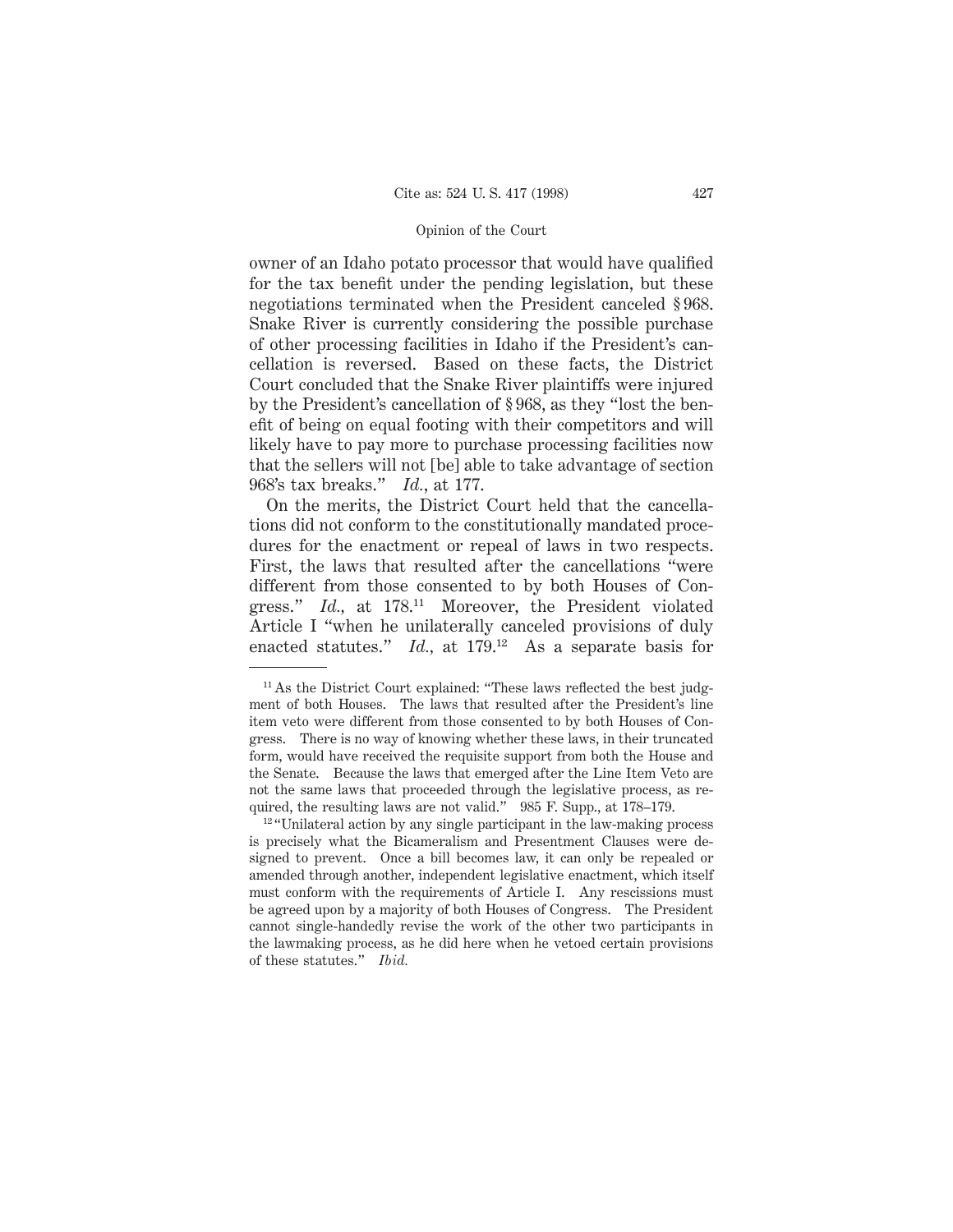its decision, the District Court also held that the Act "impermissibly disrupts the balance of powers among the three branches of government." *Ibid.*

### III

As in the prior challenge to the Line Item Veto Act, we initially confront jurisdictional questions. The appellees invoked the jurisdiction of the District Court under the section of the Act entitled "Expedited review." That section, 2 U. S. C. § 692(a)(1) (1994 ed., Supp. II), expressly authorizes "[a]ny Member of Congress or any individual adversely affected" by the Act to bring an action for declaratory judgment or injunctive relief on the ground that any provision of the Act is unconstitutional. Although the Government did not question the applicability of that section in the District Court, it now argues that, with the exception of Mike Cranney, the appellees are not "individuals" within the meaning of  $§692(a)(1)$ . Because the argument poses a jurisdictional question (although not one of constitutional magnitude), it is not waived by the failure to raise it in the District Court. The fact that the argument did not previously occur to the able lawyers for the Government does, however, confirm our view that in the context of the entire section Congress undoubtedly intended the word "individual" to be construed as synonymous with the word "person." <sup>13</sup>

The special section authorizing expedited review evidences an unmistakable congressional interest in a prompt and authoritative judicial determination of the constitution-

<sup>&</sup>lt;sup>13</sup> Although in ordinary usage both "individual" and "person" often refer to an individual human being, see, *e. g.,* Webster's Third New International Dictionary 1152, 1686 (1986) ("individual" defined as a "single human being"; "person" defined as "an individual human being"), "person" often has a broader meaning in the law, see, *e. g.,* 1 U. S. C. § 1 ("person" includes "corporations, companies, associations, firms, partnerships, societies, and joint stock companies, as well as individuals").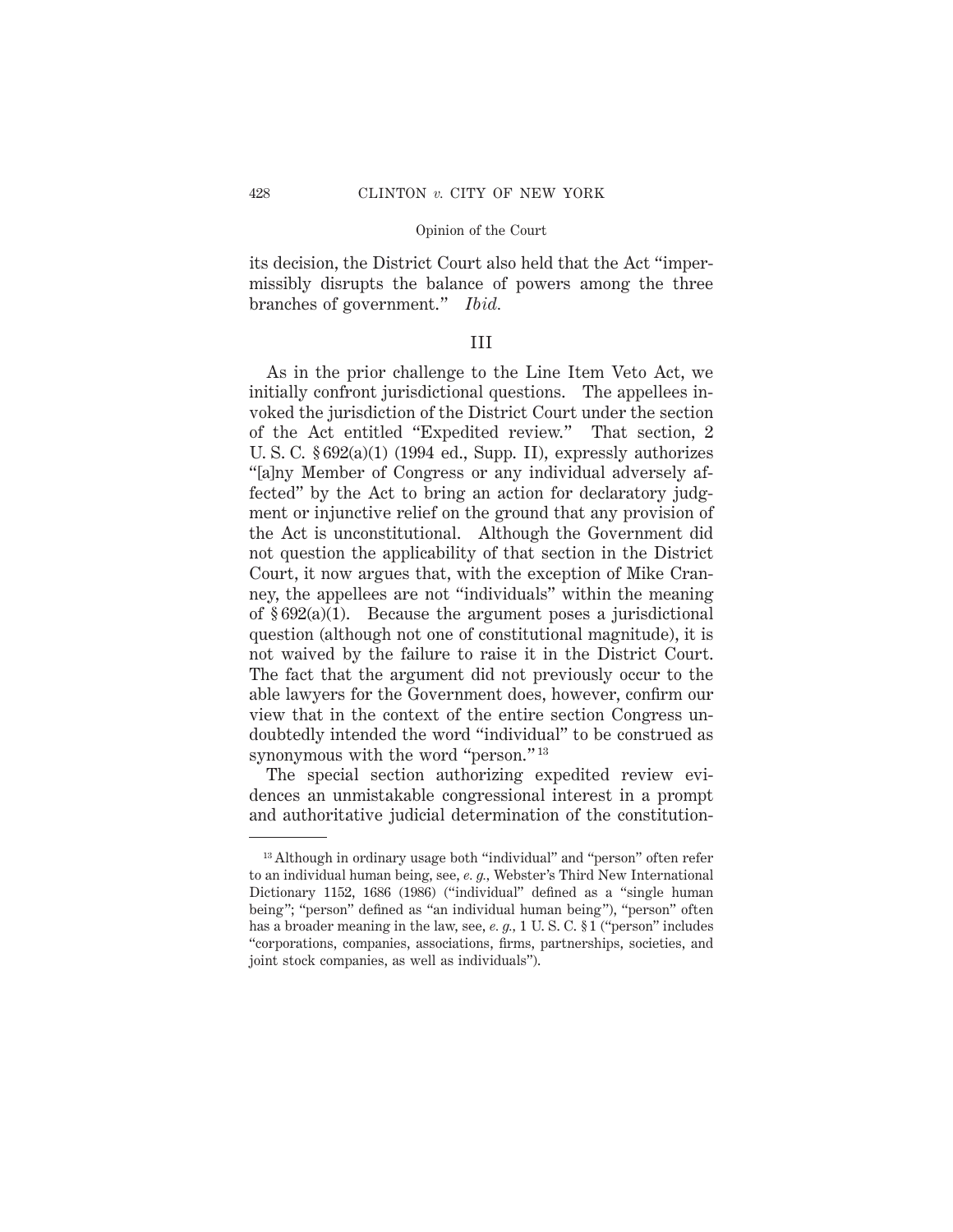ality of the Act. Subsection (a)(2) requires that copies of any complaint filed under subsection  $(a)(1)$  "shall be promptly delivered" to both Houses of Congress, and that each House shall have a right to intervene. Subsection (b) authorizes a direct appeal to this Court from any order of the District Court, and requires that the appeal be filed within 10 days. Subsection (c) imposes a duty on both the District Court and this Court "to advance on the docket and to expedite to the greatest possible extent the disposition of any matter brought under subsection (a)." There is no plausible reason why Congress would have intended to provide for such special treatment of actions filed by natural persons and to have precluded entirely jurisdiction over comparable cases brought by corporate persons. Acceptance of the Government's new-found reading of § 692 "would produce an absurd and unjust result which Congress could not have intended." *Griffin* v. *Oceanic Contractors, Inc.,* 458 U. S. 564, 574  $(1982).<sup>14</sup>$ 

We are also unpersuaded by the Government's argument that appellees' challenge to the constitutionality of the Act is nonjusticiable. We agree, of course, that Article III of the Constitution confines the jurisdiction of the federal courts to actual "Cases" and "Controversies," and that "the doctrine of standing serves to identify those disputes which are appropriately resolved through the judicial process." *Whit-*

<sup>14</sup> Justice Scalia objects to our conclusion that the Government's reading of the statute would produce an absurd result. *Post,* at 454–455. Nonetheless, he states that " 'the case is of such imperative public importance as to justify deviation from normal appellate practice and to require immediate determination in this Court.'" *Post*, at 455 (quoting this Court's Rule 11). Unlike JUSTICE SCALIA, however, we need not rely on our *own* sense of the importance of the issue involved; instead, the structure of § 692 makes it clear that *Congress* believed the issue warranted expedited review and, therefore, that Congress did not intend the result that the word "individual" would dictate in other contexts.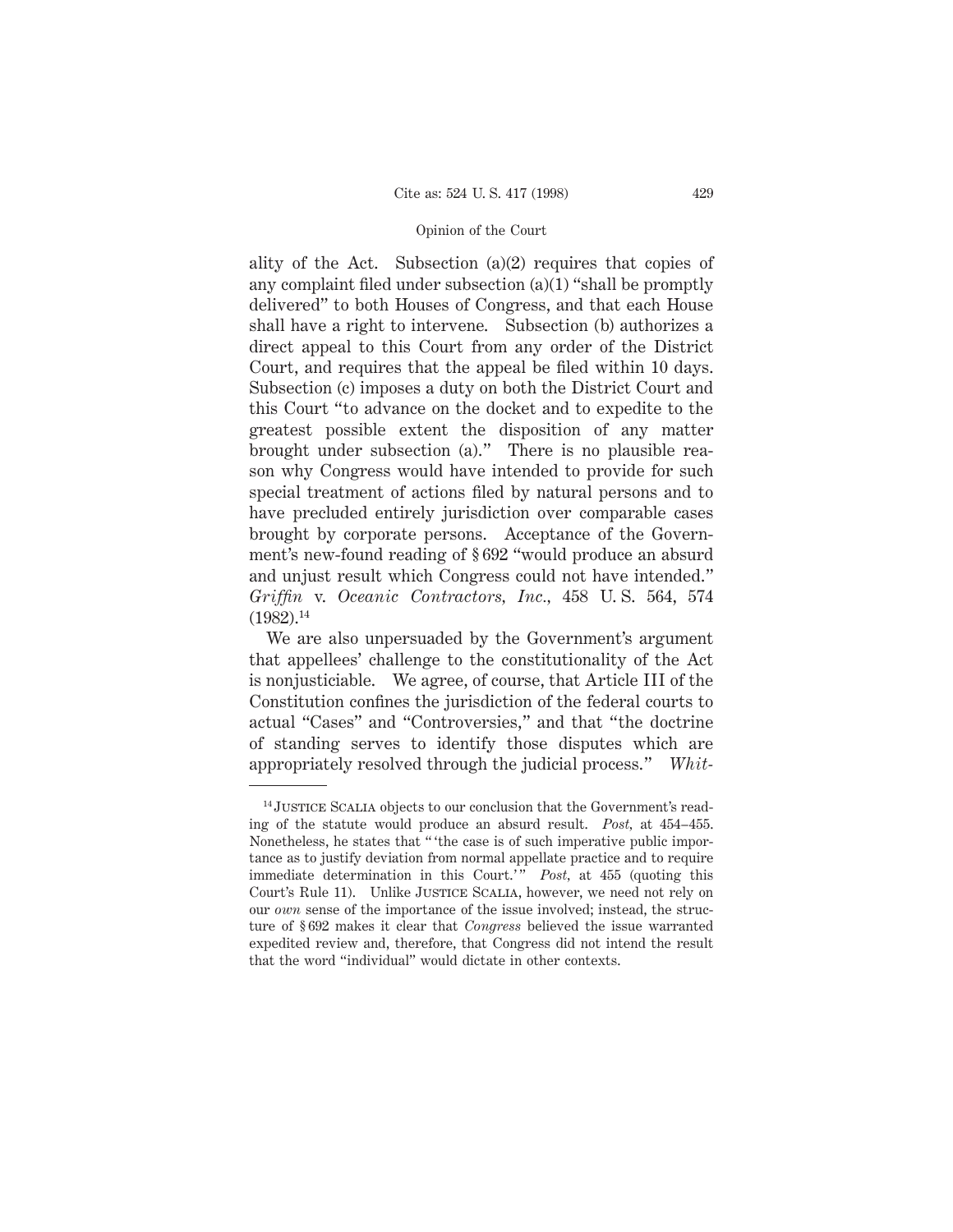*more* v. *Arkansas*, 495 U. S. 149, 155 (1990).<sup>15</sup> Our disposition of the first challenge to the constitutionality of this Act demonstrates our recognition of the importance of respecting the constitutional limits on our jurisdiction, even when Congress has manifested an interest in obtaining our views as promptly as possible. But these cases differ from *Raines,* not only because the President's exercise of his cancellation authority has removed any concern about the ripeness of the dispute, but more importantly because the parties have alleged a "personal stake" in having an actual injury redressed rather than an "institutional injury" that is "abstract and widely dispersed." 521 U.S., at 829.

In both the New York and the Snake River cases, the Government argues that the appellees are not actually injured because the claims are too speculative and, in any event, the claims are advanced by the wrong parties. We find no merit in the suggestion that New York's injury is merely speculative because HHS has not yet acted on the State's waiver requests. The State now has a multibillion dollar contingent liability that had been eliminated by § 4722(c) of the Balanced Budget Act of 1997. The District Court correctly concluded that the State, and the appellees, "suffered an immediate, concrete injury the moment that the President used the Line Item Veto to cancel section 4722(c) and deprived them of the benefits of that law." 985 F. Supp., at 174. The self-evident significance of the contingent liability is confirmed by the fact that New York lobbied Congress for this relief, that Congress decided that it warranted statutory attention, and that the President selected for cancellation only this one provision in an Act that occupies 536 pages of the Statutes at Large. His action was comparable to the judgment of an appellate court setting aside a verdict for the defendant and remanding for a new trial of a multibillion

<sup>&</sup>lt;sup>15</sup> To meet the standing requirements of Article III, "[a] plaintiff must allege personal injury fairly traceable to the defendant's allegedly unlawful conduct and likely to be redressed by the requested relief." *Allen* v. *Wright,* 468 U. S. 737, 751 (1984).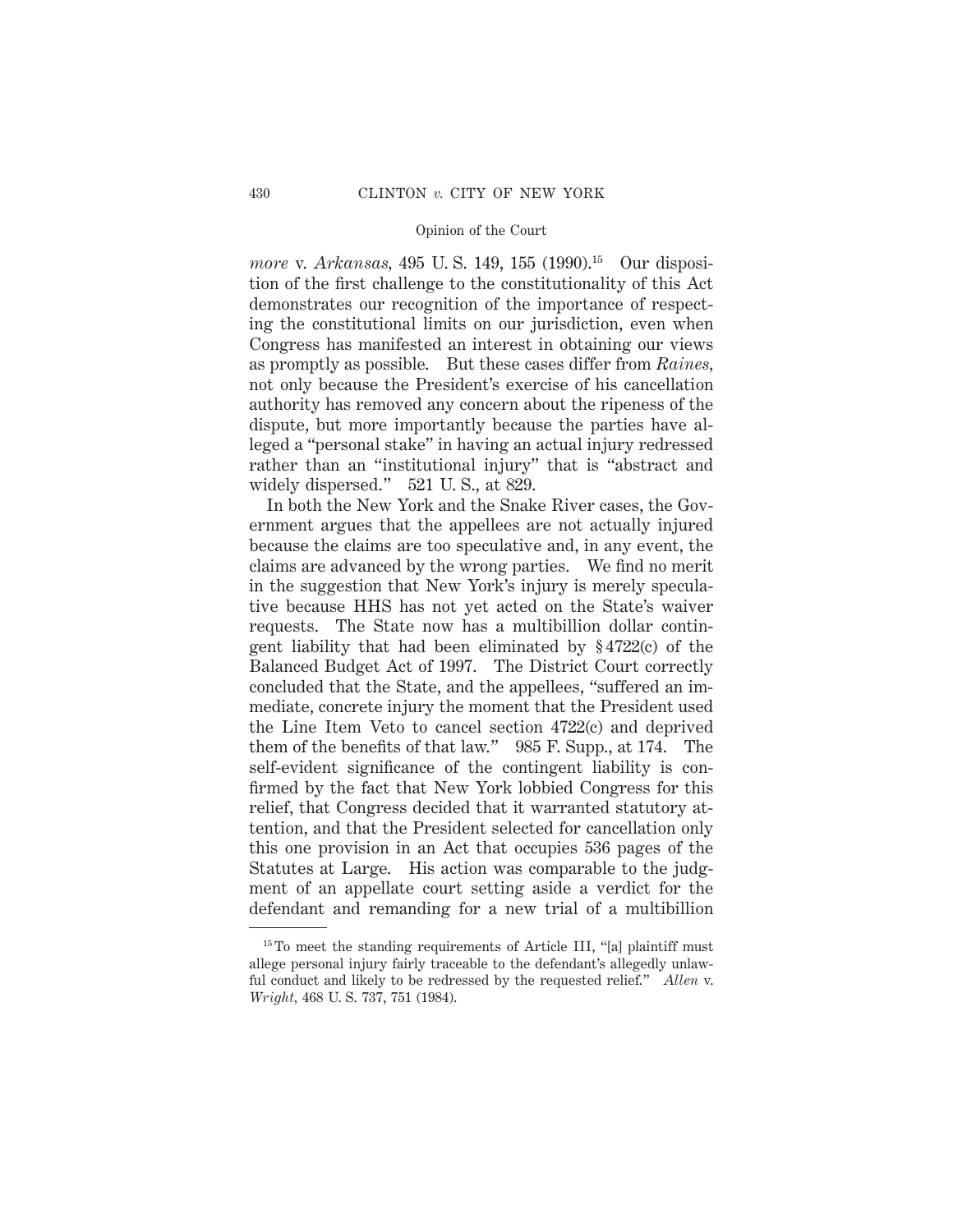dollar damages claim. Even if the outcome of the second trial is speculative, the reversal, like the President's cancellation, causes a significant immediate injury by depriving the defendant of the benefit of a favorable final judgment. The revival of a substantial contingent liability immediately and directly affects the borrowing power, financial strength, and fiscal planning of the potential obligor.16

We also reject the Government's argument that New York's claim is advanced by the wrong parties because the claim belongs to the State of New York, and not appellees. Under New York statutes that are already in place, it is clear that both the City of New York <sup>17</sup> and the appellee health care providers <sup>18</sup> will be assessed by the State for substantial portions of any recoupment payments that the State may have to make to the Federal Government. To the extent of such assessments, they have the same potential liability as the State does.19

<sup>&</sup>lt;sup>16</sup> Because the cancellation of the legislative equivalent of a favorable final judgment causes immediate injury, the Government's reliance on *Anderson* v. *Green,* 513 U. S. 557 (1995) *(per curiam),* is misplaced. That case involved a challenge to a California statute that would have imposed limits on welfare payments to new residents during their first year of residence in California. The statute could not become effective without a waiver from HHS. Although such a waiver had been in effect when the action was filed, it had been vacated in a separate proceeding and HHS had not sought review of that judgment. Accordingly, at the time the *Anderson* case reached this Court, the plaintiffs were receiving the same benefits as long-term residents; they had suffered no injury. We held that the case was not ripe because, unless and until HHS issued a new waiver, any future injury was purely conjectural. *Id.,* at 559 ("The parties [*i. e.,* the plaintiffs and California, but not HHS] have no live dispute now, and whether one will arise in the future is conjectural"). Unlike New York in this case, they were not contingently liable for anything.

 $17$  App.  $106-107$ .

<sup>18</sup> See n. 10, *supra.*

<sup>19</sup> The Government relies on *Warth* v. *Seldin,* 422 U. S. 490 (1975), to support its argument that the State, and not appellees, should be bringing this claim. In *Warth* we held, *inter alia,* that citizens of Rochester did not have standing to challenge the exclusionary zoning practices of another community because their claimed injury of increased taxation turned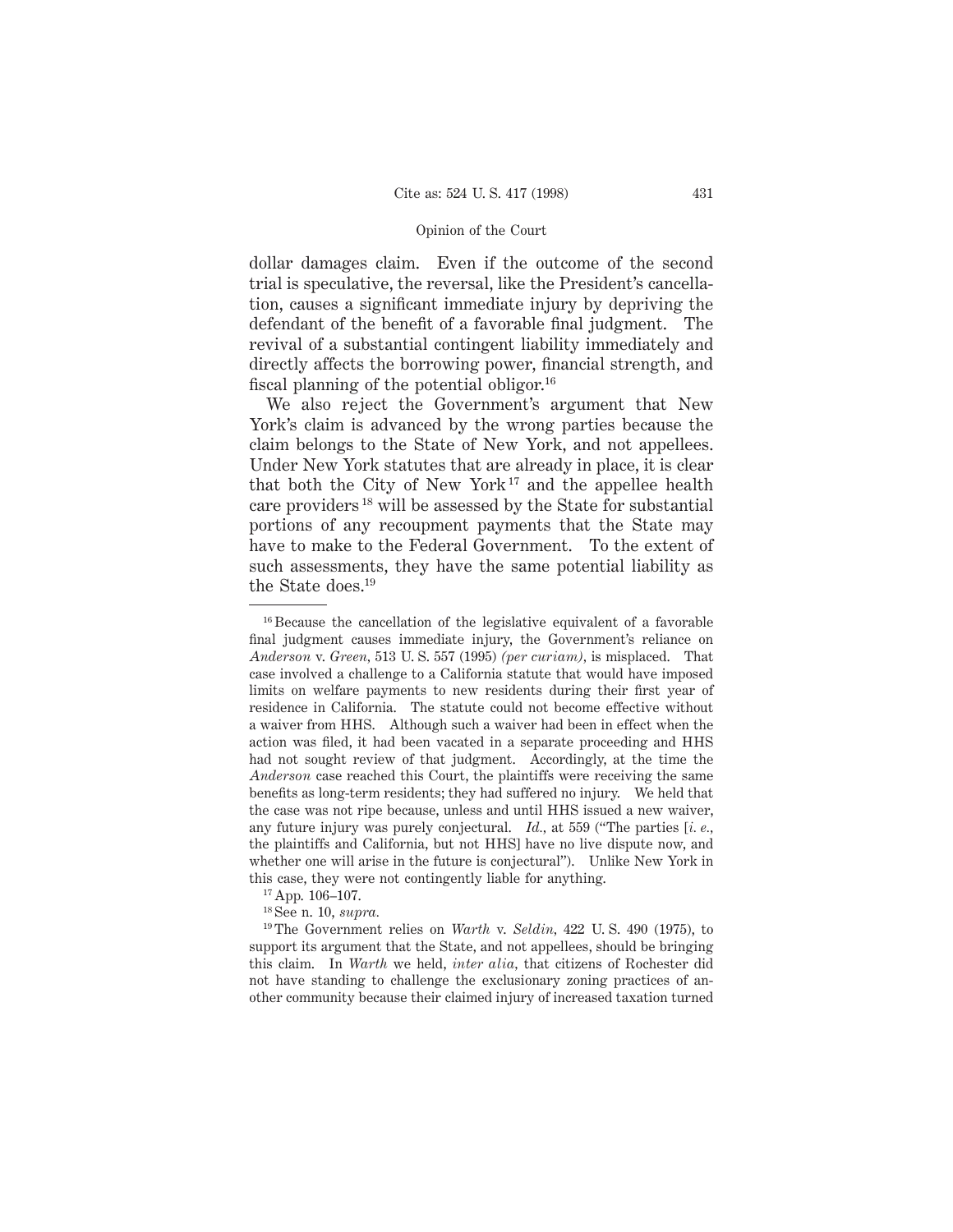The Snake River farmers' cooperative also suffered an immediate injury when the President canceled the limited tax benefit that Congress had enacted to facilitate the acquisition of processing plants. Three critical facts identify the specificity and the importance of that injury. First, Congress enacted § 968 for the specific purpose of providing a benefit to a defined category of potential purchasers of a defined category of assets.20 The members of that statutorily defined class received the equivalent of a statutory "bargaining chip" to use in carrying out the congressional plan to facilitate their purchase of such assets. Second, the President selected § 968 as one of only two tax benefits in the Taxpayer Relief Act of 1997 that should be canceled. The cancellation rested on his determination that the use of those bargaining chips would have a significant impact on the federal budget deficit. Third, the Snake River cooperative was organized for the very purpose of acquiring processing facilities, it had concrete plans to utilize the benefits of § 968, and it was engaged in ongoing negotiations with the owner of a processing plant who had expressed an interest in structuring a taxdeferred sale when the President canceled § 968. Moreover, it is actively searching for other processing facilities for possible future purchase if the President's cancellation is reversed; and there are ample processing facilities in the State that Snake River may be able to purchase.<sup>21</sup> By depriving them of their statutory bargaining chip, the cancellation inflicted a sufficient likelihood of economic injury to establish standing under our precedents. See, *e. g., Investment*

on the prospective actions of Rochester officials. *Id.*, at 509. Appellees' injury in this case, however, does not turn on the independent actions of third parties, as existing New York law will automatically require that appellees reimburse the State.

Because both the City of New York and the health care appellees have standing, we need not consider whether the appellee unions also have standing to sue. See, *e. g., Bowsher* v. *Synar,* 478 U. S. 714, 721 (1986). <sup>20</sup> See n. 5, *supra.*

<sup>21</sup> App. 111–115 (Declaration of Mike Cranney).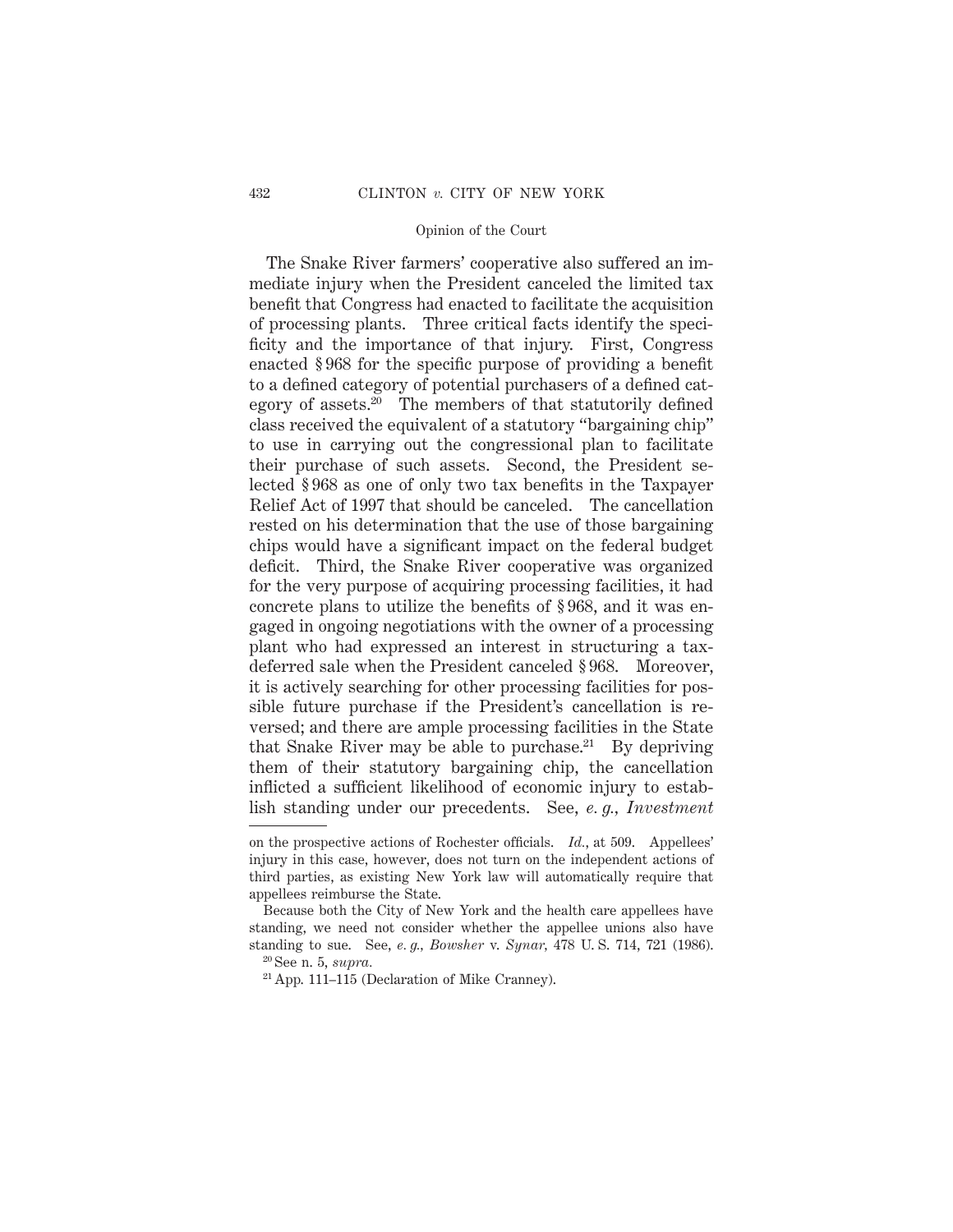*Company Institute* v. *Camp,* 401 U. S. 617, 620 (1971); 3 K. Davis & R. Pierce, Administrative Law Treatise 13–14 (3d ed. 1994) ("The Court routinely recognizes probable economic injury resulting from [governmental actions] that alter competitive conditions as sufficient to satisfy the [Article III 'injury-in-fact' requirement]. . . . It follows logically that any . . . petitioner who is likely to suffer economic injury as a result of [governmental action] that changes market conditions satisfies this part of the standing test").

Appellees' injury in this regard is at least as concrete as the injury suffered by the respondents in *Bryant* v. *Yellen,* 447 U. S. 352 (1980). In that case, we considered whether a rule that generally limited water deliveries from reclamation projects to 160 acres applied to the much larger tracts of the Imperial Irrigation District in southeastern California; application of that limitation would have given large landowners an incentive to sell excess lands at prices below the prevailing market price for irrigated land. The District Court had held that the 160-acre limitation did not apply, and farmers who had hoped to purchase the excess land sought to appeal. We acknowledged that the farmers had not presented "detailed information about [their] financial resources," and noted that "the prospect of windfall profits" could attract a large number of potential purchasers" besides the farmers. *Id.,* at 367, n. 17. Nonetheless, "even though they could not with certainty establish that they would be able to purchase excess lands" if the judgment were reversed, *id.,* at 367, we found standing because it was "likely that excess lands would become available at less than market prices," *id.,* at 368. The Snake River appellees have alleged an injury that is as specific and immediate as that in *Yellen.* See also *Duke Power Co.* v. *Carolina Environmental Study Group, Inc.,* 438 U.S. 59, 72–78 (1978).<sup>22</sup>

 $22$  The Government argues that there can be an Article III injury only if Snake River would have actually obtained a facility on favorable terms. We have held, however, that a denial of a benefit in the bargaining process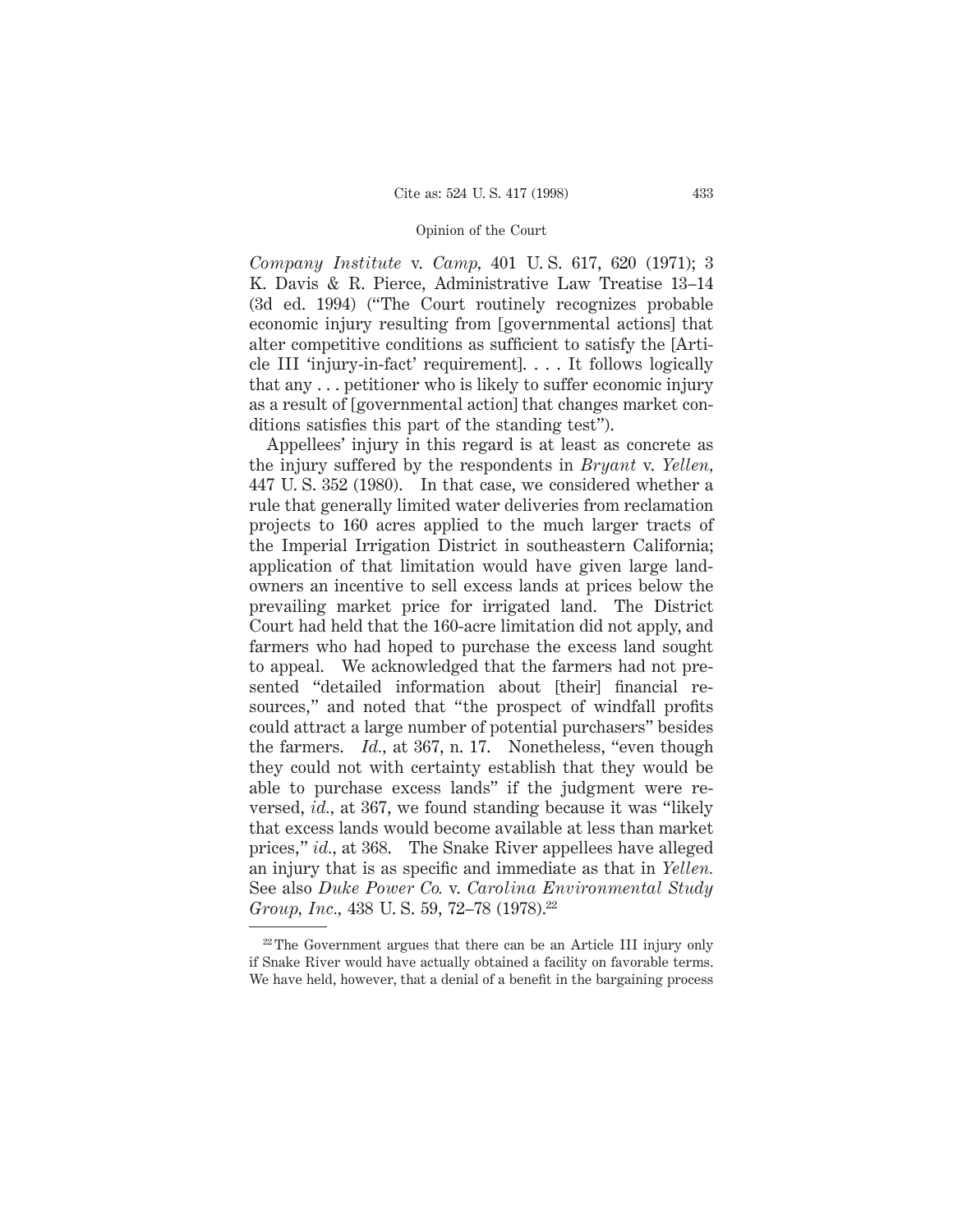As with the New York case, the Government argues that the wrong parties are before the Court—that because the sellers of the processing facilities would have received the tax benefits, only they have standing to challenge the cancellation of § 968. This argument not only ignores the fact that the cooperatives were the intended beneficiaries of § 968, but also overlooks the self-evident proposition that more than one party may have standing to challenge a particular action or inaction.23 Once it is determined that a particular plain-

Having found that both the New York and Snake River appellees are actually injured, traceability and redressability are easily satisfied—each injury is traceable to the President's cancellation of  $\S 4722(c)$  or  $\S 968$ , and would be redressed by a declaratory judgment that the cancellations are invalid.

<sup>23</sup> *Allen* v. *Wright,* 468 U. S. 737 (1984), and *Simon* v. *Eastern Ky. Welfare Rights Organization,* 426 U. S. 26 (1976), are distinguishable, as each of those cases involved a speculative chain of causation quite different from the situation here. In *Allen,* parents of black public school children alleged that, even though it was the policy of the Internal Revenue Service (IRS) to deny tax-exempt status to racially discriminatory schools, the IRS had "not adopted sufficient standards and procedures" to enforce this policy. 468 U. S., at 739. The parents alleged that the lax enforcement caused white students to attend discriminatory *private* schools and, therefore, interfered with their children's opportunity to attend desegre-

can itself create an Article III injury, irrespective of the end result. See *Northeastern Fla. Chapter, Associated Gen. Contractors of America* v. *Jacksonville,* 508 U. S. 656, 666 (1993). In that case an association of contractors challenged a city ordinance that accorded preferential treatment to certain minority-owned businesses in the award of city contracts. The Court of Appeals had held that the association lacked standing "because it failed to allege that one or more of its members would have been awarded a contract but for the challenged ordinance." *Id.,* at 664. We rejected the Court of Appeals' position, stating that it "cannot be reconciled with our precedents." *Ibid.* Even though the preference applied to only a small percentage of the city's business, and even though there was no showing that any party would have received a contract absent the ordinance, we held that the prospective bidders had standing; the "injury in fact" was the harm to the contractors in the negotiation process, "not the ultimate inability to obtain the benefit." *Id.,* at 666.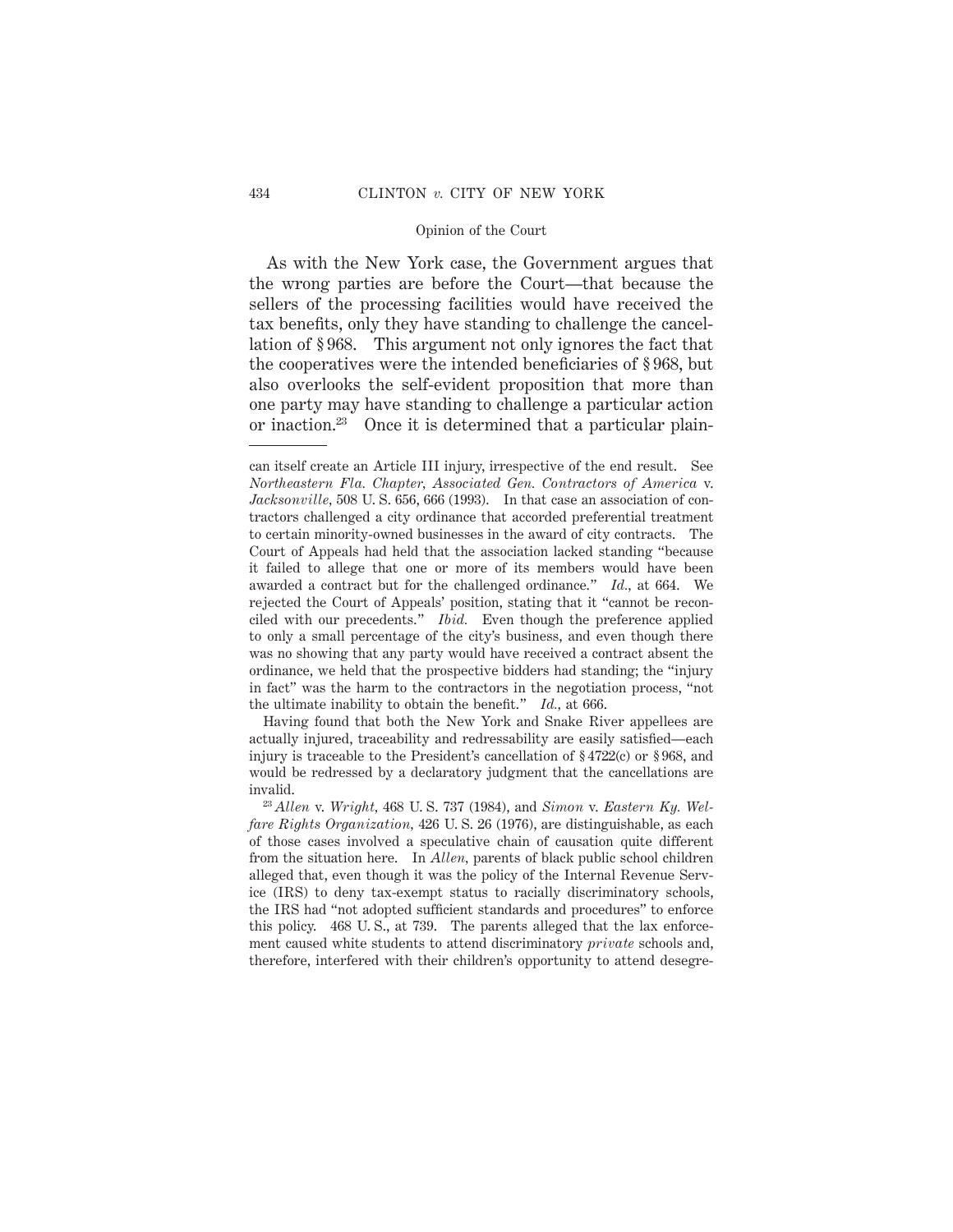tiff is harmed by the defendant, and that the harm will likely be redressed by a favorable decision, that plaintiff has standing—regardless of whether there are others who would

gated *public* schools. We held that the chain of causation between the challenged action and the alleged injury was too attenuated to confer standing:

"It is, first, uncertain how many racially discriminatory private schools are in fact receiving tax exemptions. Moreover, it is entirely speculative . . . whether withdrawal of a tax exemption from any particular school would lead the school to change its policies. . . . It is just as speculative whether any given parent of a child attending such a private school would decide to transfer the child to public school as a result of any changes in educational or financial policy made by the private school once it was threatened with loss of tax-exempt status. It is also pure speculation whether, in a particular community, a large enough number of the numerous relevant school officials and parents would reach decisions that collectively would have a significant impact on the racial composition of the public schools." *Id.,* at 758 (footnote omitted).

Similarly, in *Simon,* the respondents challenged an IRS Revenue Ruling that granted favorable tax treatment to nonprofit hospitals that offered only emergency-room services to the poor. The respondents argued that the Revenue Ruling " 'encouraged' hospitals to deny services to indigents." 426 U. S., at 42. As in *Allen,* we held that the chain of causation was too attenuated:

"It is purely speculative whether the denials of service . . . fairly can be traced to [the IRS's] 'encouragement' or instead result from decisions made by the hospitals without regard to the tax implications.

"It is equally speculative whether the desired exercise of the court's remedial powers in this suit would result in the availability to respondents of such services. So far as the complaint sheds light, it is just as plausible that the hospitals to which respondents may apply for service would elect to forgo favorable tax treatment to avoid the undetermined financial drain of an increase in the level of uncompensated services." 426 U. S., at 42–43.

See also *id.,* at 45 ("Speculative inferences are necessary to connect [respondents'] injury to the challenged actions of petitioners").

The injury in the present case is comparable to the repeal of a law granting a subsidy to sellers of processing plants if, and only if, they sell to farmers' cooperatives. Every farmers' cooperative seeking to buy a processing plant is harmed by that repeal.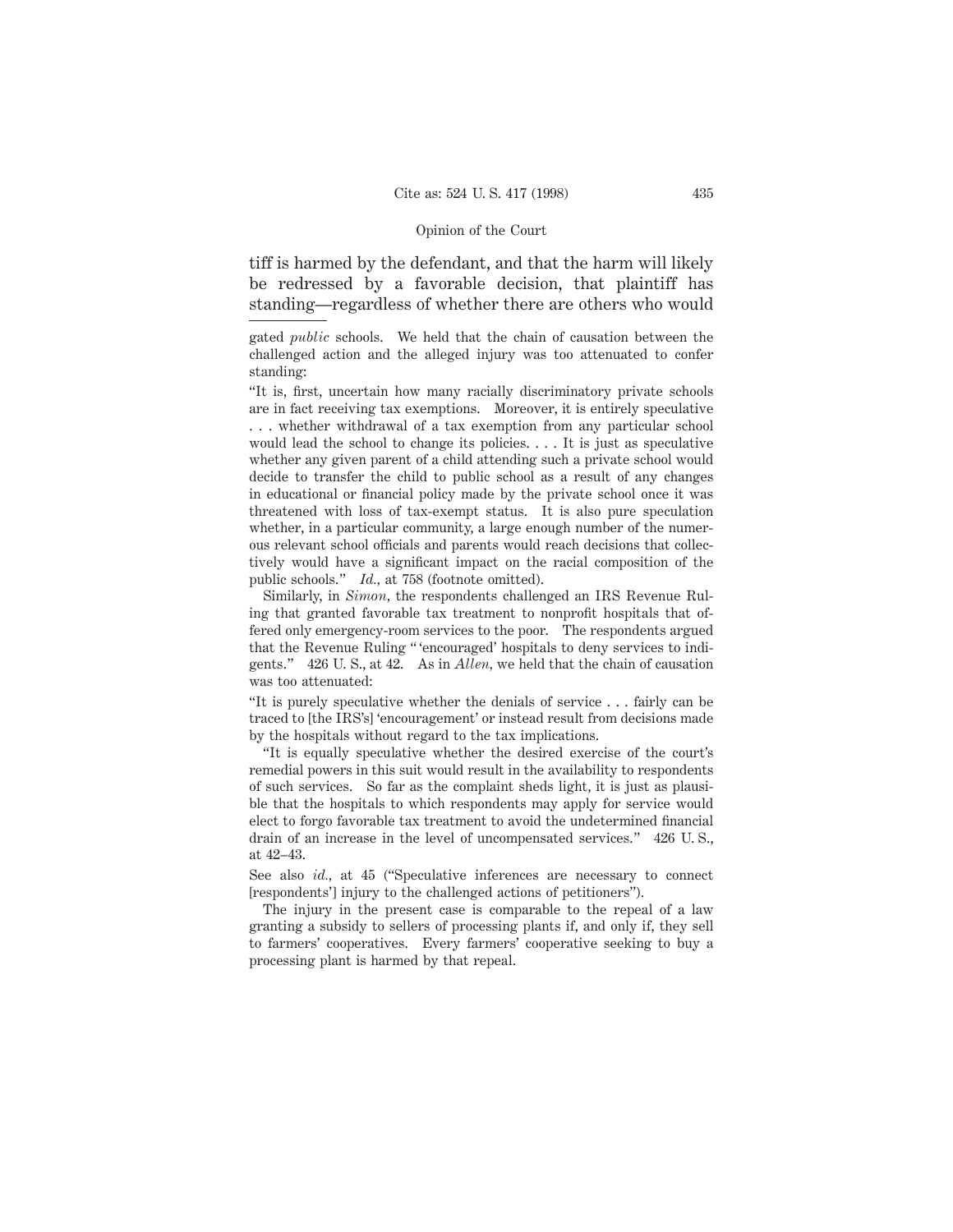also have standing to sue. Thus, we are satisfied that both of these actions are Article III "Cases" that we have a duty to decide.

# IV

The Line Item Veto Act gives the President the power to "cancel in whole" three types of provisions that have been signed into law: "(1) any dollar amount of discretionary budget authority; (2) any item of new direct spending; or (3) any limited tax benefit." 2 U. S. C. § 691(a) (1994 ed., Supp. II). It is undisputed that the New York case involves an "item of new direct spending" and that the Snake River case involves a "limited tax benefit" as those terms are defined in the Act. It is also undisputed that each of those provisions had been signed into law pursuant to Article I, § 7, of the Constitution before it was canceled.

The Act requires the President to adhere to precise procedures whenever he exercises his cancellation authority. In identifying items for cancellation he must consider the legislative history, the purposes, and other relevant information about the items. See 2 U. S. C. § 691(b) (1994 ed., Supp. II). He must determine, with respect to each cancellation, that it will "(i) reduce the Federal budget deficit; (ii) not impair any essential Government functions; and (iii) not harm the national interest." § 691(a)(A). Moreover, he must transmit a special message to Congress notifying it of each cancellation within five calendar days (excluding Sundays) after the enactment of the canceled provision. See  $\S 691(a)(B)$ . It is undisputed that the President meticulously followed these procedures in these cases.

A cancellation takes effect upon receipt by Congress of the special message from the President. See § 691b(a). If, however, a "disapproval bill" pertaining to a special message is enacted into law, the cancellations set forth in that message become "null and void." *Ibid.* The Act sets forth a detailed expedited procedure for the consideration of a "disapproval bill," see § 691d, but no such bill was passed for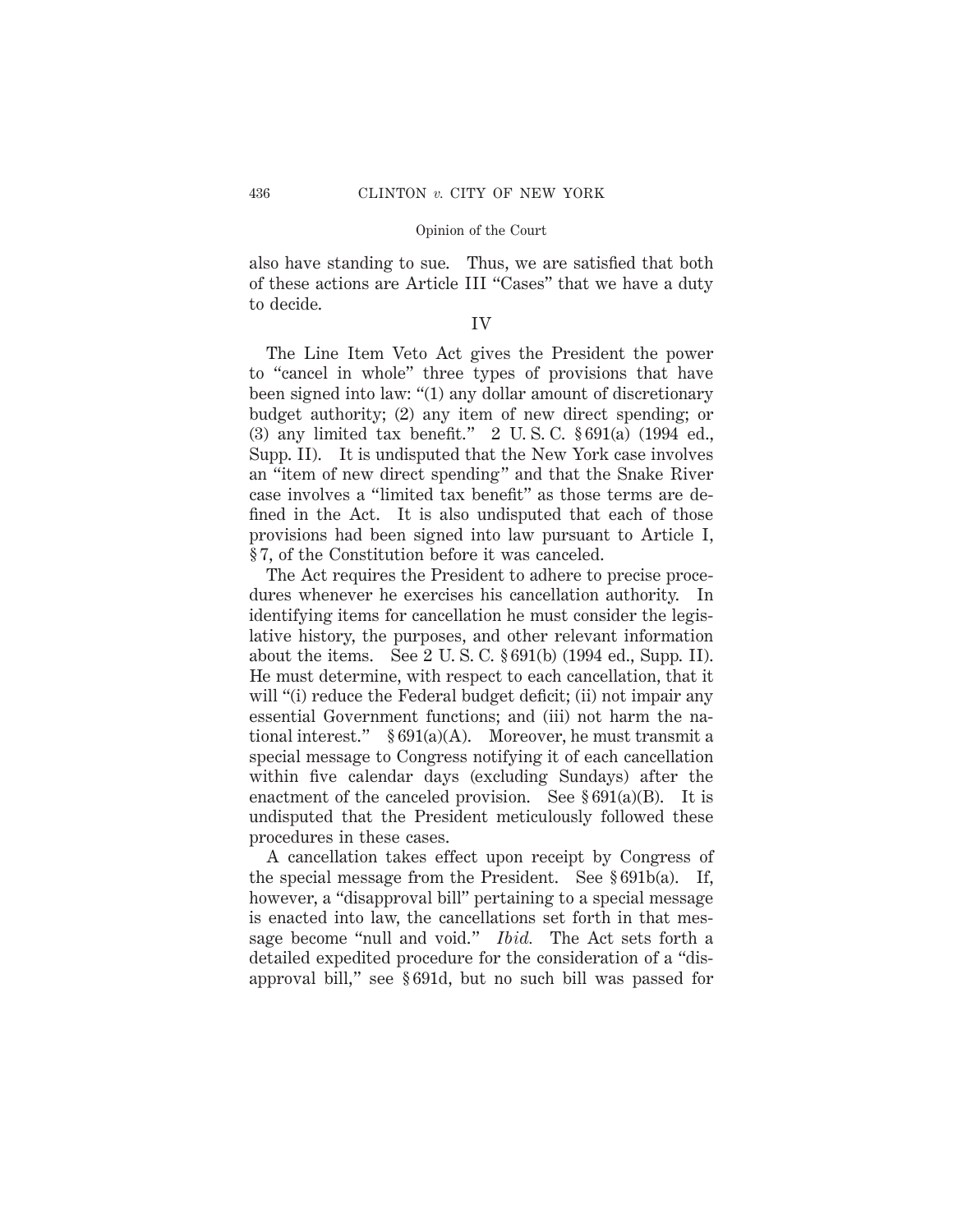either of the cancellations involved in these cases.<sup>24</sup> A majority vote of both Houses is sufficient to enact a disapproval bill. The Act does not grant the President the authority to cancel a disapproval bill, see § 691(c), but he does, of course, retain his constitutional authority to veto such a bill.<sup>25</sup>

The effect of a cancellation is plainly stated in § 691e, which defines the principal terms used in the Act. With respect to both an item of new direct spending and a limited tax benefit, the cancellation prevents the item "from having legal force or effect."  $\S § 691e(4)(B)$ –(C).<sup>26</sup> Thus, under the

<sup>25</sup> See n. 29, *infra.*

<sup>26</sup> The term "cancel," used in connection with any dollar amount of discretionary budget authority, means "to rescind." 2 U. S. C. § 691e(4)(A). The entire definition reads as follows:

"The term 'cancel' or 'cancellation' means—

"(A) with respect to any dollar amount of discretionary budget authority, to rescind;

"(B) with respect to any item of new direct spending—

"(ii) that is entitlement authority, to prevent the specific legal obligation of the United States from having legal force or effect; or

<sup>&</sup>lt;sup>24</sup> Congress failed to act upon proposed legislation to disapprove these cancellations. See S. 1157, H. R. 2444, S. 1144, and H. R. 2436, 105th Cong., 1st Sess. (1997). Indeed, despite the fact that the President has canceled at least 82 items since the Act was passed, see Statement of June E. O'Neill, Director, Congressional Budget Office, Line Item Veto Act After One Year, The Process and Its Implementation, before the Subcommittee on Legislative and Budget Process of the House Committee on Rules, 105th Cong., 2d Sess. (Mar. 11–12, 1998), Congress has enacted only one law, over a Presidential veto, disapproving *any* cancellation, see Pub. L. 105–159, 112 Stat. 19 (1998) (disapproving the cancellation of 38 military construction spending items).

<sup>&</sup>quot;(i) that is budget authority provided by law (other than an appropriation law), to prevent such budget authority from having legal force or effect;

<sup>&</sup>quot;(iii) through the food stamp program, to prevent the specific provision of law that results in an increase in budget authority or outlays for that program from having legal force or effect; and

<sup>&</sup>quot;(C) with respect to a limited tax benefit, to prevent the specific provision of law that provides such benefit from having legal force or effect." 2 U. S. C. § 691e(4) (1994 ed., Supp. II).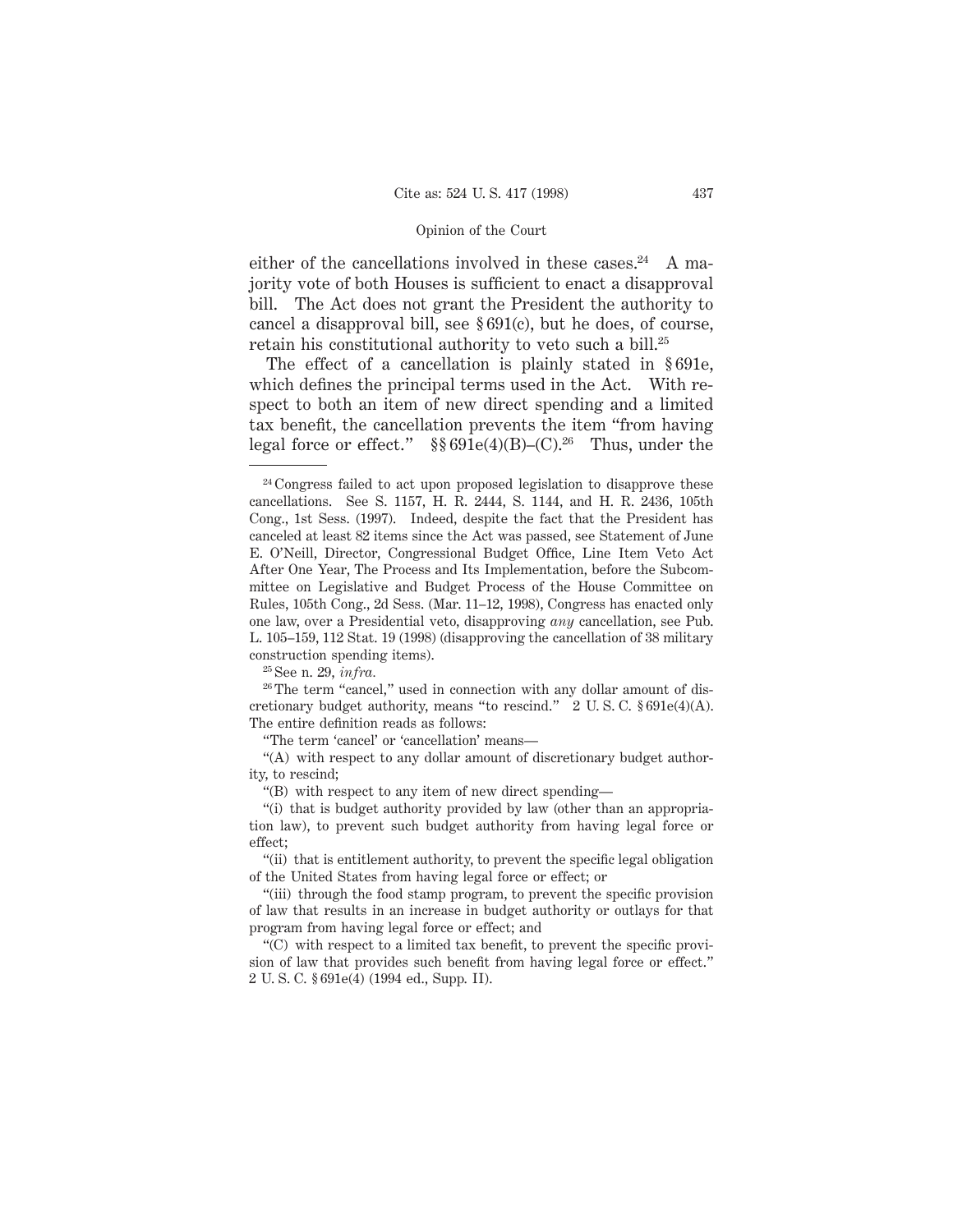plain text of the statute, the two actions of the President that are challenged in these cases prevented one section of the Balanced Budget Act of 1997 and one section of the Taxpayer Relief Act of 1997 "from having legal force or effect." The remaining provisions of those statutes, with the exception of the second canceled item in the latter, continue to have the same force and effect as they had when signed into law.

In both legal and practical effect, the President has amended two Acts of Congress by repealing a portion of each. "[R]epeal of statutes, no less than enactment, must conform with Art. I." *INS* v. *Chadha,* 462 U. S. 919, 954 (1983). There is no provision in the Constitution that authorizes the President to enact, to amend, or to repeal statutes. Both Article I and Article II assign responsibilities to the President that directly relate to the lawmaking process, but neither addresses the issue presented by these cases. The President "shall from time to time give to the Congress Information on the State of the Union, and recommend to their Consideration such Measures as he shall judge necessary and expedient  $\dots$ ." Art. II, § 3. Thus, he may initiate and influence legislative proposals.27 Moreover, after a bill has passed both Houses of Congress, but "before it become[s] a Law," it must be presented to the President. If he approves it, "he shall sign it, but if not he shall return it, with his Objections to that House in which it shall have originated, who shall enter the Objections at large on their Journal, and proceed to reconsider it." Art. I, §7, cl. 2.<sup>28</sup> His

 $27$  See 3 J. Story, Commentaries on the Constitution of the United States § 1555, p. 413 (1833) (Art. II, § 3, enables the President "to point out the evil, and to suggest the remedy").

<sup>28</sup> The full text of the relevant paragraph of § 7 provides:

<sup>&</sup>quot;Every Bill which shall have passed the House of Representatives and the Senate, shall, before it become a Law, be presented to the President of the United States: If he approve he shall sign it, but if not he shall return it, with his Objections to that House in which it shall have originated, who shall enter the Objections at large on their Journal, and pro-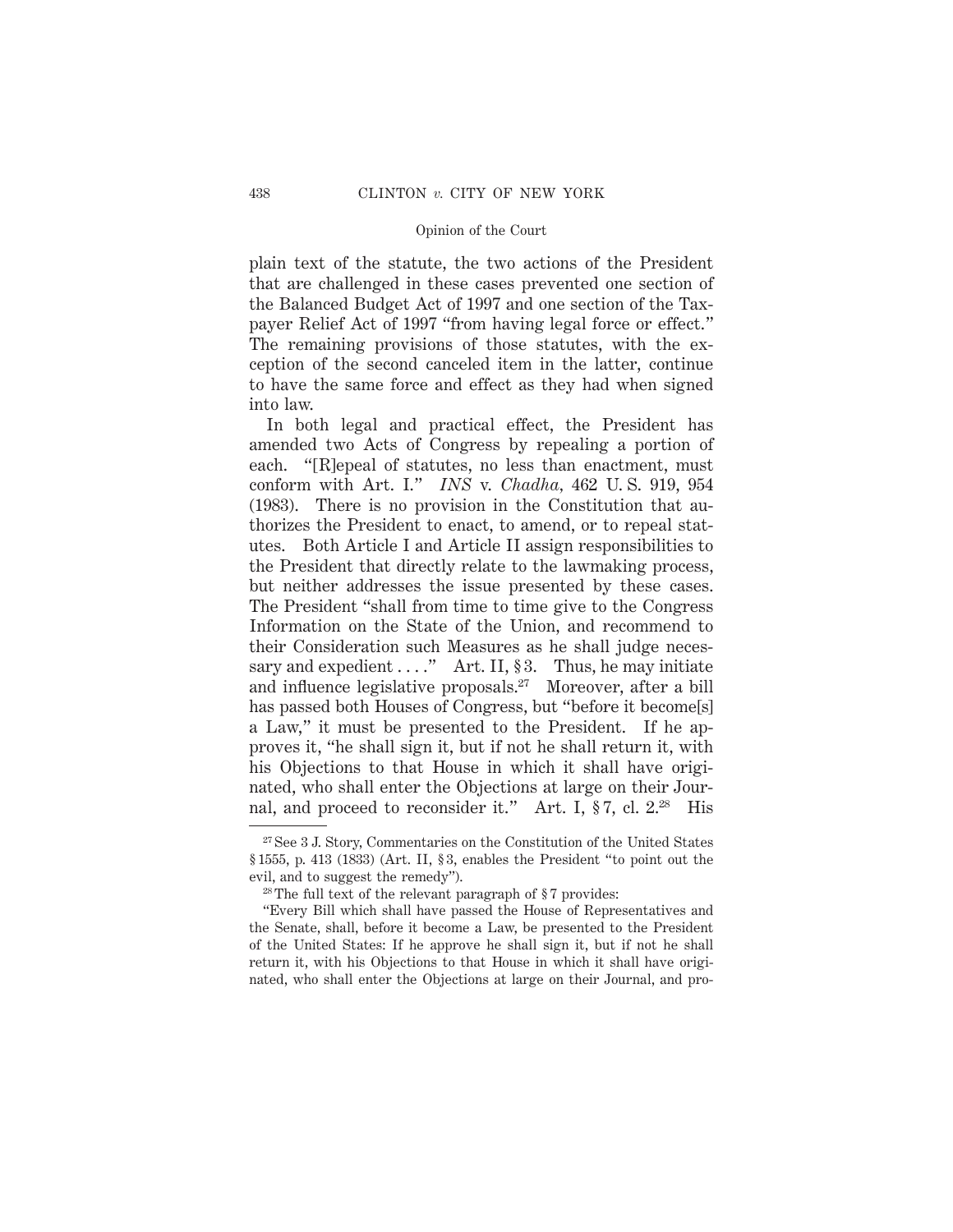"return" of a bill, which is usually described as a "veto,"<sup>29</sup> is subject to being overridden by a two-thirds vote in each House.

There are important differences between the President's "return" of a bill pursuant to Article I, § 7, and the exercise of the President's cancellation authority pursuant to the Line Item Veto Act. The constitutional return takes place *before* the bill becomes law; the statutory cancellation occurs *after* the bill becomes law. The constitutional return is of the entire bill; the statutory cancellation is of only a part. Although the Constitution expressly authorizes the President to play a role in the process of enacting statutes, it is silent on the subject of unilateral Presidential action that either repeals or amends parts of duly enacted statutes.

There are powerful reasons for construing constitutional silence on this profoundly important issue as equivalent to an express prohibition. The procedures governing the enactment of statutes set forth in the text of Article I were the product of the great debates and compromises that produced the Constitution itself. Familiar historical materials provide abundant support for the conclusion that the power to enact statutes may only "be exercised in accord with a single, finely wrought and exhaustively considered,

ceed to reconsider it. If after such Reconsideration two thirds of that House shall agree to pass the Bill, it shall be sent, together with the Objections, to the other House, by which it shall likewise be reconsidered, and if approved by two thirds of that House, it shall become a Law. But in all such Cases the Votes of both Houses shall be determined by Yeas and Nays, and the Names of the Persons voting for and against the Bill shall be entered on the Journal of each House respectively. If any Bill shall not be returned by the President within ten Days (Sundays excepted) after it shall have been presented to him, the Same shall be a Law, in like Manner as if he had signed it, unless the Congress by their Adjournment prevent its Return, in which Case it shall not be a Law."

<sup>29</sup> "In constitutional terms, 'veto' is used to describe the President's power under Art. I, § 7, of the Constitution." *INS* v. *Chadha,* 462 U. S. 919, 925, n. 2 (1983) (citing Black's Law Dictionary 1403 (5th ed. 1979)).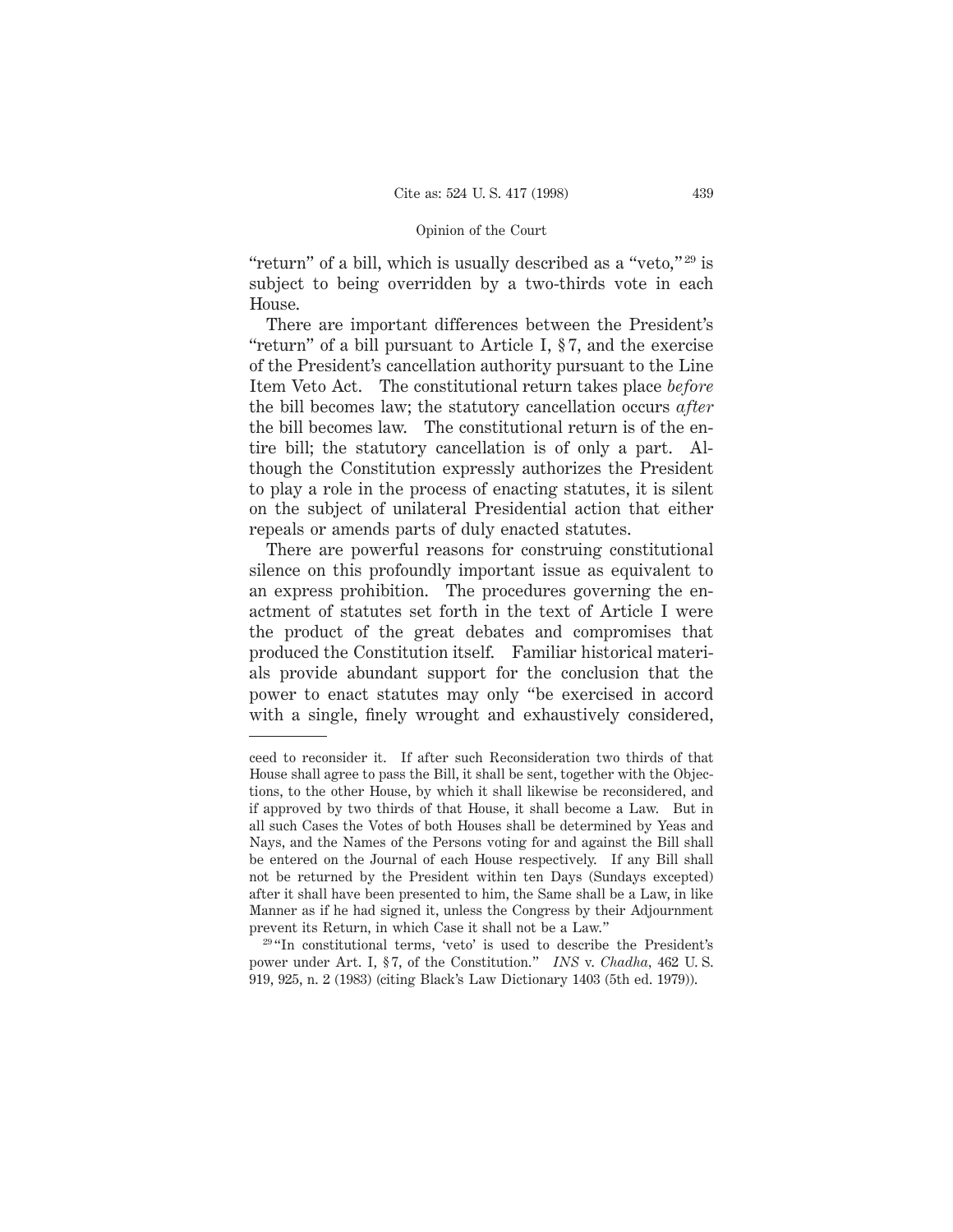procedure." *Chadha,* 462 U. S., at 951. Our first President understood the text of the Presentment Clause as requiring that he either "approve all the parts of a Bill, or reject it in toto." <sup>30</sup> What has emerged in these cases from the President's exercise of his statutory cancellation powers, however, are truncated versions of two bills that passed both Houses of Congress. They are not the product of the "finely wrought" procedure that the Framers designed.

At oral argument, the Government suggested that the cancellations at issue in these cases do not effect a "repeal" of the canceled items because under the special "lockbox" provisions of the  $Act<sup>31</sup>$  a canceled item "retain[s] real, legal

<sup>30</sup> 33 Writings of George Washington 96 (J. Fitzpatrick ed., 1940); see also W. Taft, The Presidency: Its Duties, Its Powers, Its Opportunities and Its Limitations 11 (1916) (stating that the President "has no power to veto part of a bill and let the rest become a law"); cf. 1 W. Blackstone, Commentaries \*154 ("The crown cannot begin of itself any alterations in the present established law; but it may approve or disapprove of the alterations suggested and consented to by the two houses").

<sup>&</sup>lt;sup>31</sup> The lockbox procedure ensures that savings resulting from cancellations are used to reduce the deficit, rather than to offset deficit increases arising from other laws. See 2 U.S.C.  $\S § 691c(a)–(b)$  (1994 ed., Supp. II); see also H. R. Conf. Rep. No. 104–491, pp. 23–24 (1996). The Office of Management and Budget (OMB) estimates the deficit reduction resulting from each cancellation of new direct spending or limited tax benefit items and presents its estimate as a separate entry in the "pay-as-you-go" report submitted to Congress pursuant to § 252(d) of the Balanced Budget and Emergency Deficit Control Act of 1985 (or Gramm-Rudman-Hollings Act), 2 U. S. C. § 902(d). See § 691c(a)(2)(A) (1994 ed., Supp. II); see also H. R. Conf. Rep. No. 104–491, at 23. The "pay-as-you-go" requirement acts as a self-imposed limitation on Congress' ability to increase spending and/or reduce revenue: If spending increases are not offset by revenue increases (or if revenue reductions are not offset by spending reductions), then a "sequester" of the excess budgeted funds is required. See 2 U. S. C. §§ 900(b), 901(a)(1), 902(b), 906(*l*). OMB does not include the estimated savings resulting from a cancellation in the report it must submit under §§ 252(b) and 254 of the Balanced Budget and Emergency Deficit Control Act of 1985, 2 U. S. C. §§ 902(b), 904. See § 691c(a)(2)(B). By providing in this way that such savings "shall not be included in the pay-as-you-go balances," Congress ensures that "savings from the cancellation of new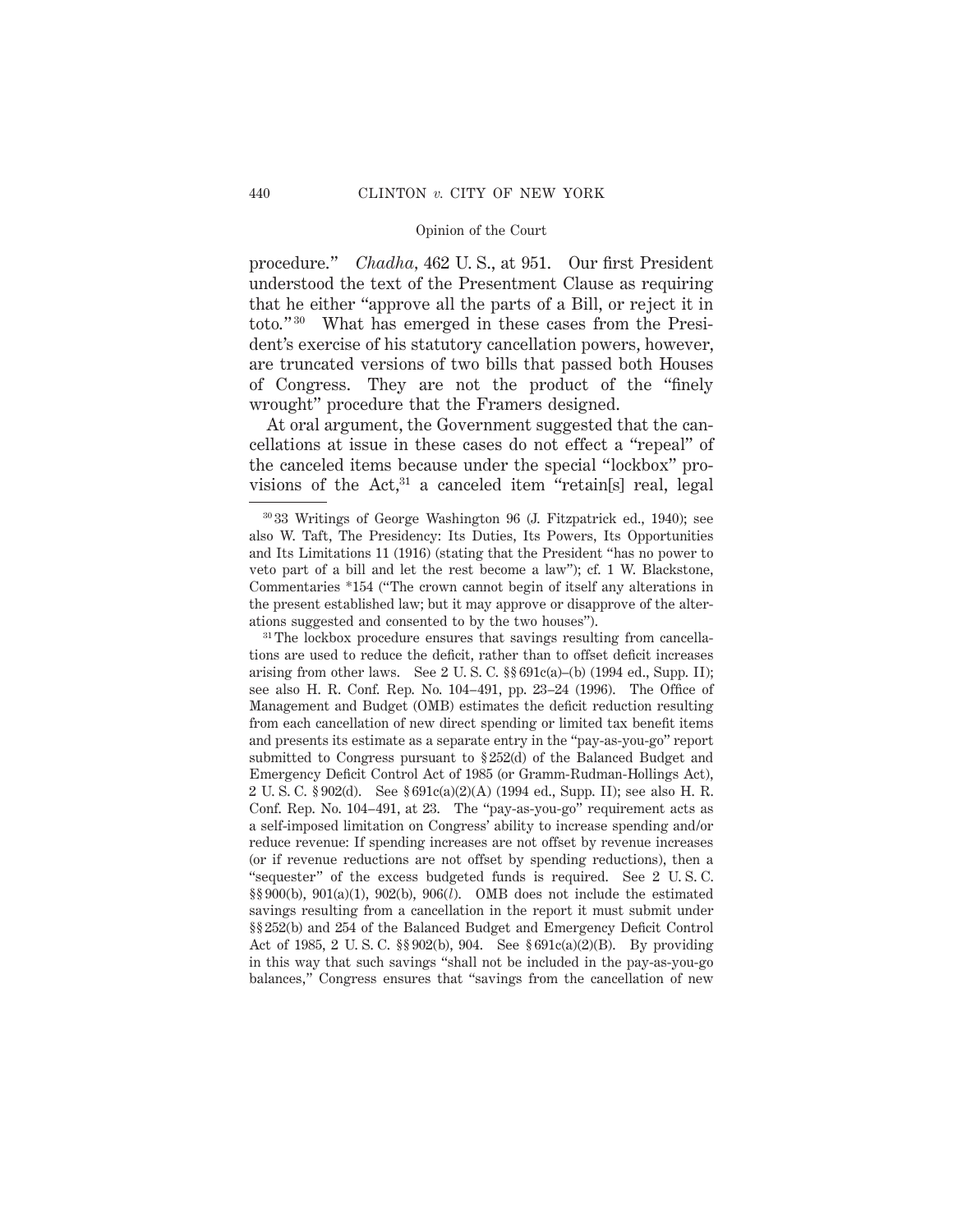budgetary effect" insofar as it prevents Congress and the President from spending the savings that result from the cancellation. Tr. of Oral Arg. 10.32 The text of the Act expressly provides, however, that a cancellation prevents a direct spending or tax benefit provision "from having legal force or effect." 2 U.S.C.  $\S 691e(4)(B)$ –(C). That a canceled item may have "real, legal budgetary effect" as a result of the lockbox procedure does not change the fact that by canceling the items at issue in these cases, the President made them entirely inoperative as to appellees. Section 968 of the Taxpayer Relief Act no longer provides a tax benefit, and § 4722(c) of the Balanced Budget Act of 1997 no longer relieves New York of its contingent liability.<sup>33</sup> Such significant changes do not lose their character simply because the canceled provisions may have some continuing financial effect on the Government.<sup>34</sup> The cancellation of one section of a statute may be the functional equivalent of a partial repeal even if a portion of the section is not canceled.

direct spending or limited tax benefits are devoted to deficit reduction and are not available to offset a deficit increase in another law." H. R. Conf. Rep. No. 104–491, at 23. Thus, the "pay-as-you-go" cap does not change upon cancellation because the canceled item is not treated as canceled. Moreover, if Congress enacts a disapproval bill, "OMB will not score this legislation as increasing the deficit under pay as you go." *Ibid.*

 $32$  The Snake River appellees have argued that the lockbox provisions have no such effect with respect to the canceled tax benefits at issue. Because we reject the Government's suggestion that the lockbox provisions alter our constitutional analysis, however, we find it unnecessary to resolve the dispute over the details of the lockbox procedure's applicability.

<sup>&</sup>lt;sup>33</sup> Thus, although "Congress's use of infelicitous terminology cannot transform the cancellation into an unconstitutional amendment or repeal of an enacted law," Brief for Appellants 40–41 (citations omitted), the actual effect of a cancellation is entirely consistent with the language of the Act.

<sup>&</sup>lt;sup>34</sup> Moreover, Congress always retains the option of statutorily amending or repealing the lockbox provisions and/or the Gramm-Rudman-Hollings Act, so as to eliminate any lingering financial effect of canceled items.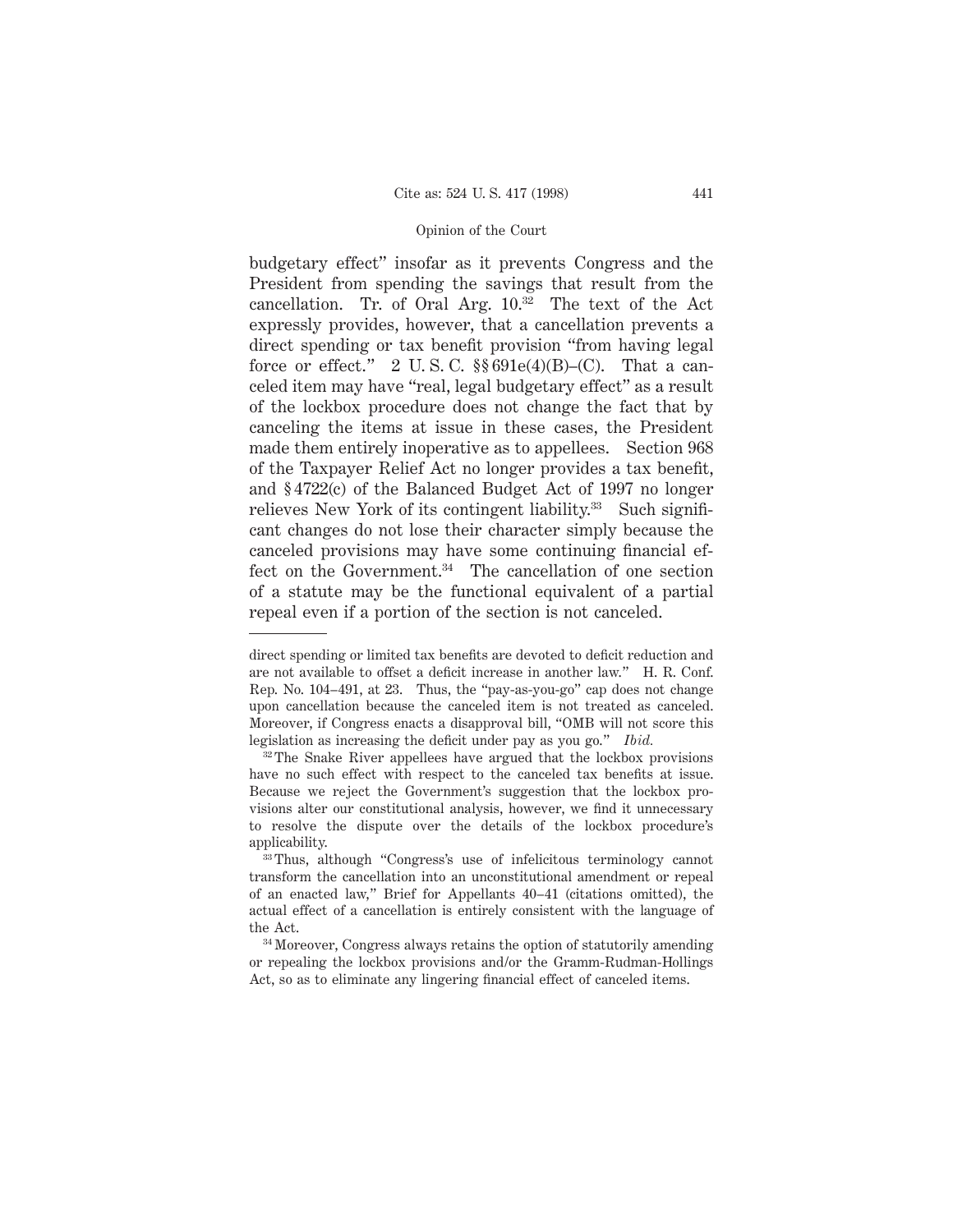### V

The Government advances two related arguments to support its position that despite the unambiguous provisions of the Act, cancellations do not amend or repeal properly enacted statutes in violation of the Presentment Clause. First, relying primarily on *Field* v. *Clark,* 143 U. S. 649 (1892), the Government contends that the cancellations were merely exercises of discretionary authority granted to the President by the Balanced Budget Act and the Taxpayer Relief Act read in light of the previously enacted Line Item Veto Act. Second, the Government submits that the substance of the authority to cancel tax and spending items "is, in practical effect, no more and no less than the power to 'decline to spend' specified sums of money, or to 'decline to implement' specified tax measures." Brief for Appellants 40. Neither argument is persuasive.

In *Field* v. *Clark,* the Court upheld the constitutionality of the Tariff Act of 1890. Act of Oct. 1, 1890, 26 Stat. 567. That statute contained a "free list" of almost 300 specific articles that were exempted from import duties "unless otherwise specially provided for in this act." *Id.,* at 602. Section 3 was a special provision that directed the President to suspend that exemption for sugar, molasses, coffee, tea, and hides "whenever, and so often" as he should be satisfied that any country producing and exporting those products imposed duties on the agricultural products of the United States that he deemed to be "reciprocally unequal and unreasonable. . . ." *Id.,* at 612, quoted in *Field,* 143 U. S., at 680. The section then specified the duties to be imposed on those products during any such suspension. The Court provided this explanation for its conclusion that § 3 had not delegated legislative power to the President:

"Nothing involving the expediency or the just operation of such legislation was left to the determination of the President. . . . [W]hen he ascertained the fact that duties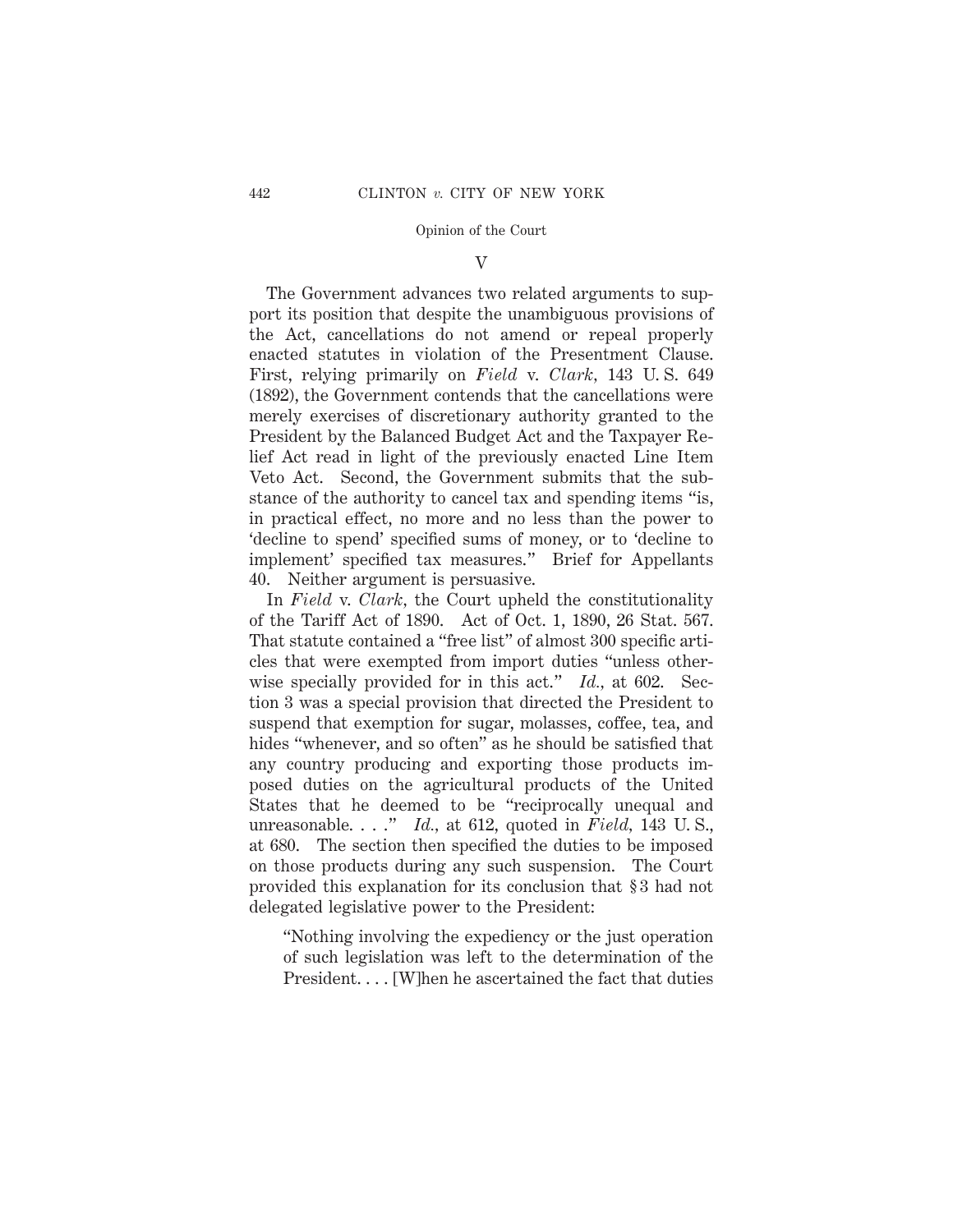and exactions, reciprocally unequal and unreasonable, were imposed upon the agricultural or other products of the United States by a country producing and exporting sugar, molasses, coffee, tea or hides, it became his duty to issue a proclamation declaring the suspension, as to that country, which Congress had determined should occur. He had no discretion in the premises except in respect to the duration of the suspension so ordered. But that related only to the enforcement of the policy established by Congress. As the suspension was absolutely required when the President ascertained the existence of a particular fact, it cannot be said that in ascertaining that fact and in issuing his proclamation, in obedience to the legislative will, he exercised the function of making laws. . . . It was a part of the law itself as it left the hands of Congress that the provisions, full and complete in themselves, permitting the free introduction of sugars, molasses, coffee, tea and hides, from particular countries, should be suspended, in a given contingency, and that in case of such suspensions certain duties should be imposed." *Id.,* at 693.

This passage identifies three critical differences between the power to suspend the exemption from import duties and the power to cancel portions of a duly enacted statute. First, the exercise of the suspension power was contingent upon a condition that did not exist when the Tariff Act was passed: the imposition of "reciprocally unequal and unreasonable" import duties by other countries. In contrast, the exercise of the cancellation power within five days after the enactment of the Balanced Budget and Tax Reform Acts necessarily was based on the same conditions that Congress evaluated when it passed those statutes. Second, under the Tariff Act, when the President determined that the contingency had arisen, he had a duty to suspend; in contrast, while it is true that the President was required by the Act to make three determinations before he canceled a provision, see 2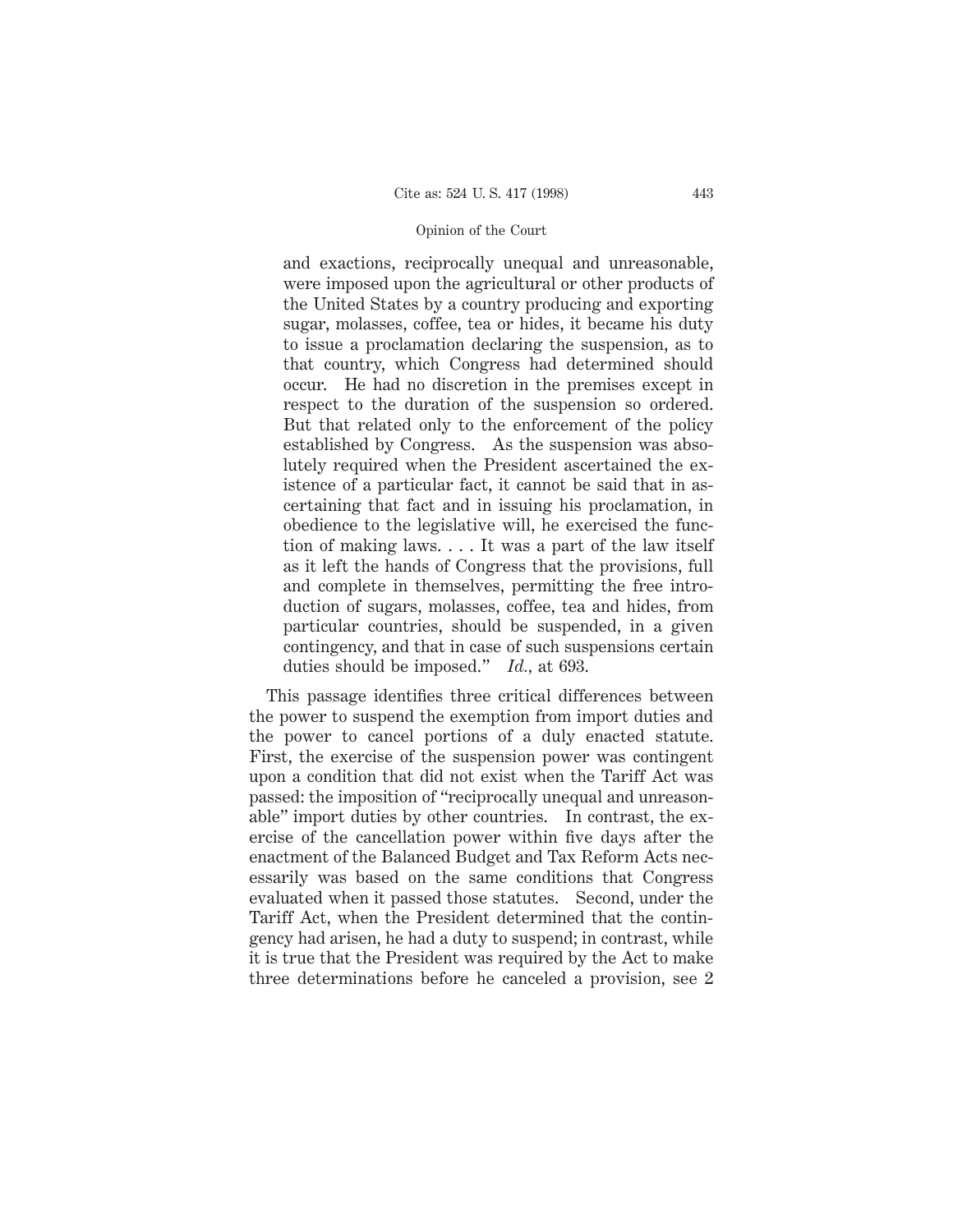U. S. C. § 691(a)(A) (1994 ed., Supp. II), those determinations did not qualify his discretion to cancel or not to cancel. Finally, whenever the President suspended an exemption under the Tariff Act, he was executing the policy that Congress had embodied in the statute. In contrast, whenever the President cancels an item of new direct spending or a limited tax benefit he is rejecting the policy judgment made by Congress and relying on his own policy judgment.<sup>35</sup> Thus, the conclusion in *Field* v. *Clark* that the suspensions mandated by the Tariff Act were not exercises of legislative power does not undermine our opinion that cancellations pursuant to the Line Item Veto Act are the functional equivalent of partial repeals of Acts of Congress that fail to satisfy Article I, § 7.

The Government's reliance upon other tariff and import statutes, discussed in *Field,* that contain provisions similar to the one challenged in *Field* is unavailing for the same reasons.36 Some of those statutes authorized the President to "suspen[d] and discontinu[e]" statutory duties upon his determination that discriminatory duties imposed by other nations had been abolished. See 143 U. S., at 686–687 (discussing Act of Jan. 7, 1824, ch. 4, § 4, 4 Stat. 3, and Act of May 24, 1828, ch. 111, 4 Stat. 308).37 A slightly different statute,

<sup>35</sup> For example, one reason that the President gave for canceling § 968 of the Taxpayer Relief Act was his conclusion that "this provision failed to target its benefits to small-and-medium size cooperatives." App. to Juris. Statement 71a (Cancellation No. 97–2); see n. 8, *supra.* Because the Line Item Veto Act requires the President to act within five days, *every* exercise of the cancellation power will necessarily be based on the same facts and circumstances that Congress considered, and therefore constitute a rejection of the policy choice made by Congress.

<sup>36</sup> The Court did not, of course, expressly consider in *Field* whether those statutes comported with the requirements of the Presentment Clause.

<sup>37</sup> Cf. 143 U. S., at 688 (discussing Act of Mar. 6, 1866, ch. 12, § 2, 14 Stat. 4, which permitted the President to "declare the provisions of this act to be inoperative" and lift import restrictions on foreign cattle and hides upon a showing that such importation would not endanger U. S. cattle).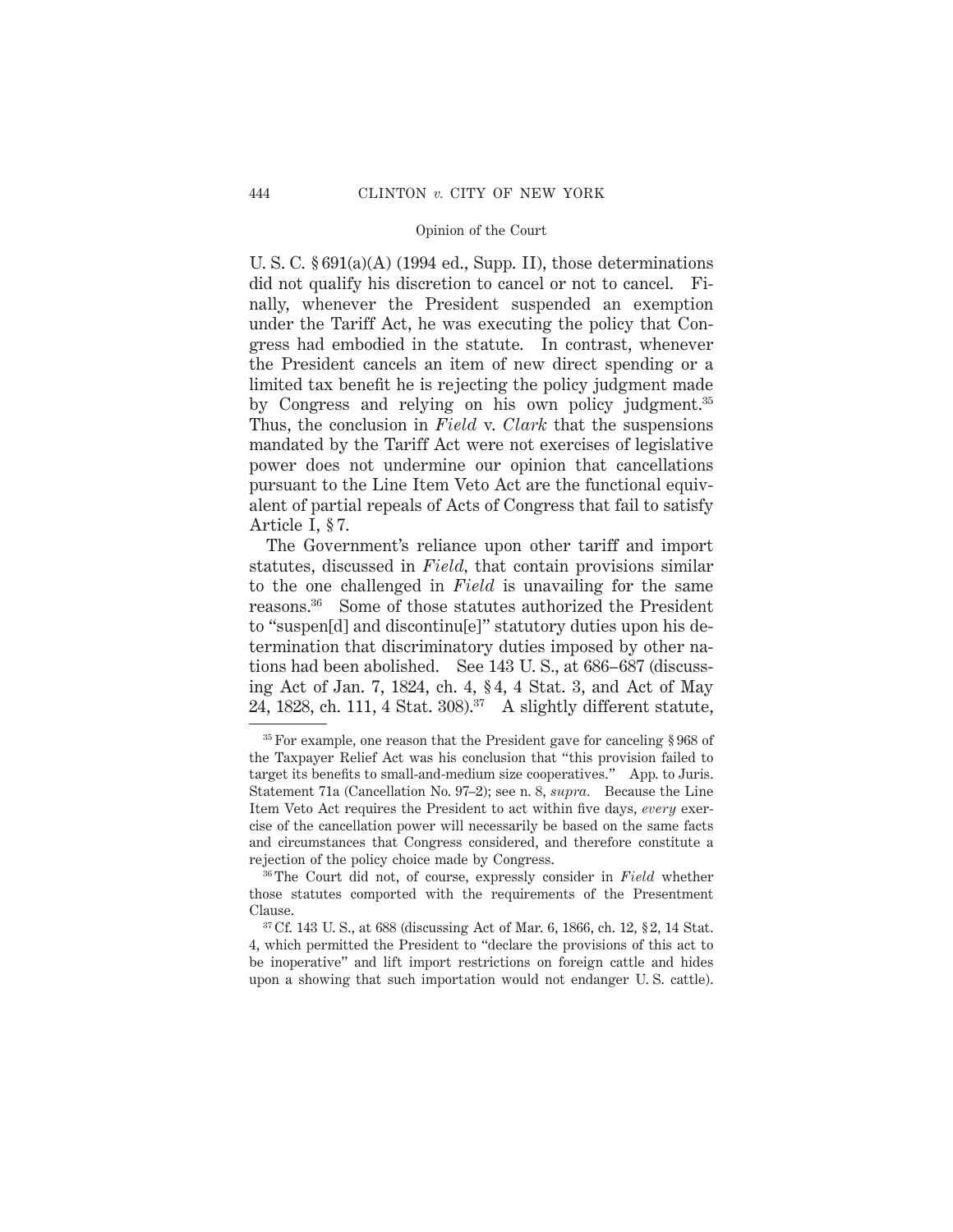Act of May 31, 1830, ch. 219, § 2, 4 Stat. 425, provided that certain statutory provisions imposing duties on foreign ships "shall be repealed" upon the same no-discrimination determination by the President. See 143 U. S., at 687; see also *id.,* at 686 (discussing similar tariff statute, Act of Mar. 3, 1815, ch. 77, 3 Stat. 224, which provided that duties "are hereby repealed," "[s]uch repeal to take effect . . . whenever the President" makes the required determination).

The cited statutes all relate to foreign trade, and this Court has recognized that in the foreign affairs arena, the President has "a degree of discretion and freedom from statutory restriction which would not be admissible were domestic affairs alone involved." *United States* v. *Curtiss-Wright Export Corp.,* 299 U. S. 304, 320 (1936). "Moreover, he, not Congress, has the better opportunity of knowing the conditions which prevail in foreign countries." *Ibid.*<sup>38</sup> More important, when enacting the statutes discussed in *Field,* Congress itself made the decision to suspend or repeal the particular provisions at issue upon the occurrence of particular events subsequent to enactment, and it left only the determination of whether such events occurred up to the President.39 The Line Item Veto Act authorizes the President himself to effect the repeal of laws, for his own policy reasons, without observing the procedures set out in Article I, § 7. The fact that Congress intended such a result is of no

<sup>38</sup> Indeed, the Court in *Field* v. *Clark,* 143 U. S. 649 (1892), so limited its reasoning: "[I]n the judgment of the legislative branch of the government, it is often desirable, if not essential for the protection of the interests of our people, against the unfriendly or discriminating regulations established by foreign governments, . . . to invest the President with large discretion in matters arising out of the execution of statutes relating to trade and commerce with other nations." *Id.,* at 691.

<sup>39</sup> See also *J. W. Hampton, Jr., & Co.* v. *United States,* 276 U. S. 394, 407 (1928) ("Congress may feel itself unable conveniently to determine exactly when its exercise of the legislative power should become effective, because dependent on future conditions, and it may leave the determination of such time to the decision of an Executive").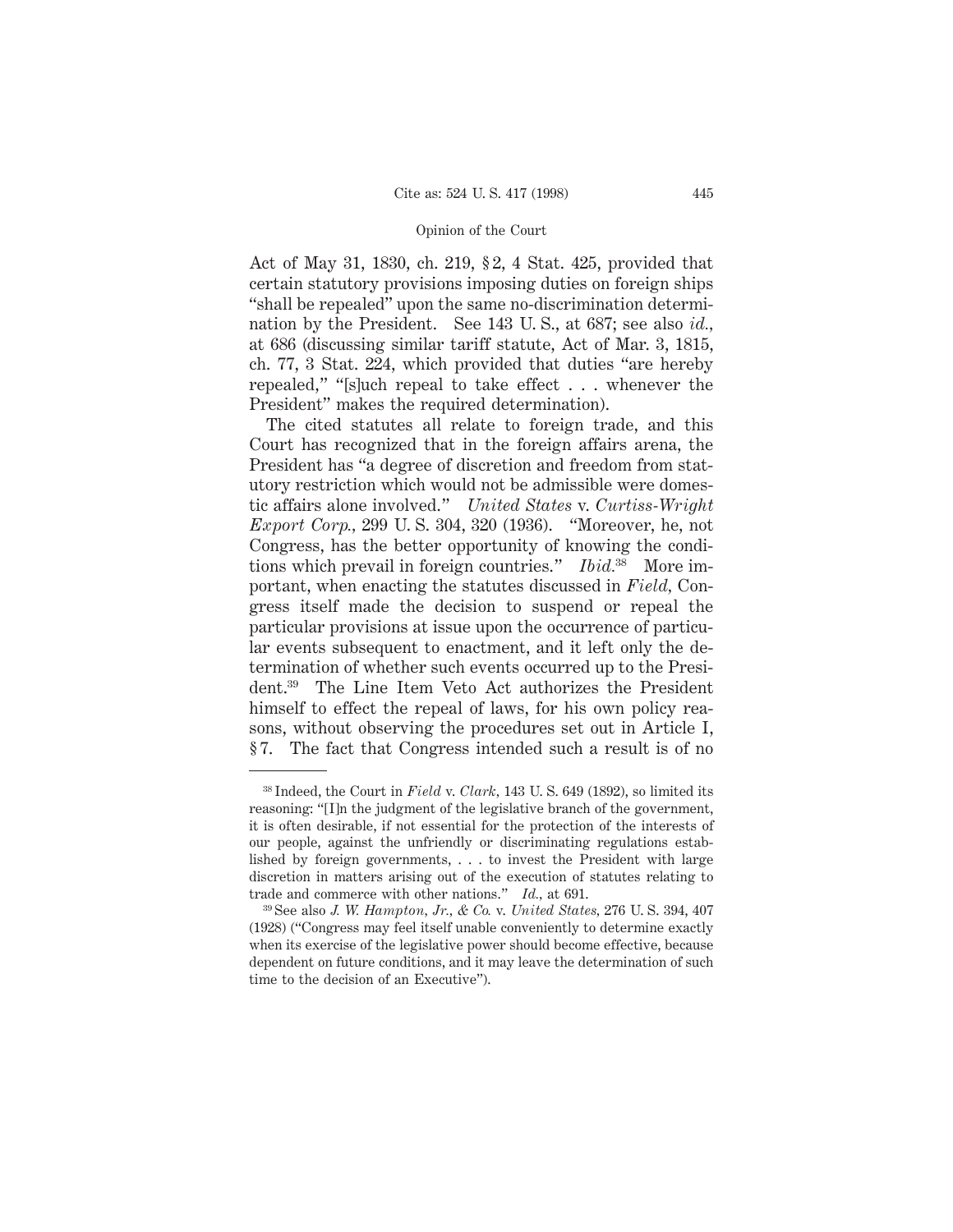moment. Although Congress presumably anticipated that the President might cancel some of the items in the Balanced Budget Act and in the Taxpayer Relief Act, Congress cannot alter the procedures set out in Article I, § 7, without amending the Constitution.40

Neither are we persuaded by the Government's contention that the President's authority to cancel new direct spending and tax benefit items is no greater than his traditional authority to decline to spend appropriated funds. The Government has reviewed in some detail the series of statutes in which Congress has given the Executive broad discretion over the expenditure of appropriated funds. For example, the First Congress appropriated "sum[s] not exceeding" specified amounts to be spent on various Government operations. See, *e. g.,* Act of Sept. 29, 1789, ch. 23, 1 Stat. 95; Act of Mar. 26, 1790, ch. 4, § 1, 1 Stat. 104; Act of Feb. 11, 1791, ch. 6, 1 Stat. 190. In those statutes, as in later years, the President was given wide discretion with respect to both the amounts to be spent and how the money would be allocated among different functions. It is argued that the Line Item Veto Act merely confers comparable discretionary authority over the expenditure of appropriated funds. The critical

<sup>40</sup> The Government argues that the Rules Enabling Act, 28 U. S. C. § 2072(b), permits this Court to "repeal" prior laws without violating Article I, § 7. Section 2072(b) provides that this Court may promulgate rules of procedure for the lower federal courts and that "[a]ll laws in conflict with such rules shall be of no further force or effect after such rules have taken effect." See *Sibbach* v. *Wilson & Co.,* 312 U. S. 1, 10 (1941) (stating that the procedural rules that this Court promulgates, "if they are within the authority granted by Congress, repeal" a prior inconsistent procedural statute); see also *Henderson* v. *United States,* 517 U. S. 654, 664 (1996) (citing § 2072(b)). In enacting § 2072(b), however, Congress expressly provided that laws inconsistent with the procedural rules promulgated by this Court would automatically be repealed upon the enactment of new rules in order to create a uniform system of rules for Article III courts. As in the tariff statutes, Congress itself made the decision to repeal prior rules upon the occurrence of a particular event—here, the promulgation of procedural rules by this Court.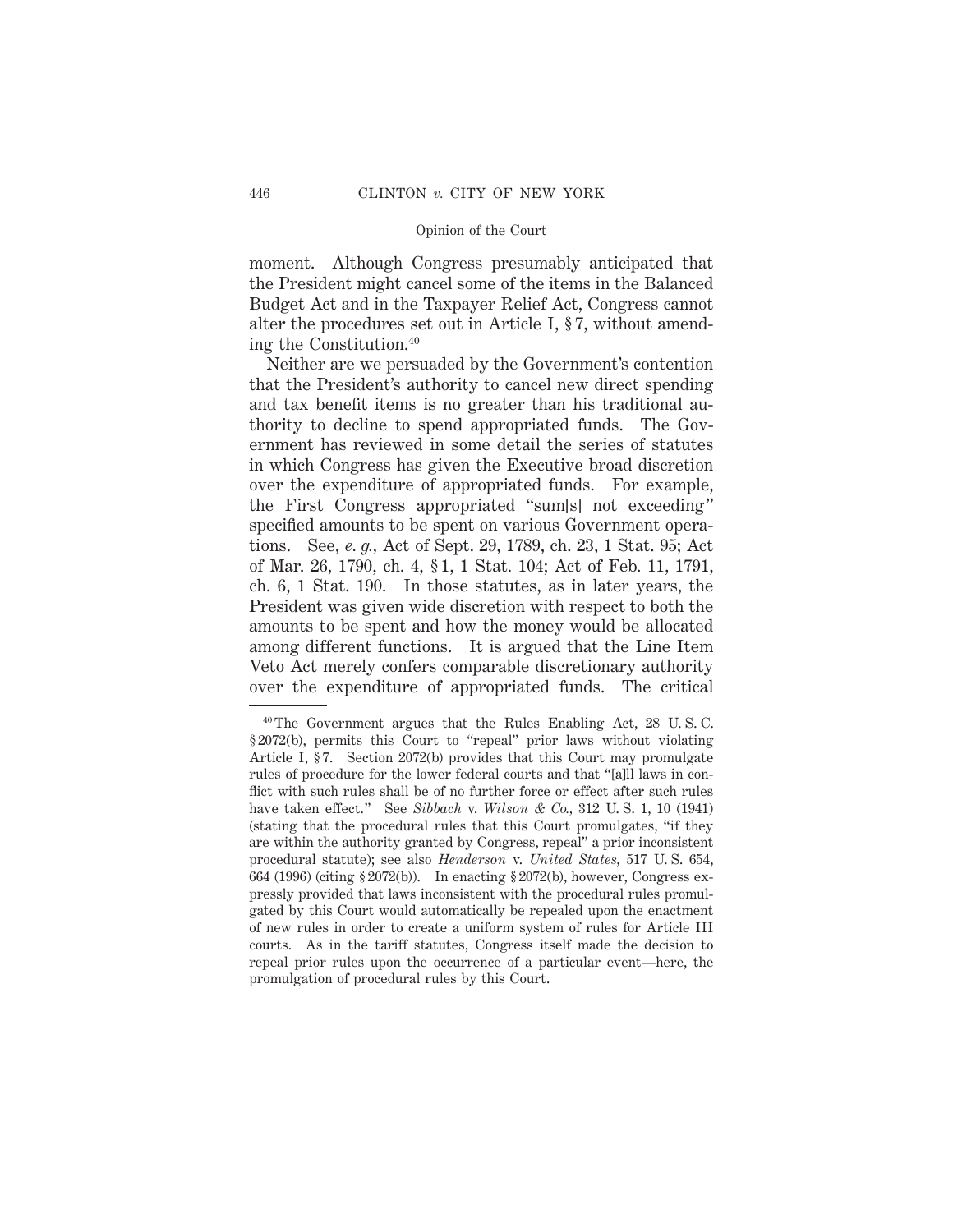difference between this statute and all of its predecessors, however, is that unlike any of them, this Act gives the President the unilateral power to change the text of duly enacted statutes. None of the Act's predecessors could even arguably have been construed to authorize such a change.

### VI

Although they are implicit in what we have already written, the profound importance of these cases makes it appropriate to emphasize three points.

First, we express no opinion about the wisdom of the procedures authorized by the Line Item Veto Act. Many members of both major political parties who have served in the Legislative and the Executive Branches have long advocated the enactment of such procedures for the purpose of "ensur- [ing] greater fiscal accountability in Washington." H. R. Conf. Rep. 104–491, p. 15 (1996).<sup>41</sup> The text of the Act was itself the product of much debate and deliberation in both Houses of Congress and that precise text was signed into law by the President. We do not lightly conclude that their action was unauthorized by the Constitution.42 We have, however, twice had full argument and briefing on the question and have concluded that our duty is clear.

Second, although appellees challenge the validity of the Act on alternative grounds, the only issue we address concerns the "finely wrought" procedure commanded by the Constitution. *Chadha,* 462 U. S., at 951. We have been

<sup>41</sup> Cf. Taft, The Presidency, *supra* n. 30, at 21 ("A President with the power to veto items in appropriation bills might exercise a good restraining influence in cutting down the total annual expenses of the government. But this is not the right way").

<sup>42</sup> See *Bowsher,* 478 U. S., at 736 (Stevens, J., concurring in judgment) ("When this Court is asked to invalidate a statutory provision that has been approved by both Houses of the Congress and signed by the President, particularly an Act of Congress that confronts a deeply vexing national problem, it should only do so for the most compelling constitutional reasons").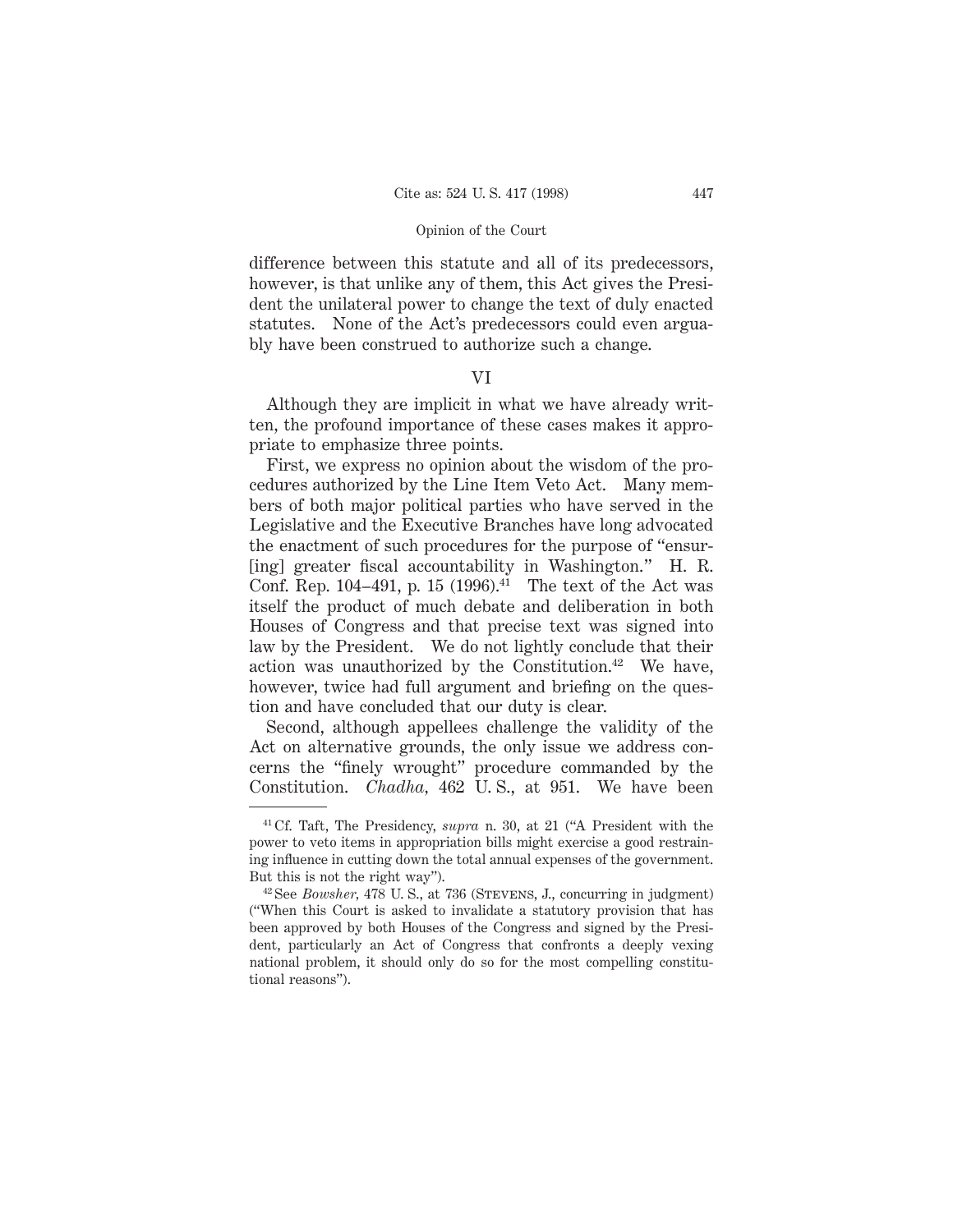favored with extensive debate about the scope of Congress' power to delegate lawmaking authority, or its functional equivalent, to the President. The excellent briefs filed by the parties and their *amici curiae* have provided us with valuable historical information that illuminates the delegation issue but does not really bear on the narrow issue that is dispositive of these cases. Thus, because we conclude that the Act's cancellation provisions violate Article I, § 7, of the Constitution, we find it unnecessary to consider the District Court's alternative holding that the Act "impermissibly disrupts the balance of powers among the three branches of government." 985 F. Supp., at 179.43

Third, our decision rests on the narrow ground that the procedures authorized by the Line Item Veto Act are not authorized by the Constitution. The Balanced Budget Act of 1997 is a 500-page document that became "Public Law 105–33" after three procedural steps were taken: (1) a bill containing its exact text was approved by a majority of the Members of the House of Representatives; (2) the Senate approved precisely the same text; and (3) that text was signed into law by the President. The Constitution explicitly requires that each of those three steps be taken before a bill may "become a law." Art. I, § 7. If one paragraph of that text had been omitted at any one of those three stages, Public Law 105–33 would not have been validly enacted. If the Line Item Veto Act were valid, it would authorize the President to create a different law—one whose text was not voted on by either House of Congress or presented to the President for signature. Something that might be known as "Public Law 105–33 as modified by the President" may or

<sup>43</sup> We also find it unnecessary to consider whether the provisions of the Act relating to discretionary budget authority are severable from the Act's tax benefit and direct spending provisions. We note, however, that the Act contains no severability clause; a severability provision that had appeared in the Senate bill was dropped in conference without explanation. H. R. Conf. Rep. No. 104–491, at 17, 41.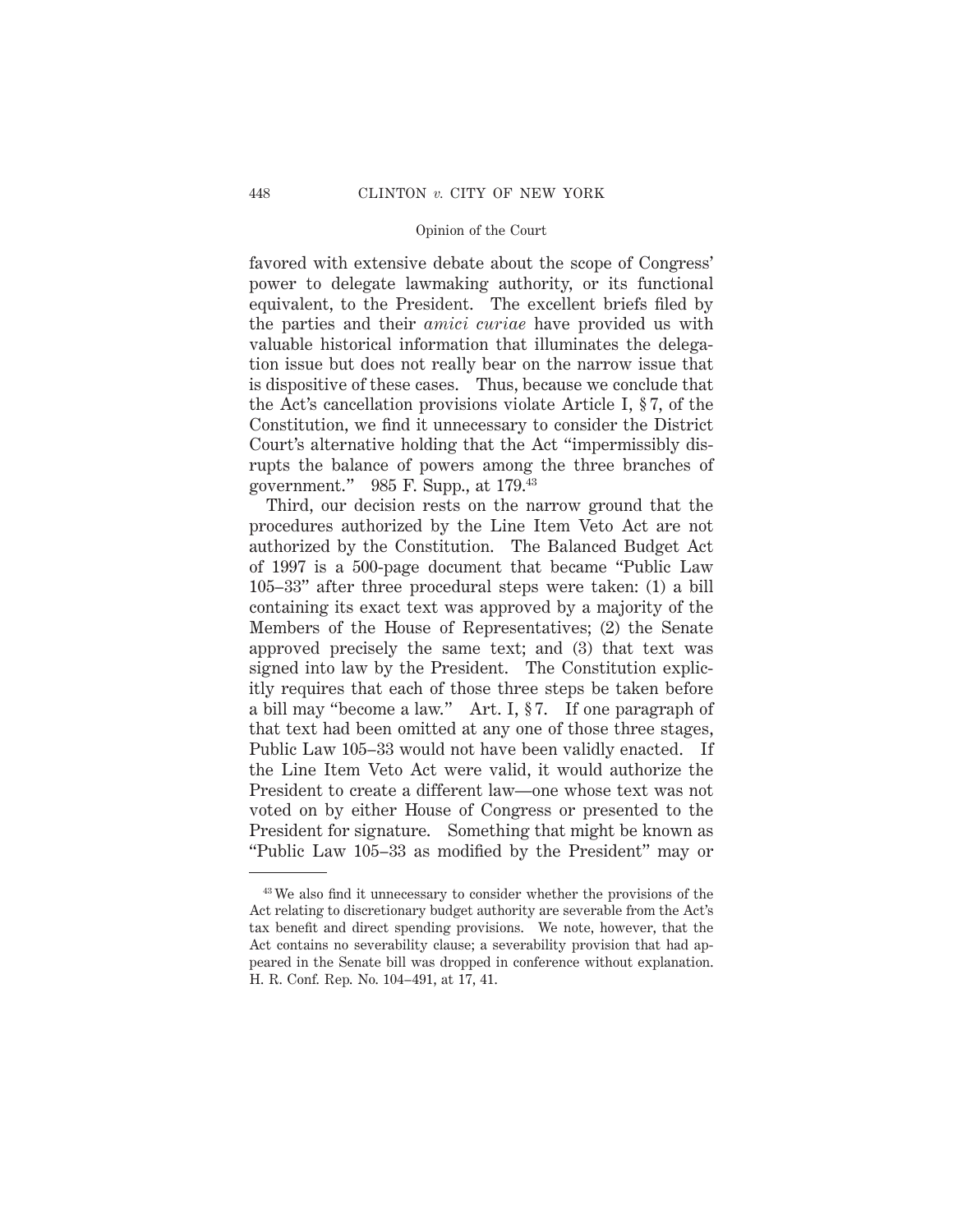may not be desirable, but it is surely not a document that may "become a law" pursuant to the procedures designed by the Framers of Article I, § 7, of the Constitution.

If there is to be a new procedure in which the President will play a different role in determining the final text of what may "become a law," such change must come not by legislation but through the amendment procedures set forth in Article V of the Constitution. Cf. *U. S. Term Limits, Inc.* v. *Thornton,* 514 U. S. 779, 837 (1995).

The judgment of the District Court is affirmed.

*It is so ordered.*

JUSTICE KENNEDY, concurring.

A Nation cannot plunder its own treasury without putting its Constitution and its survival in peril. The statute before us, then, is of first importance, for it seems undeniable the Act will tend to restrain persistent excessive spending. Nevertheless, for the reasons given by JUSTICE STEVENS in the opinion for the Court, the statute must be found invalid. Failure of political will does not justify unconstitutional remedies.

I write to respond to my colleague Justice Breyer, who observes that the statute does not threaten the liberties of individual citizens, a point on which I disagree. See *post,* at 496–497. The argument is related to his earlier suggestion that our role is lessened here because the two political branches are adjusting their own powers between themselves. *Post,* at 472, 482–483. To say the political branches have a somewhat free hand to reallocate their own authority would seem to require acceptance of two premises: first, that the public good demands it, and second, that liberty is not at risk. The former premise is inadmissible. The Constitution's structure requires a stability which transcends the convenience of the moment. See *Metropolitan Washington Airports Authority* v. *Citizens for Abatement of Aircraft Noise, Inc.,* 501 U. S. 252, 276–277 (1991); *Bowsher* v. *Synar,*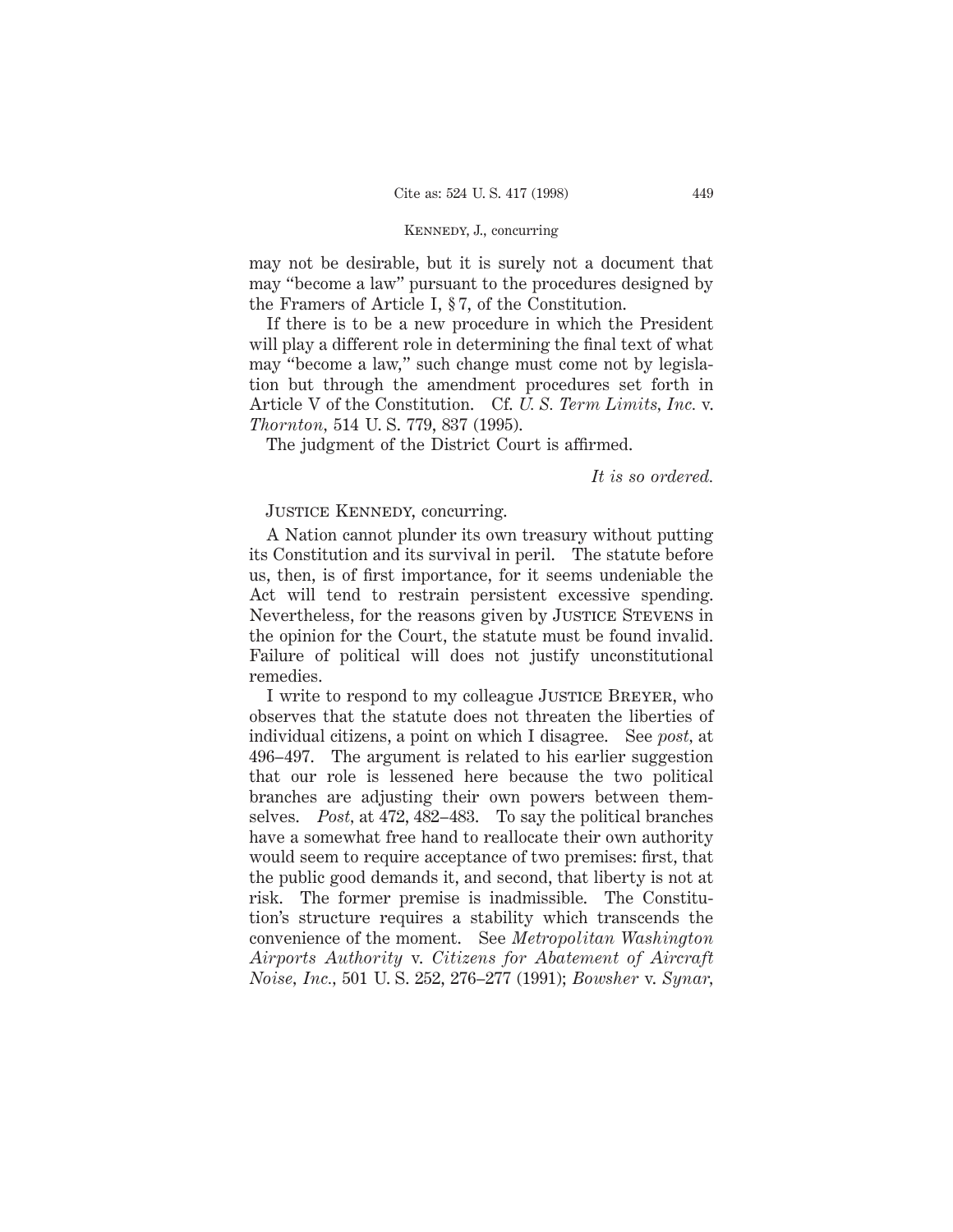478 U. S. 714, 736 (1986); *INS* v. *Chadha,* 462 U. S. 919, 944– 945, 958–959 (1983); *Northern Pipeline Constr. Co.* v. *Marathon Pipe Line Co.,* 458 U. S. 50, 73–74 (1982). The latter premise, too, is flawed. Liberty is always at stake when one or more of the branches seek to transgress the separation of powers.

Separation of powers was designed to implement a fundamental insight: Concentration of power in the hands of a single branch is a threat to liberty. The Federalist states the axiom in these explicit terms: "The accumulation of all powers, legislative, executive, and judiciary, in the same hands . . . may justly be pronounced the very definition of tyranny." The Federalist No. 47, p. 301 (C. Rossiter ed. 1961). So convinced were the Framers that liberty of the person inheres in structure that at first they did not consider a Bill of Rights necessary. The Federalist No. 84, pp. 513, 515; G. Wood, The Creation of the American Republic 1776–1787, pp. 536–543 (1969). It was at Madison's insistence that the First Congress enacted the Bill of Rights. R. Goldwin, From Parchment to Power 75–153 (1997). It would be a grave mistake, however, to think a Bill of Rights in Madison's scheme then or in sound constitutional theory now renders separation of powers of lesser importance. See Amar, The Bill of Rights as a Constitution, 100 Yale L. J. 1131, 1132 (1991).

In recent years, perhaps, we have come to think of liberty as defined by that word in the Fifth and Fourteenth Amendments and as illuminated by the other provisions of the Bill of Rights. The conception of liberty embraced by the Framers was not so confined. They used the principles of separation of powers and federalism to secure liberty in the fundamental political sense of the term, quite in addition to the idea of freedom from intrusive governmental acts. The idea and the promise were that when the people delegate some degree of control to a remote central authority, one branch of government ought not possess the power to shape their destiny without a sufficient check from the other two. In this vision, liberty demands limits on the ability of any one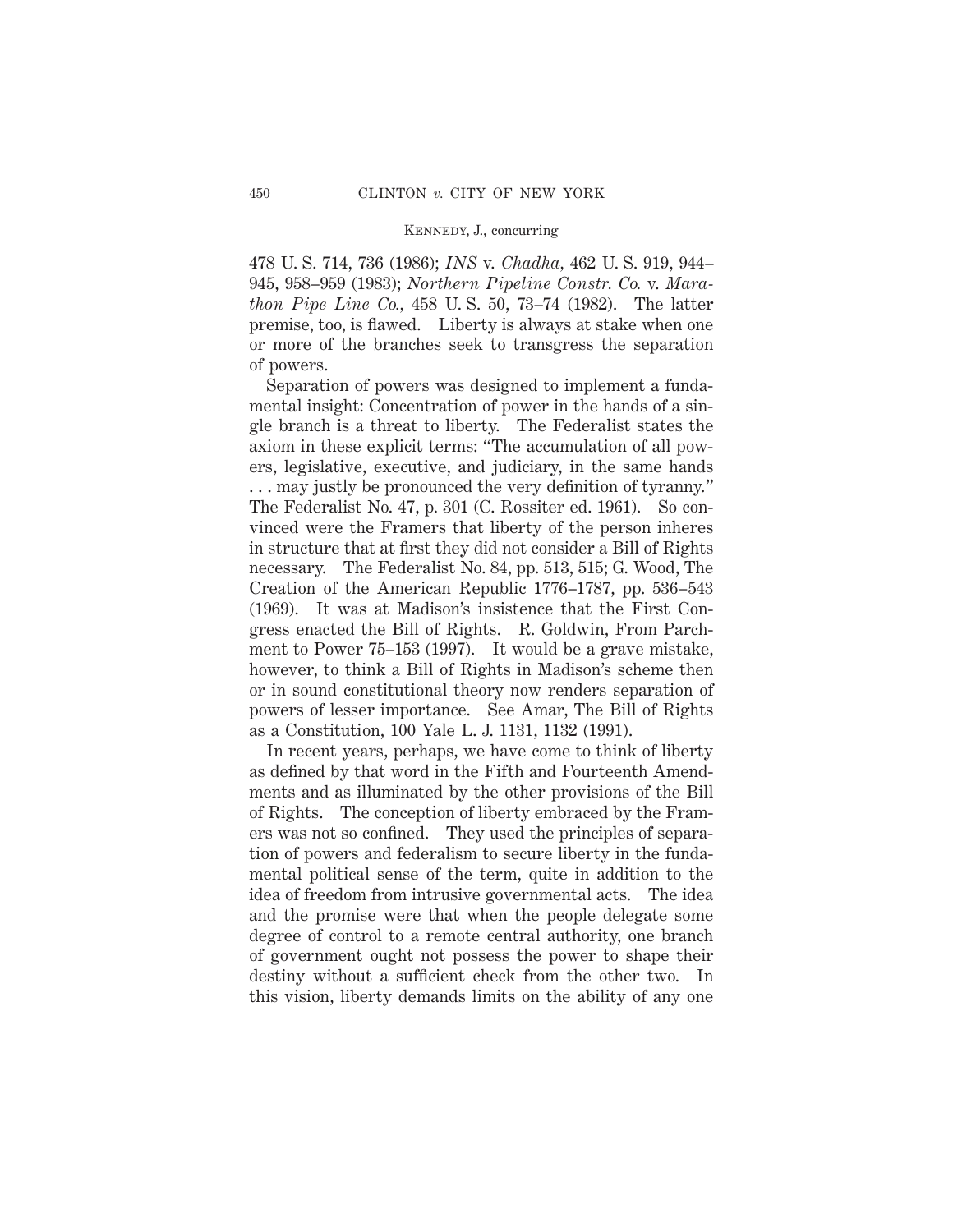branch to influence basic political decisions. Quoting Montesquieu, the Federalist Papers made the point in the following manner:

" 'When the legislative and executive powers are united in the same person or body,' says he, 'there can be no liberty, because apprehensions may arise lest *the same* monarch or senate should *enact* tyrannical laws to *execute* them in a tyrannical manner.' Again: 'Were the power of judging joined with the legislative, the life and liberty of the subject would be exposed to arbitrary control, for *the judge* would then be *the legislator.* Were it joined to the executive power, *the judge* might behave with all the violence of an oppressor.'" The Federalist No. 47, *supra,* at 303.

It follows that if a citizen who is taxed has the measure of the tax or the decision to spend determined by the Executive alone, without adequate control by the citizen's Representatives in Congress, liberty is threatened. Money is the instrument of policy and policy affects the lives of citizens. The individual loses liberty in a real sense if that instrument is not subject to traditional constitutional constraints.

The principal object of the statute, it is true, was not to enhance the President's power to reward one group and punish another, to help one set of taxpayers and hurt another, to favor one State and ignore another. Yet these are its undeniable effects. The law establishes a new mechanism which gives the President the sole ability to hurt a group that is a visible target, in order to disfavor the group or to extract further concessions from Congress. The law is the functional equivalent of a line item veto and enhances the President's powers beyond what the Framers would have endorsed.

It is no answer, of course, to say that Congress surrendered its authority by its own hand; nor does it suffice to point out that a new statute, signed by the President or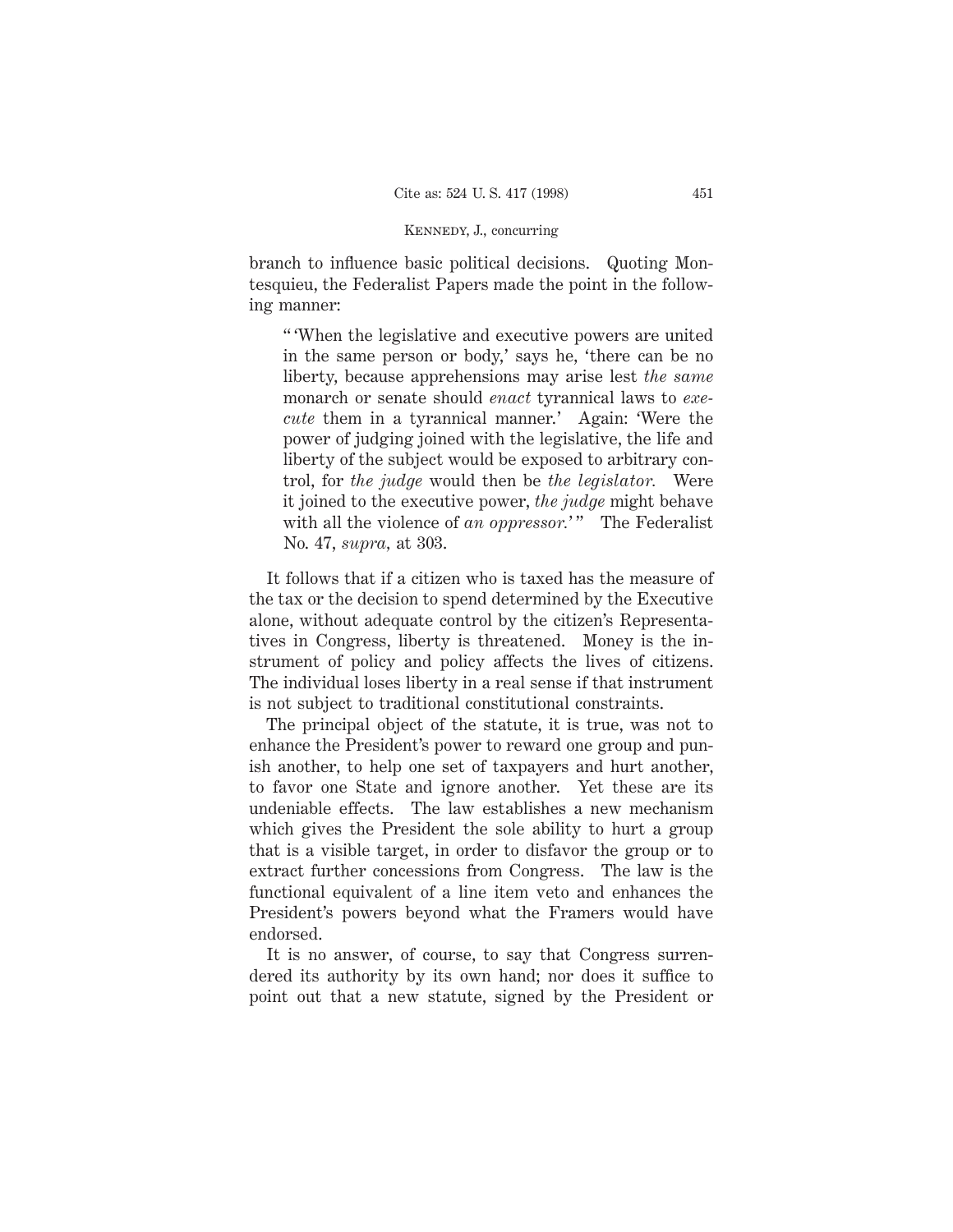enacted over his veto, could restore to Congress the power it now seeks to relinquish. That a congressional cession of power is voluntary does not make it innocuous. The Constitution is a compact enduring for more than our time, and one Congress cannot yield up its own powers, much less those of other Congresses to follow. See *Freytag* v. *Commissioner,* 501 U. S. 868, 880 (1991); cf. *Chadha, supra,* at 942, n. 13. Abdication of responsibility is not part of the constitutional design.

Separation of powers helps to ensure the ability of each branch to be vigorous in asserting its proper authority. In this respect the device operates on a horizontal axis to secure a proper balance of legislative, executive, and judicial authority. Separation of powers operates on a vertical axis as well, between each branch and the citizens in whose interest powers must be exercised. The citizen has a vital interest in the regularity of the exercise of governmental power. If this point was not clear before *Chadha,* it should have been so afterwards. Though *Chadha* involved the deportation of a person, while the case before us involves the expenditure of money or the grant of a tax exemption, this circumstance does not mean that the vertical operation of the separation of powers is irrelevant here. By increasing the power of the President beyond what the Framers envisioned, the statute compromises the political liberty of our citizens, liberty which the separation of powers seeks to secure.

The Constitution is not bereft of controls over improvident spending. Federalism is one safeguard, for political accountability is easier to enforce within the States than nationwide. The other principal mechanism, of course, is control of the political branches by an informed and responsible electorate. Whether or not federalism and control by the electorate are adequate for the problem at hand, they are two of the structures the Framers designed for the problem the statute strives to confront. The Framers of the Consti-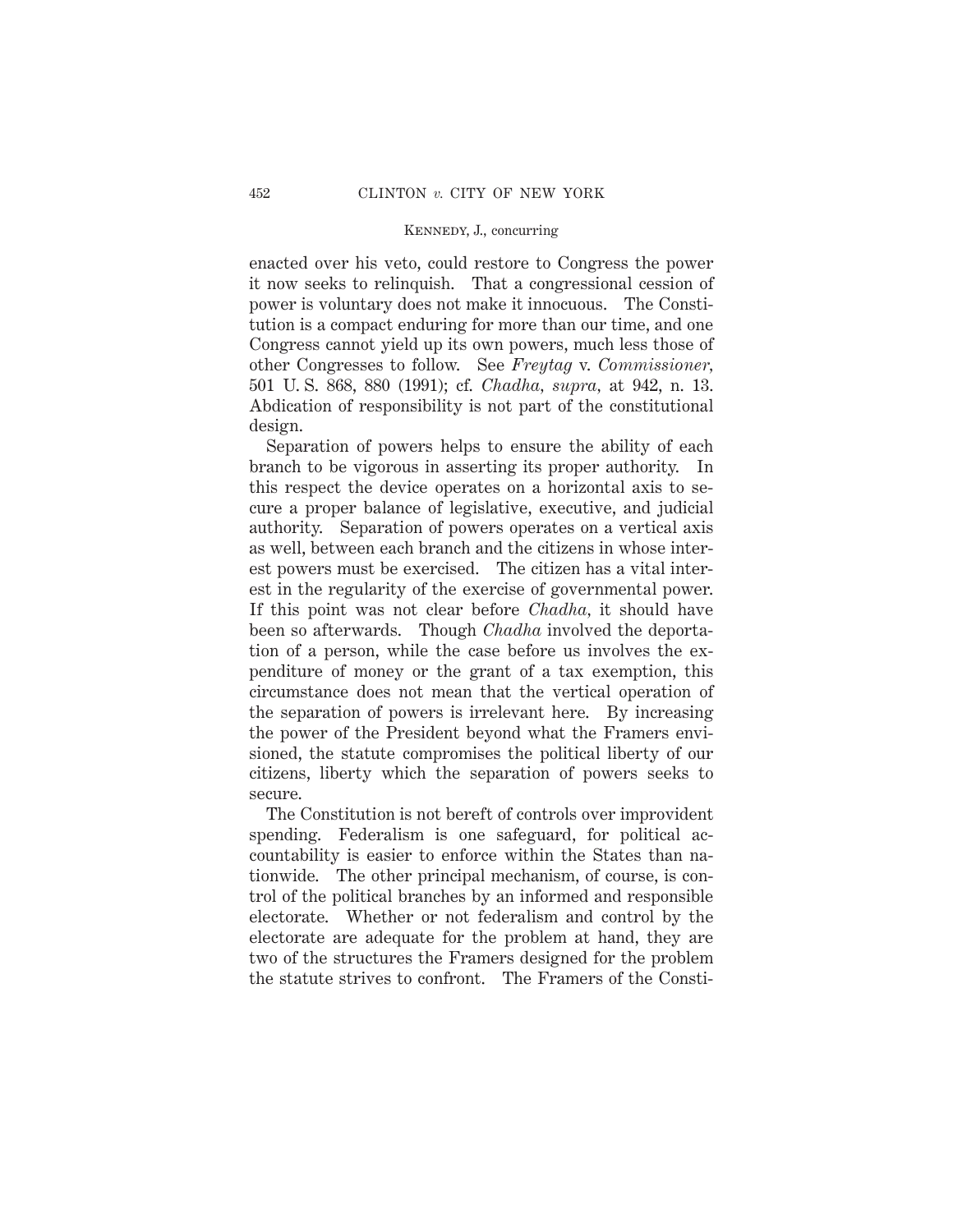tution could not command statesmanship. They could simply provide structures from which it might emerge. The fact that these mechanisms, plus the proper functioning of the separation of powers itself, are not employed, or that they prove insufficient, cannot validate an otherwise unconstitutional device. With these observations, I join the opinion of the Court.

Justice Scalia, with whom Justice O'Connor joins, and with whom JUSTICE BREYER joins as to Part III, concurring in part and dissenting in part.

Today the Court acknowledges the " 'overriding and timehonored concern about keeping the Judiciary's power within its proper constitutional sphere.'" *Ante*, at 421, quoting *Raines* v. *Byrd,* 521 U. S. 811, 820 (1997). It proceeds, however, to ignore the prescribed statutory limits of our jurisdiction by permitting the expedited-review provisions of the Line Item Veto Act to be invoked by persons who are not "individual[s]," 2 U.S.C.  $\S 692$  (1994 ed., Supp. II); and to ignore the constitutional limits of our jurisdiction by permitting one party to challenge the Government's denial *to another party* of favorable tax treatment from which the first party might, but just as likely might not, gain a concrete benefit. In my view, the Snake River appellees lack standing to challenge the President's cancellation of the "limited tax benefit," and the constitutionality of that action should not be addressed. I think the New York appellees have standing to challenge the President's cancellation of an "item of new direct spending"; I believe we have statutory authority (other than the expedited-review provision) to address that challenge; but unlike the Court I find the President's cancellation of spending items to be entirely in accord with the Constitution.

I

The Court's unrestrained zeal to reach the merits of this case is evident in its disregard of the statute's expedited-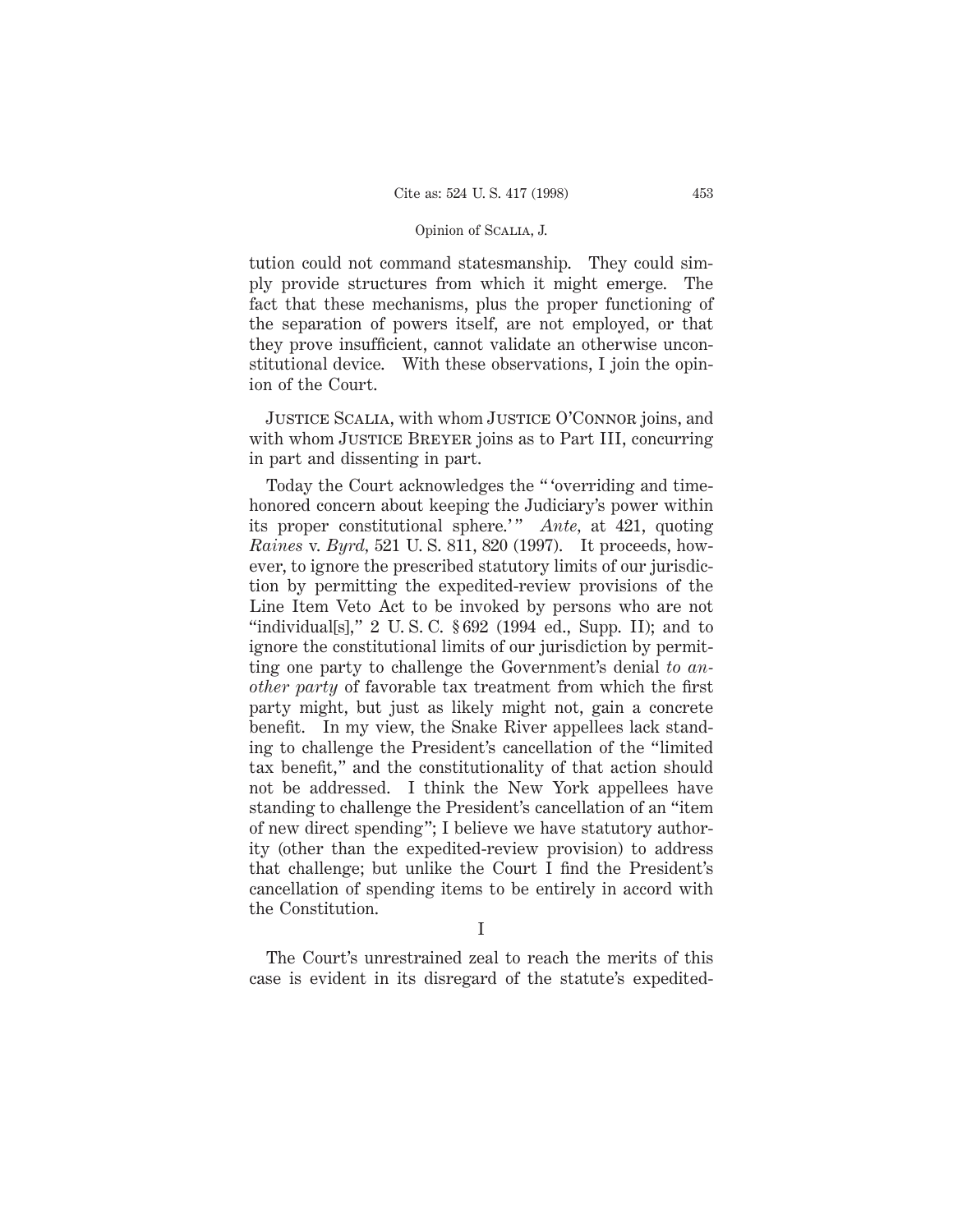review provision, which extends that special procedure to "[a]ny Member of Congress or any individual adversely affected by [the Act]." § 692. With the exception of Mike Cranney, a natural person, the appellees—corporations, cooperatives, and governmental entities—are not "individuals" under any accepted usage of that term. Worse still, the first provision of the United States Code confirms that insofar as this word is concerned, Congress speaks English like the rest of us: "In determining the meaning of any Act of Congress, unless the context indicates otherwise . . . the wor[d] 'person' . . . include[s] corporations, companies, associations, firms, partnerships, societies, and joint stock companies, *as well as individuals.*" 1 U. S. C. § 1 (emphasis added). And doubly worse, one of the definitional provisions of this very Act expressly distinguishes "individuals" from "persons." A tax law does not create a "limited tax benefit," it says, so long as

"any difference in the treatment of *persons* is based solely on—

"(I) in the case of *businesses and associations,* the size or form of the business or association involved;

"(II) in the case of *individuals,* general demographic conditions, such as income, marital status, number of dependents, or tax return filing status . . . ." 2 U. S. C.  $§ 691e(9)(B)(iii)$  (1994 ed., Supp. II) (emphasis added).

The Court majestically sweeps the plain language of the statute aside, declaring that "[t]here is no plausible reason why Congress would have intended to provide for such special treatment of actions filed by natural persons and to have precluded entirely jurisdiction over comparable cases brought by corporate persons." *Ante,* at 429. Indeed, the Court says, it would be "absurd" for Congress to have done so. *Ibid.* But Congress treats individuals more favorably than corporations and other associations *all the time.* There is nothing whatever extraordinary—and surely nothing so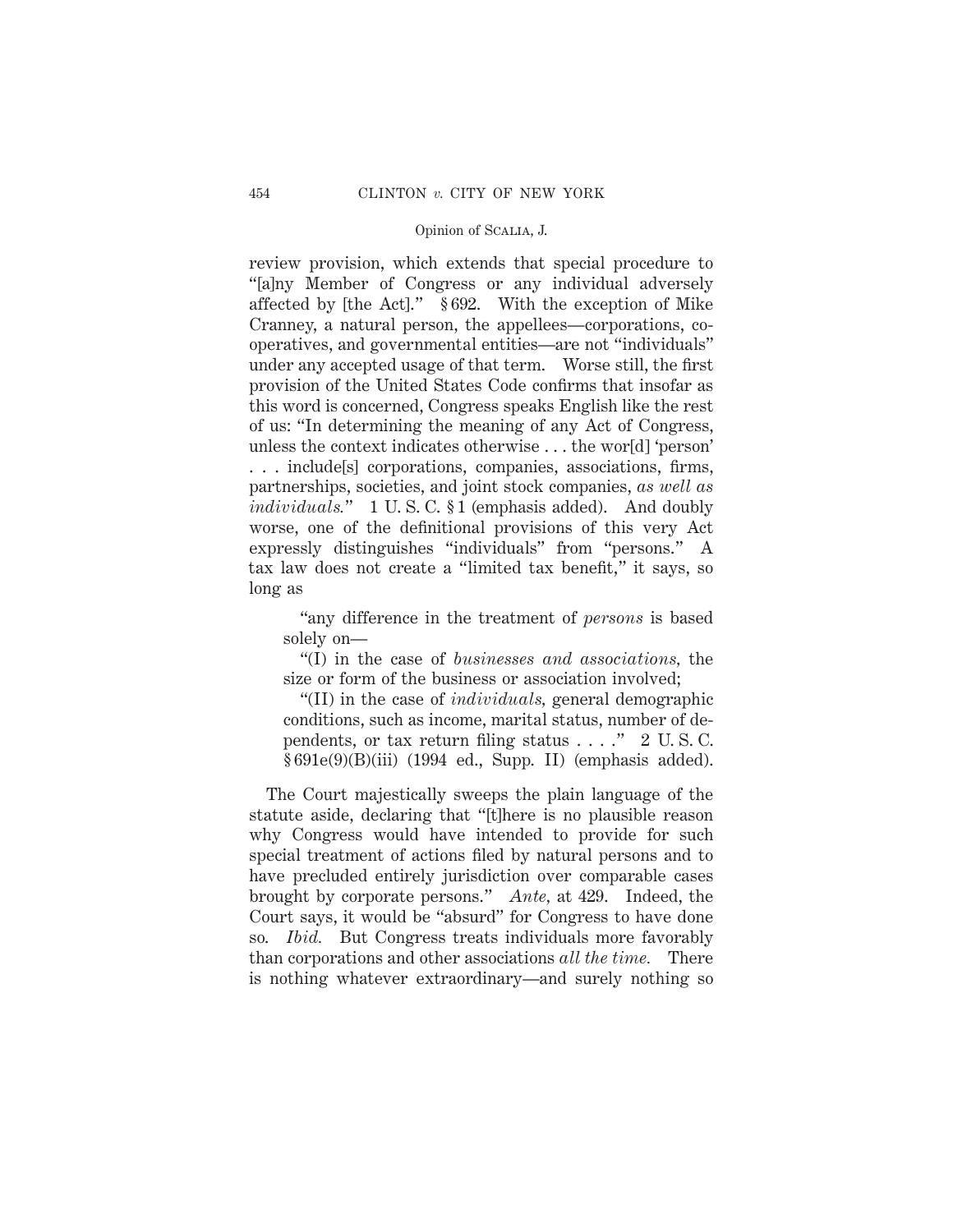bizarre as to permit this Court to declare a "scrivener's error"—in believing that individuals will suffer more seriously from delay in the receipt of "vetoed" benefits or tax savings than corporations will, and therefore according individuals (but not corporations) expedited review. It may be unlikely that this is what Congress actually had in mind; but it is what Congress said, it is not so absurd as to be an obvious mistake, and it is therefore the law.

The only individual who has sued, and thus the only appellee who qualifies for expedited review under § 692, is Mike Cranney. Since § 692 does not confer jurisdiction over the claims of the other appellees, we must dismiss them, unless we have jurisdiction under another statute. In their complaints, appellees sought declaratory relief not only under § 692(a), but also under the Declaratory Judgment Act, 28 U. S. C. § 2201, invoking the District Court's jurisdiction under 28 U. S. C. § 1331. After the District Court ruled, the Government appealed directly to this Court, but it also filed a notice of appeal to the Court of Appeals for the District of Columbia Circuit. In light of the Government's representation that it desires "[t]o eliminate any possibility that the district court's decision might escape review," Reply Brief for Appellants 2, n. 1, I would deem its appeal to this Court a petition for writ of certiorari before judgment, see 28 U. S. C. § 2101(e), and grant it. Under this Court's Rule 11, "[a] petition for a writ of certiorari to review a case pending in a United States court of appeals, before judgment is entered in that court, will be granted only upon a showing that the case is of such imperative public importance as to justify deviation from normal appellate practice and to require immediate determination in this Court." In light of the public importance of the issues involved, and the little sense it would make for the Government to pursue its appeal against one appellee in this Court and against the others in the Court of Appeals, the entire case, in my view, qualifies for certiorari review before judgment.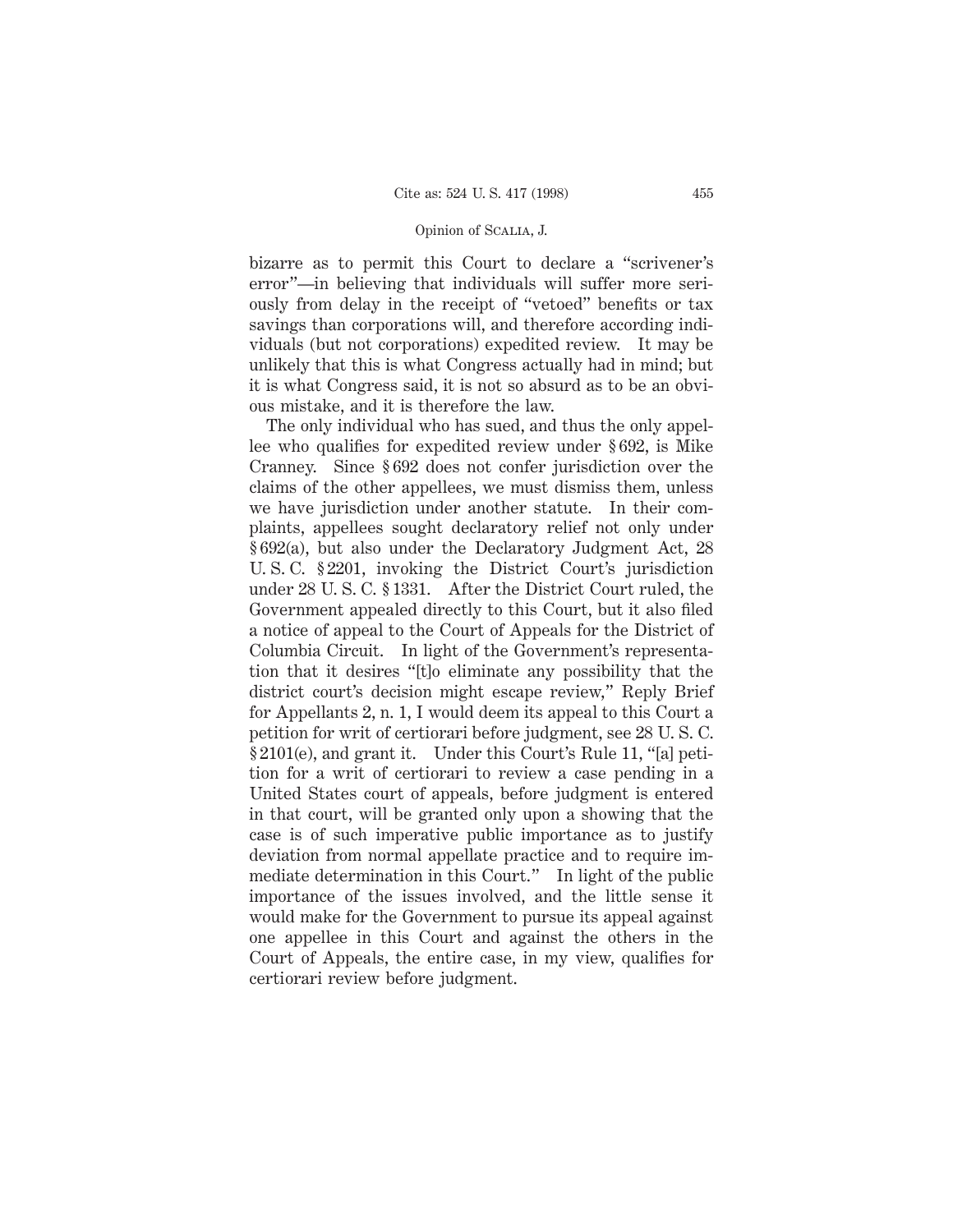#### II

Not only must we be satisfied that we have statutory jurisdiction to hear this case; we must be satisfied that we have jurisdiction under Article III. "To meet the standing requirements of Article III, '[a] plaintiff must allege *personal injury* fairly traceable to the defendant's allegedly unlawful conduct and likely to be redressed by the requested relief.'" *Raines,* 521 U. S., at 818, quoting *Allen* v. *Wright,* 468 U. S. 737, 751 (1984).

In the first action before us, appellees Snake River Potato Growers, Inc. (Snake River) and Mike Cranney, Snake River's Director and Vice-Chairman, challenge the constitutionality of the President's cancellation of § 968 of the Taxpayer Relief Act of 1997. The Snake River appellees have standing, in the Court's view, because § 968 gave them "the equivalent of a statutory 'bargaining chip,'" and "[b]y depriving them of their statutory bargaining chip, the cancellation inflicted a sufficient likelihood of economic injury to establish standing under our precedents." *Ante,* at 432. It is unclear whether the Court means that deprivation of a "bargaining chip" itself suffices for standing, or that such deprivation suffices in the present case because it creates a likelihood of economic injury. The former is wrong as a matter of law, and the latter is wrong as a matter of fact, on the facts alleged.

For the proposition that "a denial of a benefit in the bargaining process" can suffice for standing the Court relies in a footnote, see *ante,* at 433, n. 22, on *Northeastern Fla. Chapter, Associated Gen. Contractors of America* v. *Jacksonville,* 508 U. S. 656 (1993). There, an association of contractors alleged that a city ordinance according racial preferences in the award of city contracts denied its members equal protection of the laws. *Id.,* at 658–659. The association's members had regularly bid on and performed city contracts, and would have bid on designated set-aside contracts but for the ordinance. *Id.,* at 659. We held that the association had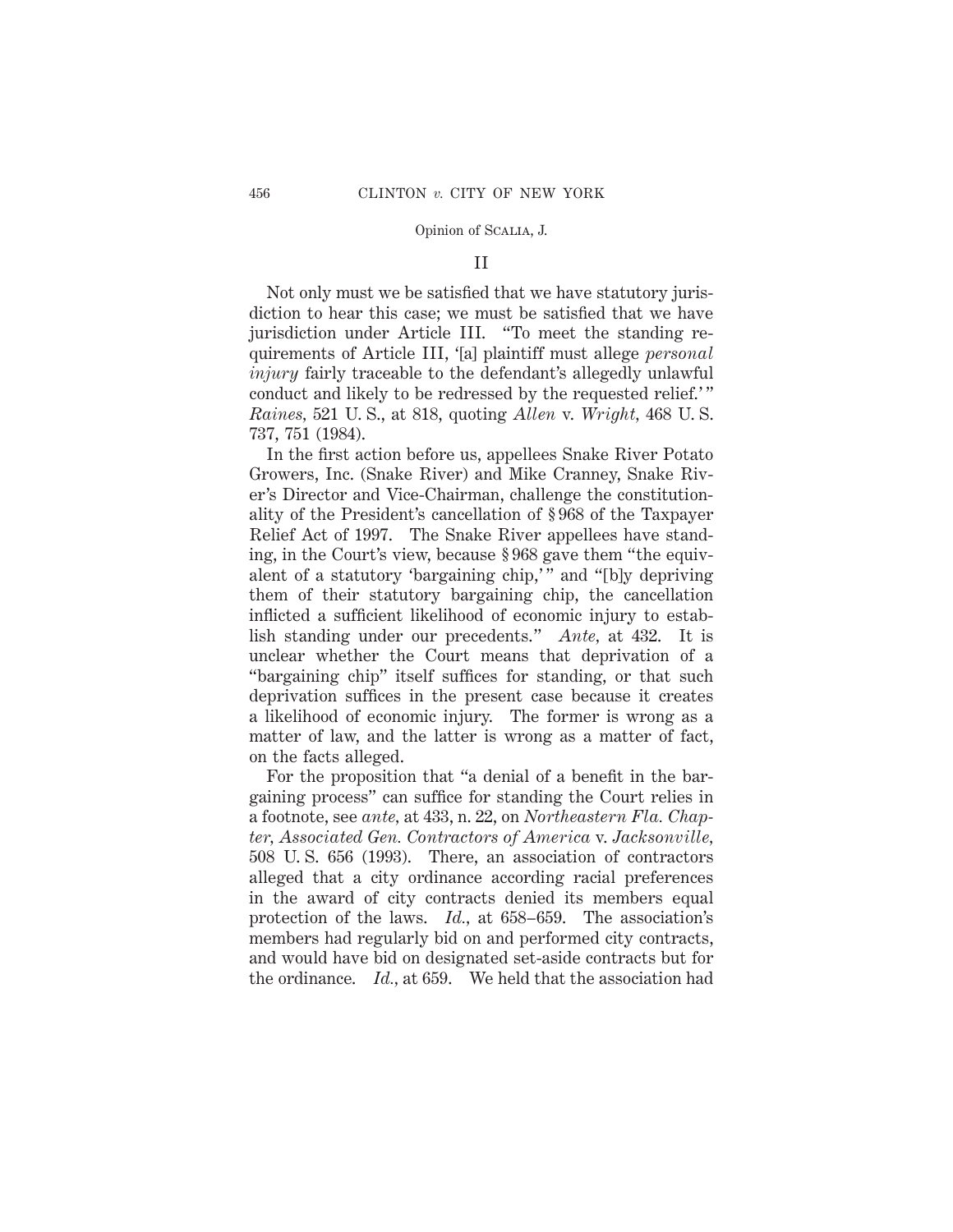standing even without proof that its members would have been awarded contracts absent the challenged discrimination. The reason, we explained, is that "[t]he 'injury in fact' in an equal protection case of this variety is the denial of equal treatment resulting from the imposition of the barrier, not the ultimate inability to obtain the benefit." *Id.,* at 666, citing two earlier equal protection cases, *Turner* v. *Fouche,* 396 U. S. 346, 362 (1970), and *Richmond* v. *J. A. Croson Co.,* 488 U. S. 469, 493 (1989). In other words, *Northeastern Florida* did not hold, as the Court suggests, that harm to one's bargaining position is an "injury in fact," but rather that, in an equal protection case, the denial of equal treatment is. Inasmuch as Snake River does not challenge the Line Item Veto Act on equal protection grounds, *Northeastern Florida* is inapposite. And I know of no case outside the equal protection field in which the mere detriment to one's "bargaining position," as opposed to a demonstrated loss of some bargain, has been held to confer standing. The proposition that standing is established by the mere reduction in one's chances of receiving a financial benefit is contradicted by *Simon* v. *Eastern Ky. Welfare Rights Organization,* 426 U. S. 26 (1976), which held that low-income persons who had been denied treatment at local hospitals lacked standing to challenge an Internal Revenue Service (IRS) ruling that reduced the amount of charitable care necessary for the hospitals to qualify for tax-exempt status. The situation in that case was strikingly similar to the one before us here: The denial of a tax benefit to a third party was alleged to reduce the chances of a financial benefit to the plaintiffs. And standing was denied.

But even if harm to one's bargaining position *were* a legally cognizable injury, Snake River has not alleged, as it must, facts sufficient to demonstrate that *it personally* has suffered that injury. See *Warth* v. *Seldin,* 422 U. S. 490, 502 (1975). In *Eastern Ky. Welfare Rights, supra,* the plaintiffs at least had *applied* for the financial benefit which had alleg-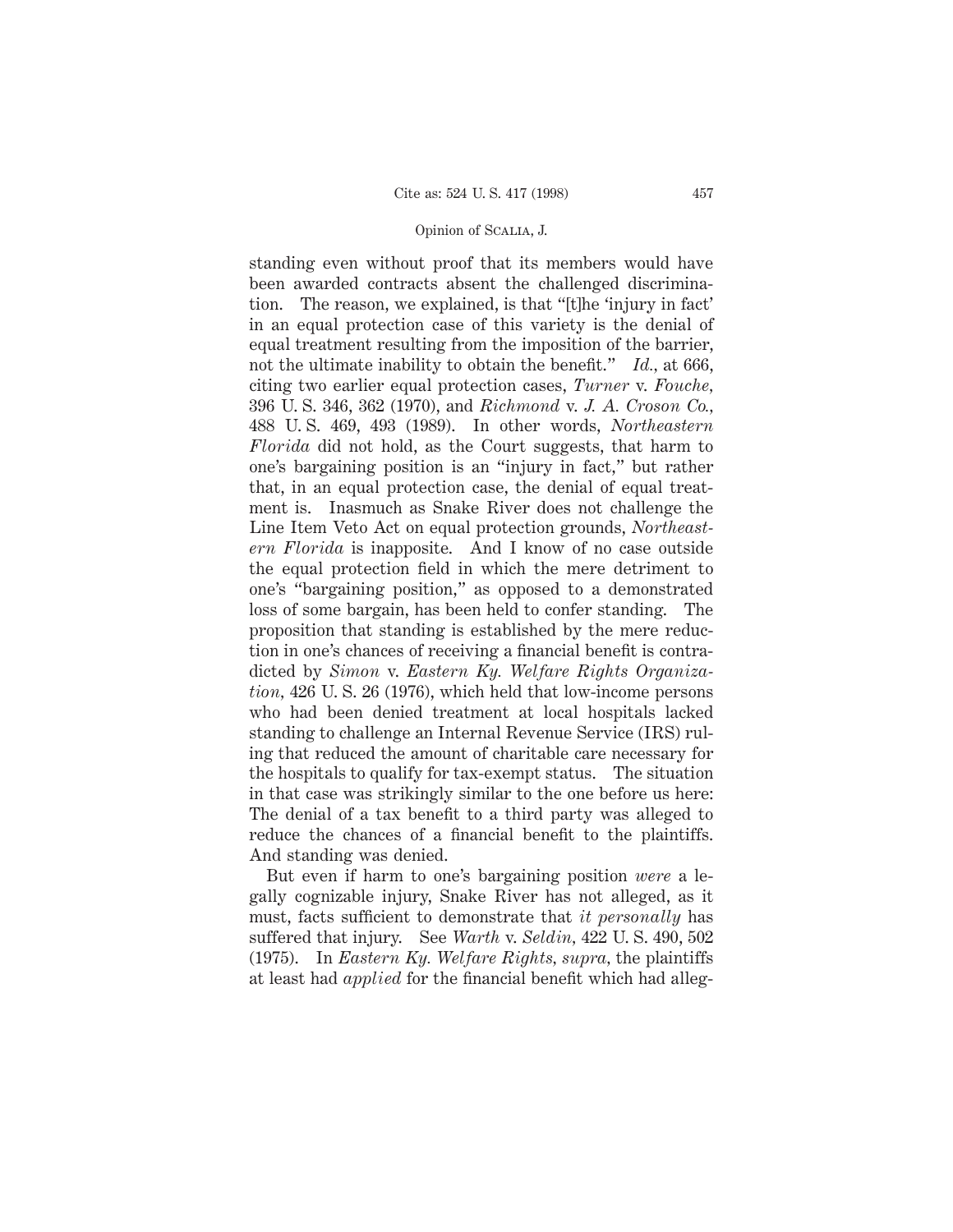edly been rendered less likely of receipt; the present suit, by contrast, resembles a complaint asserting that the plaintiff's chances of winning the lottery were reduced, filed by a plaintiff who never bought a lottery ticket, or who tore it up before the winner was announced. Snake River has presented no evidence to show that it was engaged in bargaining, and that that bargaining was impaired by the President's cancellation of § 968. The Court says that Snake River "was engaged in ongoing negotiations with the owner of a processing plant who had expressed an interest in structuring a taxdeferred sale when the President canceled § 968," *ante,* at 432. There is, however, no evidence of "negotiations," only of two "discussions." According to the affidavit of Mike Cranney:

"On or about May 1997, I spoke with Howard Phillips, the principal owner of Idaho Potato Packers, concerning the possibility that, if the Cooperative Tax Act were passed, Snake River Potato Growers might purchase a Blackfoot, Idaho processing facility in a transaction that would allow the deferral of gain. Mr. Phillips expressed an interest in such a transaction if the Cooperative Tax Act were to pass. Mr. Phillips also acknowledged to me that Jim Chapman, our General Manager, had engaged him in a previous discussion concerning this matter." App. 112.

This affidavit would have set forth something of significance if it had said that Phillips had expressed an interest in the transaction "if *and only if* the Cooperative Tax Act were to pass." But of course it is most unlikely he said that; Idaho Potato Packers (IPP) could get just as much from the sale without the Act as with the Act, so long as the price was right. The affidavit would also have set forth something of significance if it had said that Phillips had expressed an interest in the sale "at a particular price if the Cooperative Tax Act were to pass." But it does not say that either.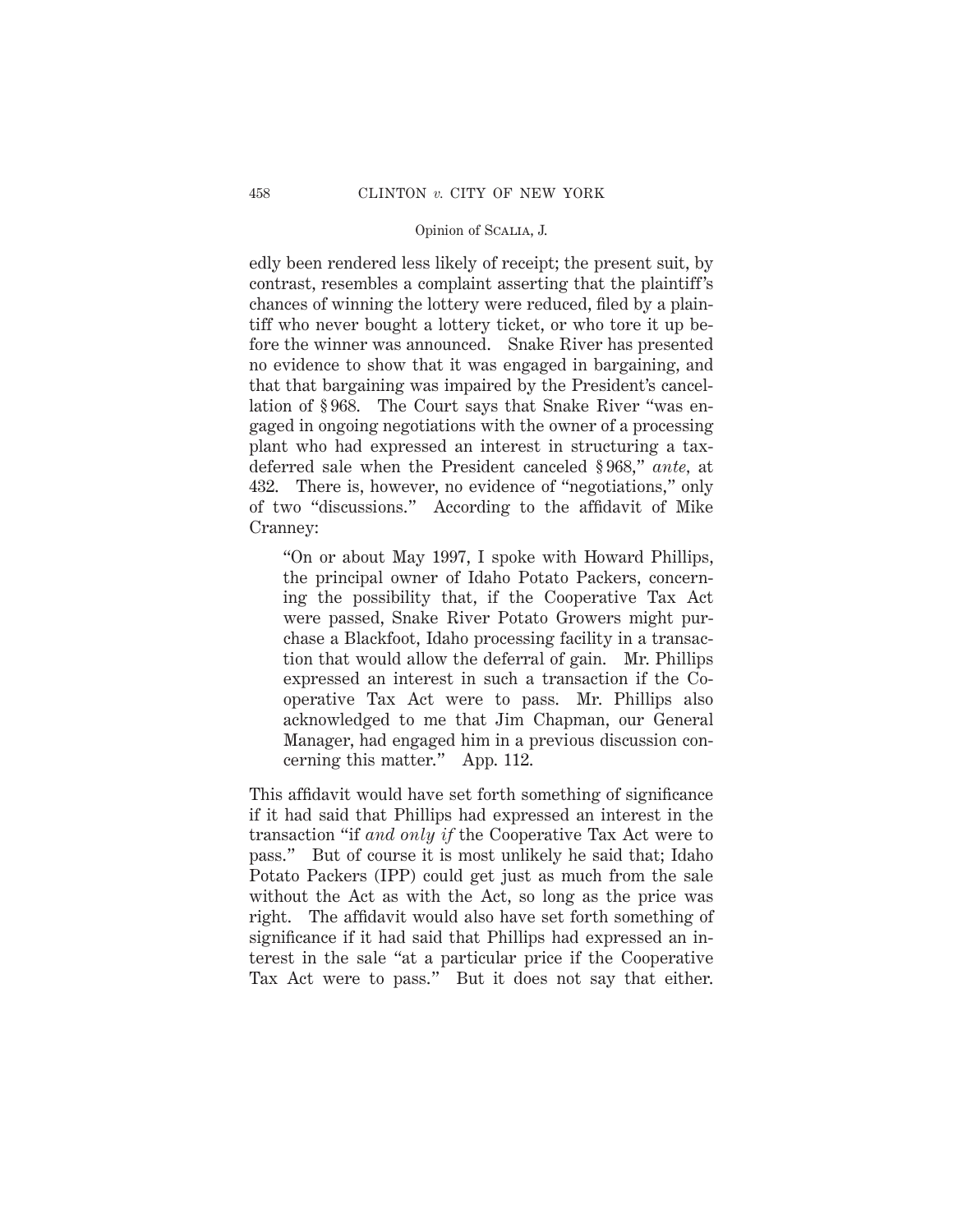Nor does it even say that the President's action caused IPP to reconsider. Moreover, it was Snake River, not IPP, that terminated the discussions. According to Cranney, "[t]he President's cancellation of the Cooperative Tax Act caused me to terminate discussions with Phillips about the possibility of Snake River Potato Growers buying the Idaho Potato Packers facility." *Id.*, at 114. So all we know from the record is that Snake River had two discussions with IPP concerning the sale of its processing facility on the tax deferred basis the Act would allow; that IPP was interested; and that Snake River ended the discussions after the President's action. We do not know that Snake River was prepared to offer a price—tax deferral or no—that would cross IPP's laugh threshold. We do not even know for certain that the tax deferral was a significant attraction to IPP; we know only that Cranney thought it was. On these facts—which never even bring things to the *point* of bargaining—it is pure conjecture to say that Snake River suffered an impaired bargaining position. As we have said many times, conjectural or hypothetical injuries do not suffice for Article III standing. See *Lujan* v. *Defenders of Wildlife,* 504 U. S. 555, 560 (1992).

Nor has Snake River demonstrated, as the Court finds, that "the cancellation inflicted a sufficient likelihood of economic injury to establish standing under our precedents." *Ante,* at 432. Presumably the economic injury the Court has in mind is Snake River's loss of a bargain purchase of a processing plant. But there is no evidence, and indeed not even an allegation, that before the President's action such a purchase was *likely.* The most that Snake River alleges is that the President's action rendered it "more difficult for plaintiffs to purchase qualified processors," App. 12. And even if that abstract "increased difficulty" sufficed for injury in fact (which it does not), the existence of *even that* is pure speculation. For all that appears, *no* owner of a processing plant would have been willing to sell to Snake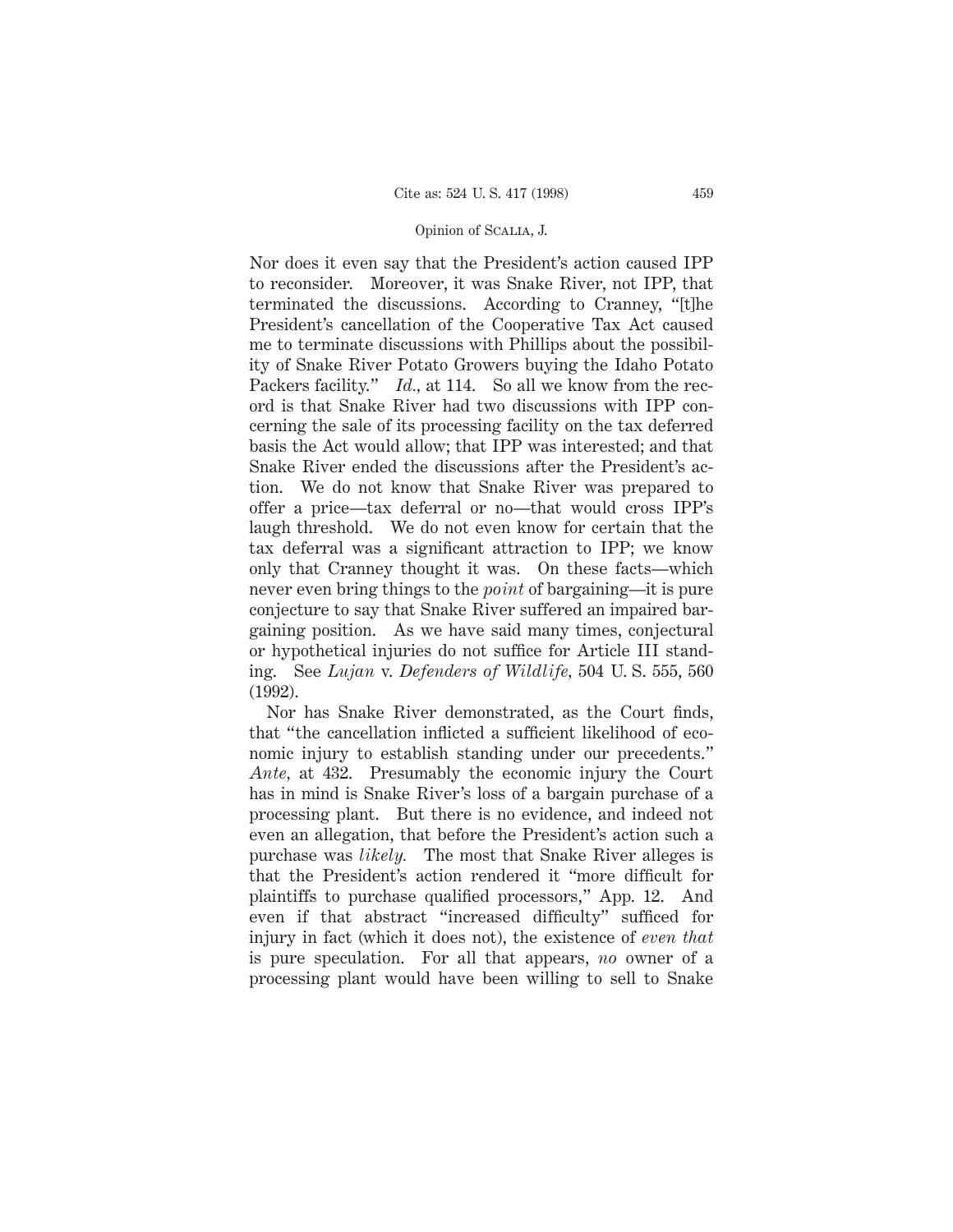River at *any* price that Snake River could afford—and the impossible cannot be made "more difficult." All we know is that a potential seller was "interested" in talking about the subject before the President's action, and that after the President's action Snake River itself decided to proceed no further. If this establishes a "likelihood" that Snake River would have made a bargain purchase but for the President's action, or even a "likelihood" that the President's action rendered "more difficult" a purchase that was realistically within Snake River's grasp, then we must adopt for our standing jurisprudence a new definition of likely: "plausible."

Twice before have we addressed whether plaintiffs had standing to challenge the Government's tax treatment of a third party, and twice before have we held that the speculative nature of a third party's response to changes in federal tax laws defeats standing. In *Simon* v. *Eastern Ky. Welfare Rights,* 426 U. S. 26 (1976), we found it "purely speculative whether the denials of service . . . fairly can be traced to [the IRS's] 'encouragement' or instead result from decisions made by the hospitals without regard to the tax implications." *Id.,* at 42–43. We found it "equally speculative whether the desired exercise of the court's remedial powers in this suit would result in the availability to respondents of such services." *Id.,* at 43. In *Allen* v. *Wright,* 468 U. S. 737 (1984), we held that parents of black children attending public schools lacked standing to challenge IRS policies concerning tax exemptions for private schools. The parents alleged, *inter alia,* that "federal tax exemptions to racially discriminatory private schools in their communities impair their ability to have their public schools desegregated." *Id.,* at 752– 753. We concluded that "the injury alleged is not fairly traceable to the Government conduct . . . challenge[d] as unlawful," *id.*, at 757, and that "it is entirely speculative... whether withdrawal of a tax exemption from any particular school would lead the school to change its policies," *id.,* at 758. Likewise, here, it is purely speculative whether a tax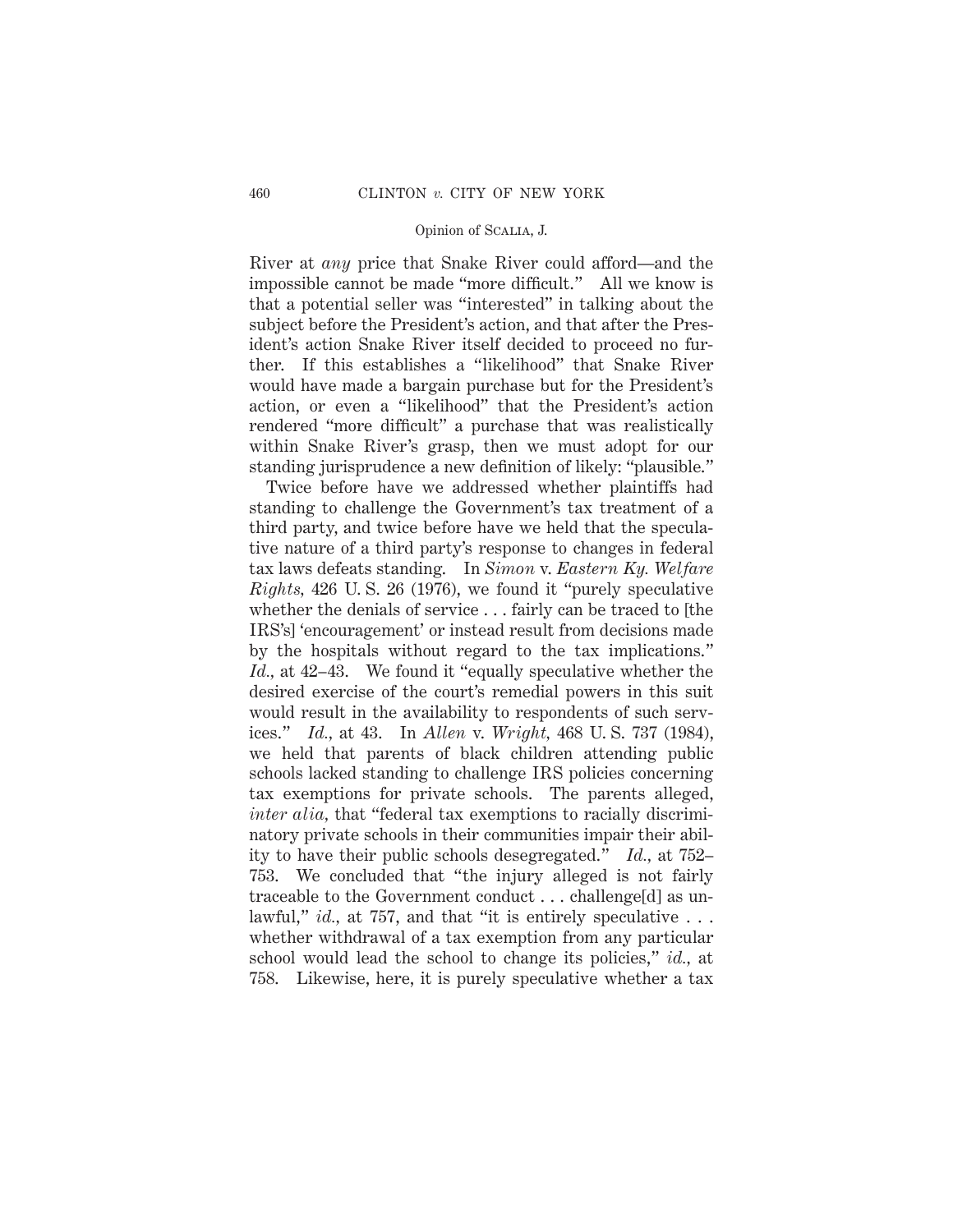deferral would have prompted any sale, let alone one that reflected the tax benefit in the sale price.

The closest case the Court can appeal to as precedent for its finding of standing is *Bryant* v. *Yellen,* 447 U. S. 352 (1980). Even on its own terms, *Bryant* is distinguishable. As that case came to us, it involved a dispute between a class of some 800 landowners in the Imperial Valley, each of whom owned more than 160 acres, and a group of Imperial Valley residents who wished to purchase lands owned by that class. The point at issue was the application to those lands of a statutory provision that forbade delivery of water from a federal reclamation project to irrigable land held by a single owner in excess of 160 acres, and that limited the sale price of any lands so held in excess of 160 acres to a maximum amount, fixed by the Secretary of the Interior, based on fair market value in 1929, before the valley was irrigated by water from the Boulder Canyon Project. *Id.,* at 366–367. That price would of course be "far below [the lands'] current market values." *Id.*, at 367, n. 17. The Court concluded that the would-be purchasers "had a sufficient stake in the outcome of the controversy to afford them standing." *Id.,* at 368. It is true, as the Court today emphasizes, that the purchasers had not presented "detailed information about [their] financial resources," but the Court thought that unnecessary only because "purchasers of such land would stand to reap significant gains on resale." *Id.*, at 367, n. 17. Financing, in other words, would be easy to come by. Here, by contrast, not only do we have no notion whether Snake River has the cash in hand to afford IPP's bottom-line price, but we also have no reason to believe that financing of the purchase will be readily available. Potato processing plants, unlike agricultural land in the Imperial Valley, do not have a readily available resale market. On the other side of the equation, it was also much clearer in *Bryant* that if the suit came out in the would-be purchasers' favor, many of the landowners would be willing to sell. The alternative would be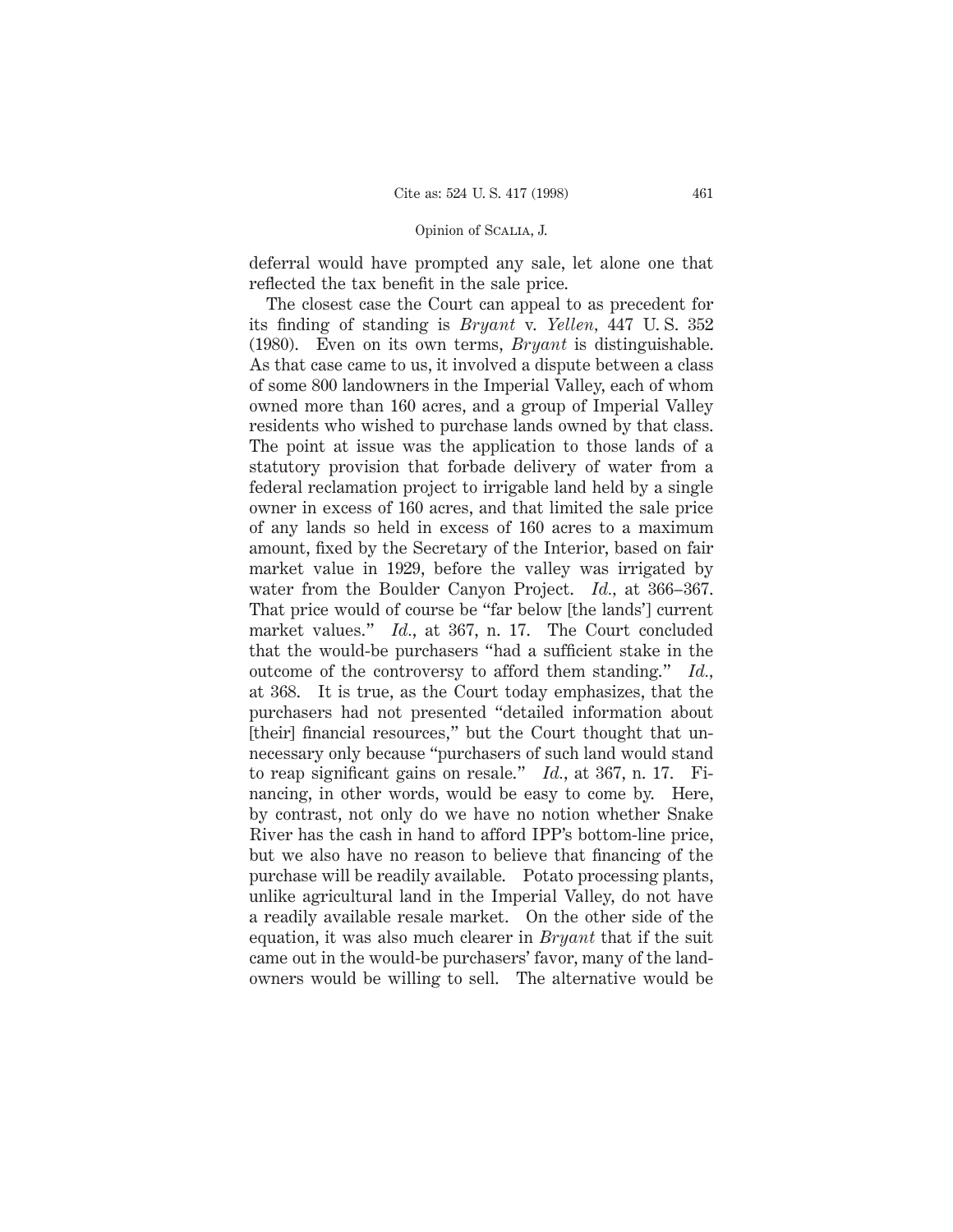withdrawing the land from agricultural production, whereas sale—even at bargain-basement prices for the land—would at least enable recoupment of the cost of improvements, such as drainage systems. *Ibid.* In the present case, by contrast, we have no reason to believe that IPP is not operating its processing plant at a profit, and will not continue to do so in the future; Snake River has proffered no evidence that IPP or any other processor *would surely have sold* if only the President had not canceled the tax deferral. The only uncertainty in *Bryant* was whether any of the respondents would wind up as buyers of any of the excess land; that seemed probable enough, since "respondents are residents of the Imperial Valley who desire to purchase the excess land for purposes of farming." *Ibid.* We have no basis to say that it is "likely" that Snake River would have purchased a processing facility if § 968 had not been canceled.

More fundamentally, however, the reasoning of *Bryant* should not govern the present case because it represents a crabbed view of the standing doctrine that has been superseded. *Bryant* was decided at the tail-end of "an era in which it was thought that the only function of the constitutional requirement of standing was 'to assure that concrete adverseness which sharpens the presentation of issues,'" *Spencer* v. *Kemna,* 523 U. S. 1, 11 (1998), quoting *Baker* v. *Carr,* 369 U. S. 186, 204 (1962). Thus, the *Bryant* Court ultimately afforded the respondents standing simply because they "had a sufficient stake in the outcome of the controversy," 447 U. S., at 368, not because they had demonstrated injury in fact, causation, and redressability. "That parsimonious view of the function of Article III standing has since yielded to the acknowledgment that the constitutional requirement is a 'means of "defin[ing] the role assigned to the judiciary in a tripartite allocation of power," ' and 'a part of the basic charter... provid[ing] for the interaction between [the federal] government and the governments of the several States,'" *Spencer, supra,* at 11–12, quoting *Valley Forge*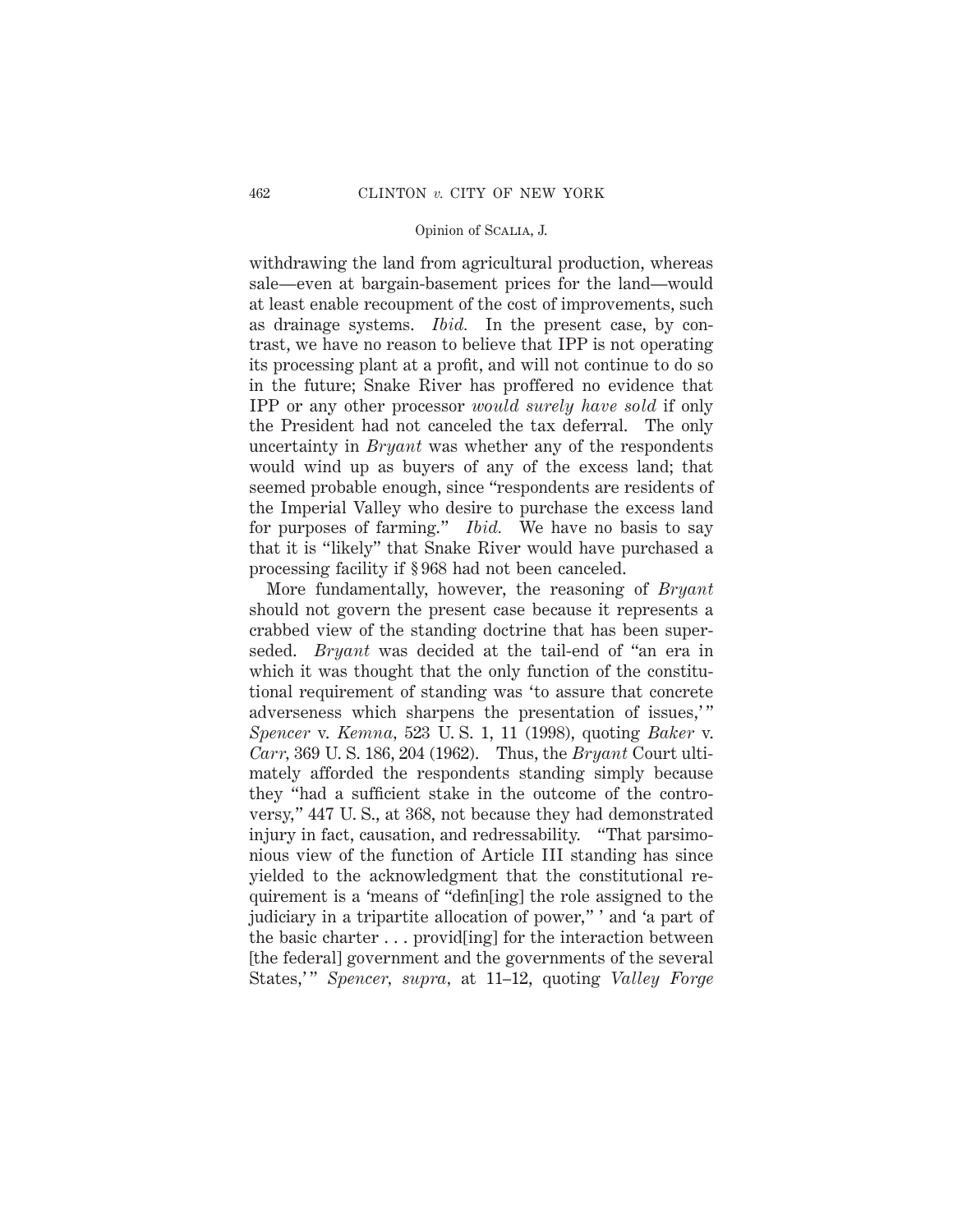*Christian College* v. *Americans United for Separation of Church and State, Inc.,* 454 U. S. 464, 474, 476 (1982). While Snake River in the present case may indeed have enough of a "stake" to assure adverseness, the matter it brings before us is inappropriate for our resolution because its allegations do not establish an injury in fact, attributable to the Presidential action it challenges, and remediable by this Court's invalidation of that Presidential action.

Because, in my view, Snake River has no standing to bring this suit, we have no jurisdiction to resolve its challenge to the President's authority to cancel a "limited tax benefit."

# III

I agree with the Court that the New York appellees have standing to challenge the President's cancellation of § 4722(c) of the Balanced Budget Act of 1997 as an "item of new direct spending." See *ante,* at 430–431. The tax liability they will incur under New York law is a concrete and particularized injury, fairly traceable to the President's action, and avoided if that action is undone. Unlike the Court, however, I do not believe that Executive cancellation of this item of direct spending violates the Presentment Clause.

The Presentment Clause requires, in relevant part, that "[e]very Bill which shall have passed the House of Representatives and the Senate, shall, before it become a Law, be presented to the President of the United States; If he approve he shall sign it, but if not he shall return it." U. S. Const., Art. I, § 7, cl. 2. There is no question that enactment of the Balanced Budget Act complied with these requirements: the House and Senate passed the bill, and the President signed it into law. It was only *after* the requirements of the Presentment Clause had been satisfied that the President exercised his authority under the Line Item Veto Act to cancel the spending item. Thus, the Court's problem with the Act is not that it authorizes the President to veto parts of a bill and sign others into law, but rather that it authorizes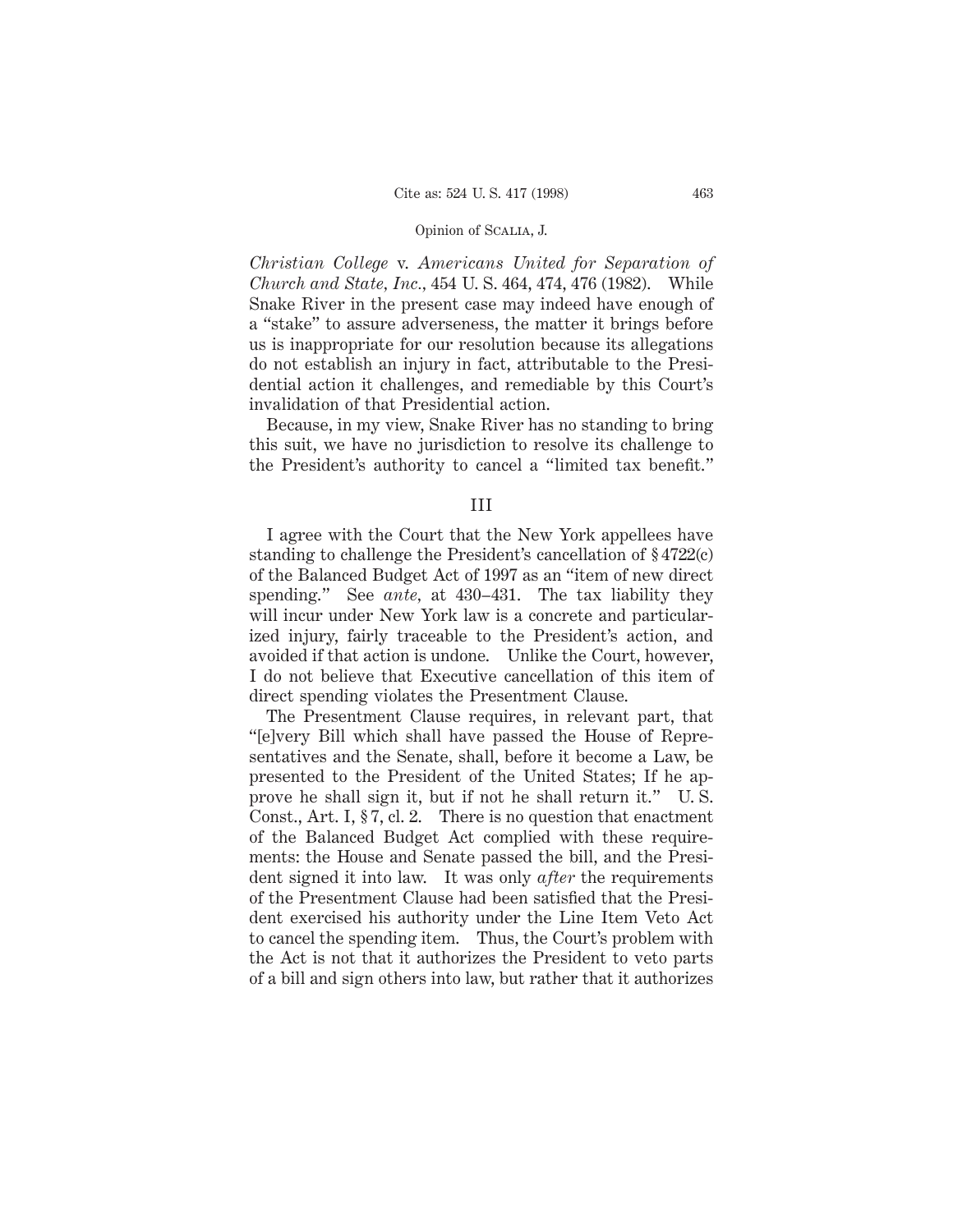him to "cancel"—prevent from "having legal force or effect"—certain parts of duly enacted statutes.

Article I, § 7, of the Constitution obviously prevents the President from canceling a law that Congress has not authorized him to cancel. Such action cannot possibly be considered part of his execution of the law, and if it is legislative action, as the Court observes, " 'repeal of statutes, no less than enactment, must conform with Art. I.'" *Ante*, at 438, quoting from *INS* v. *Chadha,* 462 U. S. 919, 954 (1983). But that is not this case. It was certainly arguable, as an original matter, that Art. I, § 7, also prevents the President from canceling a law which itself *authorizes* the President to cancel it. But as the Court acknowledges, that argument has long since been made and rejected. In 1809, Congress passed a law authorizing the President to cancel trade restrictions against Great Britain and France if either revoked edicts directed at the United States. Act of Mar. 1, 1809, § 11, 2 Stat. 528. Joseph Story regarded the conferral of that authority as entirely unremarkable in *The Orono,* 18 F. Cas. 830 (No. 10,585) (CCD Mass. 1812). The Tariff Act of 1890 authorized the President to "suspend, by proclamation to that effect" certain of its provisions if he determined that other countries were imposing "reciprocally unequal and unreasonable" duties. Act of Oct. 1, 1890, § 3, 26 Stat. 612. This Court upheld the constitutionality of that Act in *Field* v. *Clark,* 143 U. S. 649 (1892), reciting the history since 1798 of statutes conferring upon the President the power to, *inter alia,* "discontinue the prohibitions and restraints hereby enacted and declared," *id.,* at 684, "suspend the operation of the aforesaid act," *id.,* at 685, and "declare the provisions of this act to be inoperative," *id.,* at 688.

As much as the Court goes on about Art. I, § 7, therefore, that provision does not demand the result the Court reaches. It no more categorically prohibits the Executive *reduction* of congressional dispositions in the course of implementing statutes that authorize such reduction, than it categorically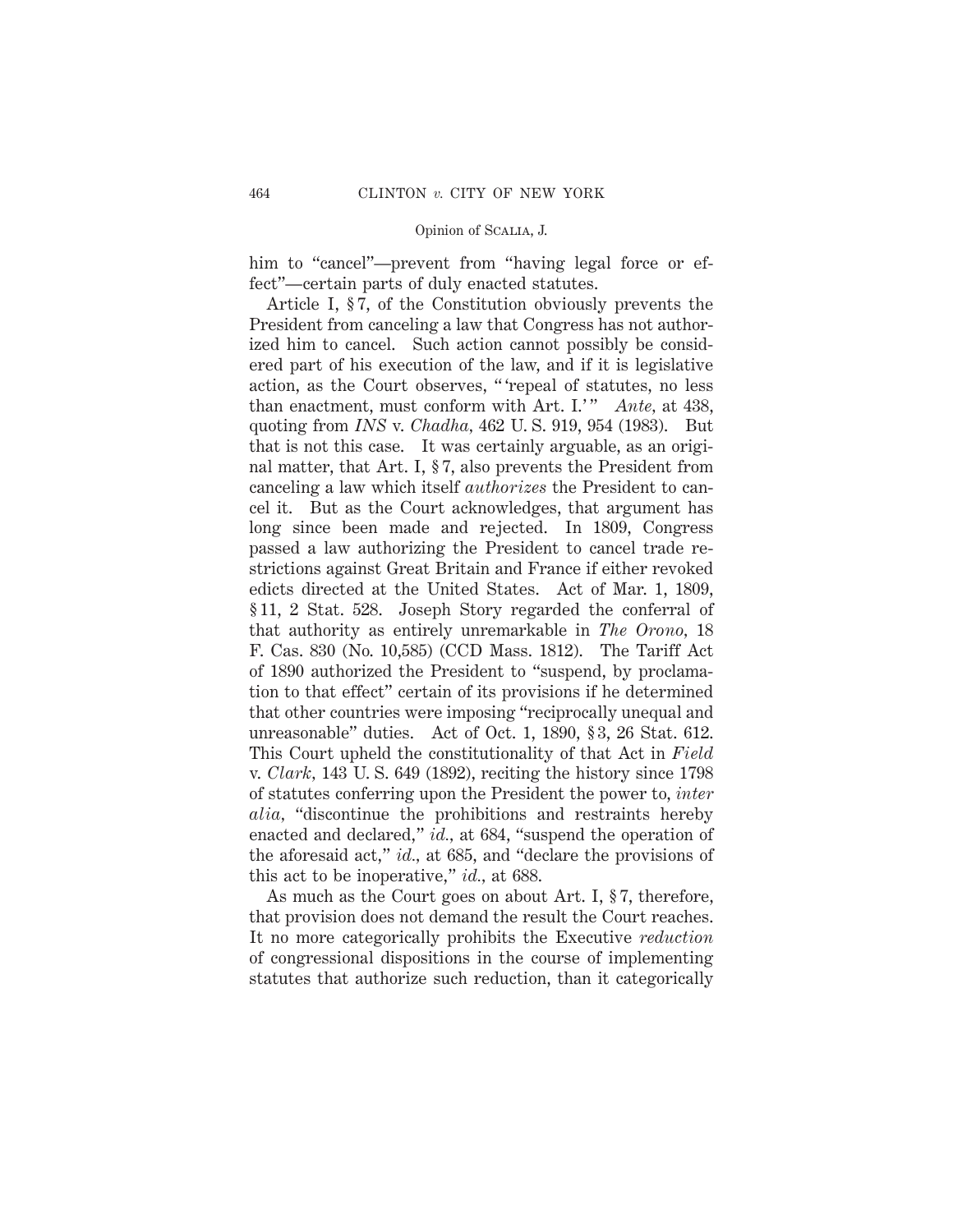prohibits the Executive *augmentation* of congressional dispositions in the course of implementing statutes that authorize such augmentation—generally known as substantive rulemaking. There are, to be sure, limits upon the former just as there are limits upon the latter—and I am prepared to acknowledge that the limits upon the former may be much more severe. Those limits are established, however, not by some categorical prohibition of Art. I, § 7, which our cases conclusively disprove, but by what has come to be known as the doctrine of unconstitutional delegation of legislative authority: When authorized Executive reduction or augmentation is allowed to go too far, it usurps the nondelegable function of Congress and violates the separation of powers.

It is this doctrine, and not the Presentment Clause, that was discussed in the *Field* opinion, and it is this doctrine, and not the Presentment Clause, that is the issue presented by the statute before us here. That is why the Court is correct to distinguish prior authorizations of Executive cancellation, such as the one involved in *Field,* on the ground that they were contingent upon an Executive finding of fact, and on the ground that they related to the field of foreign affairs, an area where the President has a special " 'degree of discretion and freedom,'" ante, at 445 (citation omitted). These distinctions have nothing to do with whether the details of Art. I, § 7, have been complied with, but everything to do with whether the authorizations went too far by transferring to the Executive a degree of political, lawmaking power that our traditions demand be retained by the Legislative Branch.

I turn, then, to the crux of the matter: whether Congress's authorizing the President to cancel an item of spending gives him a power that our history and traditions show must reside exclusively in the Legislative Branch. I may note, to begin with, that the Line Item Veto Act is not the first statute to authorize the President to "cancel" spending items. In *Bowsher* v. *Synar,* 478 U. S. 714 (1986), we addressed the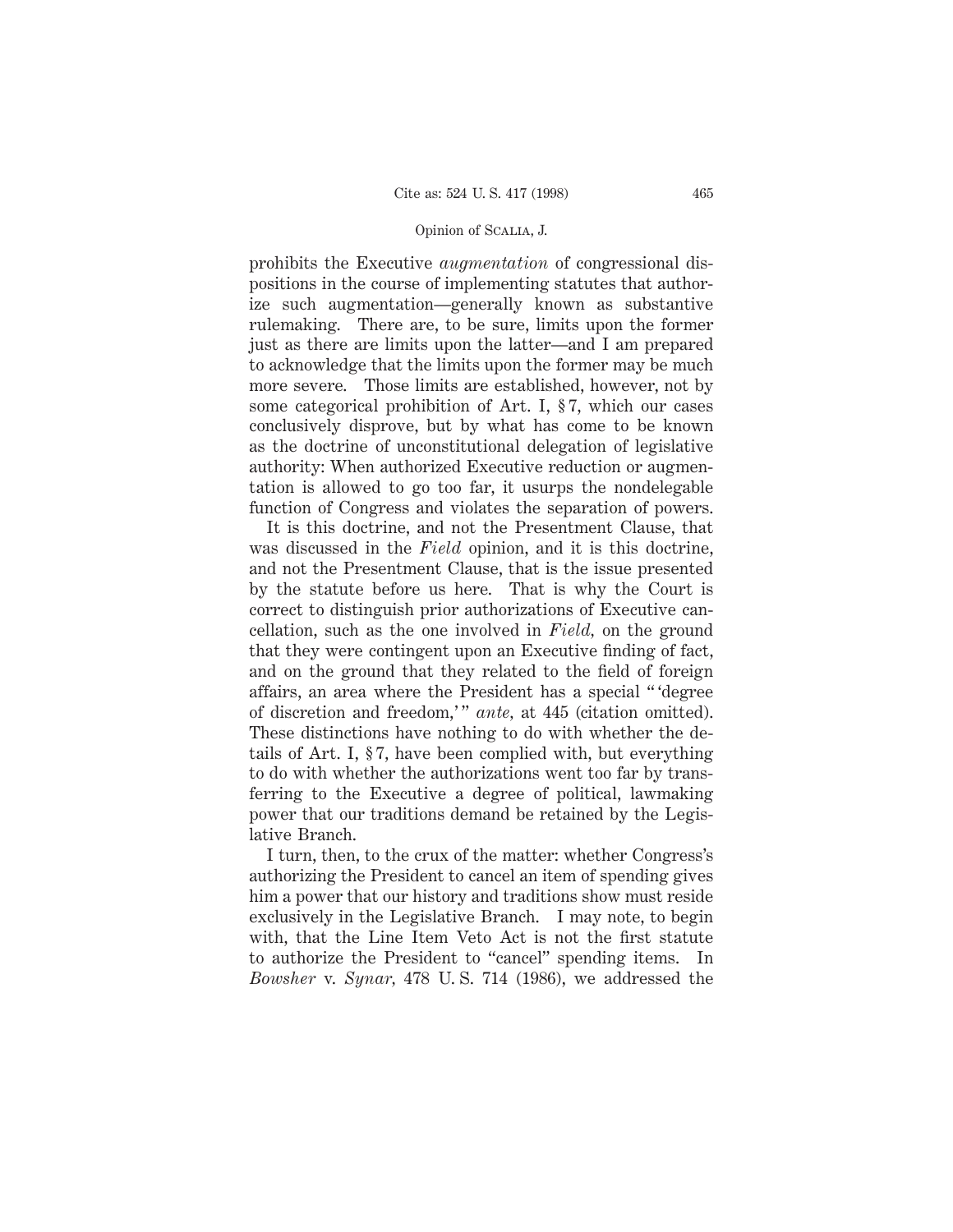constitutionality of the Balanced Budget and Emergency Deficit Control Act of 1985, 2 U. S. C. § 901 *et seq.* (1982 ed., Supp. III), which required the President, if the federal budget deficit exceeded a certain amount, to issue a "sequestration" order mandating spending reductions specified by the Comptroller General, § 902. The effect of sequestration was that "amounts sequestered . . . shall be *permanently cancelled."* § 902(a)(4) (emphasis added). We held that the Act was unconstitutional, not because it impermissibly gave the Executive legislative power, but because it gave the Comptroller General, an officer of the Legislative Branch over whom Congress retained removal power, "the ultimate authority to determine the budget cuts to be made," 478 U. S., at 733, "functions... *plainly entailing execution of the law in constitutional terms," id.,* at 732–733 (emphasis added). The President's discretion under the Line Item Veto Act is certainly broader than the Comptroller General's discretion was under the 1985 Act, but it is no broader than the discretion traditionally granted the President in his execution of spending laws.

Insofar as the degree of political, "lawmaking" power conferred upon the Executive is concerned, there is not a dime's worth of difference between Congress's authorizing the President to *cancel* a spending item, and Congress's authorizing money to be spent on a particular item at the President's discretion. And the latter has been done since the founding of the Nation. From 1789–1791, the First Congress made lump-sum appropriations for the entire Government—"sum[s] not exceeding" specified amounts for broad purposes. Act of Sept. 29, 1789, ch. 23, 1 Stat. 95; Act of Mar. 26, 1790, ch. 4, § 1, 1 Stat. 104; Act of Feb. 11, 1791, ch. 6, 1 Stat. 190. From a very early date Congress also made permissive individual appropriations, leaving the decision whether to spend the money to the President's unfettered discretion. In 1803, it appropriated \$50,000 for the President to build "not exceeding fifteen gun boats, to be armed,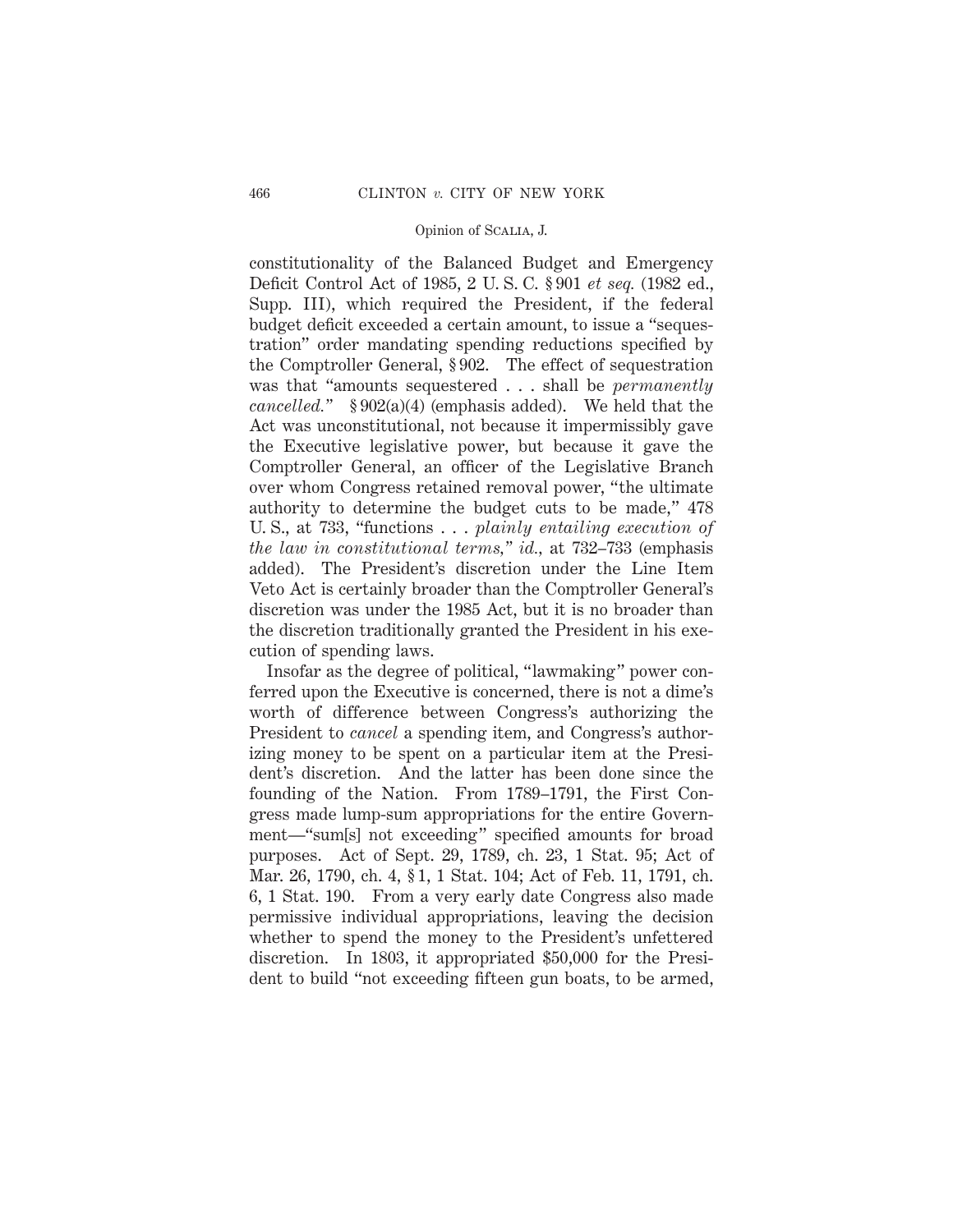manned and fitted out, and employed for such purposes as in his opinion the public service may require," Act of Feb. 28, 1803, ch. 11, § 3, 2 Stat. 206. President Jefferson reported that "[t]he sum of fifty thousand dollars appropriated by Congress for providing gun boats remains unexpended. The favorable and peaceable turn of affairs on the Mississippi rendered an immediate execution of that law unnecessary," 13 Annals of Cong. 14 (1803). Examples of appropriations committed to the discretion of the President abound in our history. During the Civil War, an Act appropriated over \$76 million to be divided among various items "as the exigencies of the service may require," Act of Feb. 25, 1862, ch. 32, 12 Stat. 344–345. During the Great Depression, Congress appropriated \$950 million "for such projects and/or purposes and under such rules and regulations as the President in his discretion may prescribe," Act of Feb. 15, 1934, ch. 13, 48 Stat. 351, and \$4 billion for general classes of projects, the money to be spent "in the discretion and under the direction of the President," Emergency Relief Appropriation Act of 1935, 49 Stat. 115. The constitutionality of such appropriations has never seriously been questioned. Rather, "[t]hat Congress has wide discretion in the matter of prescribing details of expenditures for which it appropriates must, of course, be plain. Appropriations and other acts of Congress are replete with instances of general appropriations of large amounts, to be allotted and expended as directed by designated government agencies." *Cincinnati Soap Co.* v. *United States,* 301 U. S. 308, 321–322 (1937).

Certain Presidents have claimed Executive authority to withhold appropriated funds even *absent* an express conferral of discretion to do so. In 1876, for example, President Grant reported to Congress that he would not spend money appropriated for certain harbor and river improvements, see Act of Aug. 14, 1876, ch. 267, 19 Stat. 132, because "[u]nder no circumstances [would he] allow expenditures upon works not clearly national," and in his view, the appropriations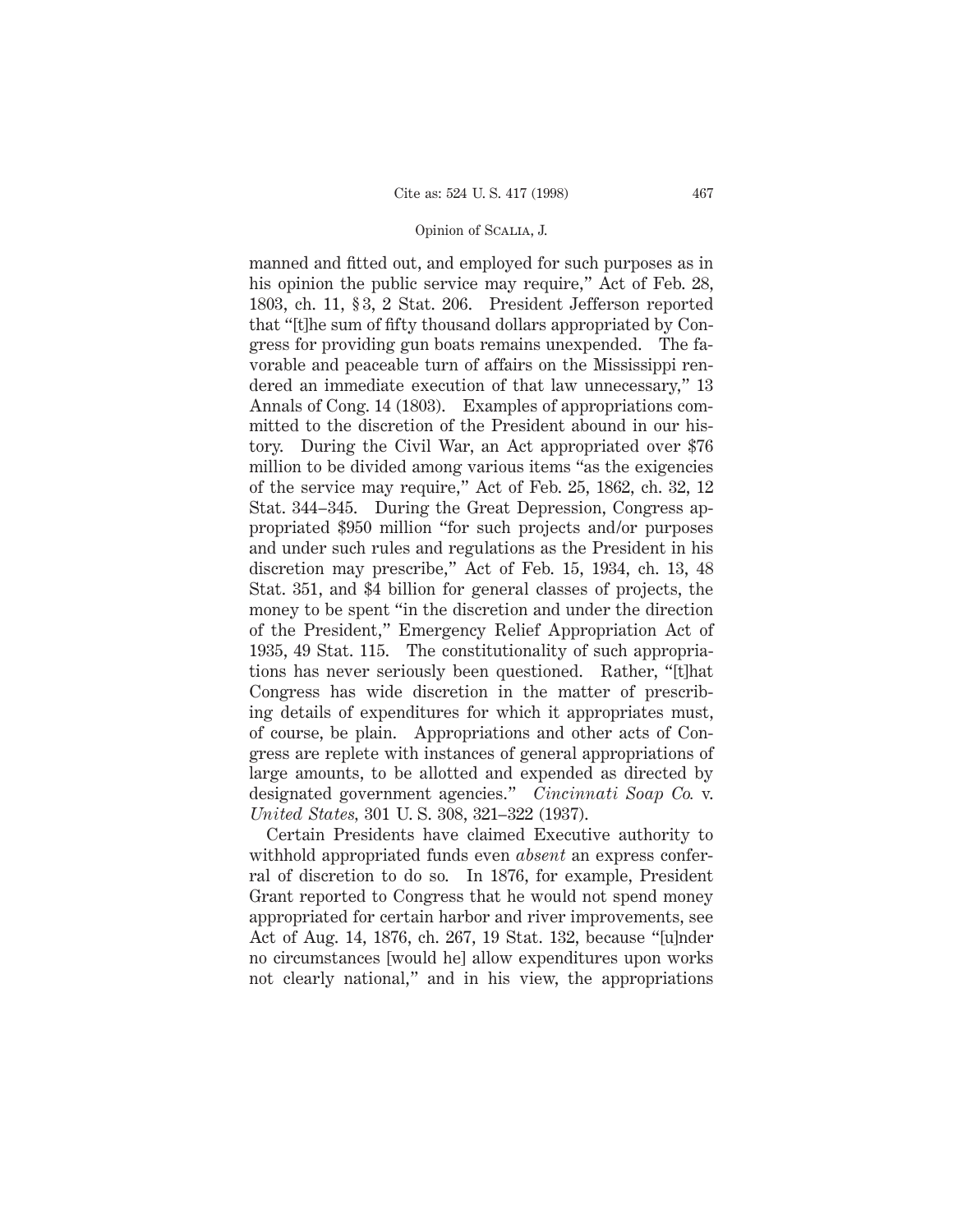were for "works of purely private or local interest, in no sense national," 4 Cong. Rec. 5628. President Franklin D. Roosevelt impounded funds appropriated for a flood control reservoir and levee in Oklahoma. See Act of Aug. 18, 1941, ch. 377, 55 Stat. 638, 645; Hearings on S. 373 before the Ad Hoc Subcommittee on Impoundment of Funds of the Committee on Government Operations and the Subcommittee on Separation of Powers of the Senate Committee on the Judiciary, 93d Cong., 1st Sess., 848–849 (1973). President Truman ordered the impoundment of hundreds of millions of dollars that had been appropriated for military aircraft. See Act of Oct. 29, 1949, ch. 787, 63 Stat. 987, 1013; Public Papers of the Presidents of the United States, Harry S. Truman, 1949, pp. 538–539 (W. Reid ed. 1964). President Nixon, the Mahatma Gandhi of all impounders, asserted at a press conference in 1973 that his "constitutional right" to impound appropriated funds was "absolutely clear." The President's News Conference of Jan. 31, 1973, 9 Weekly Comp. of Pres. Doc. 109–110 (1973). Our decision two years later in *Train* v. *City of New York,* 420 U. S. 35 (1975), proved him wrong, but it implicitly confirmed that Congress may confer discretion upon the Executive to withhold appropriated funds, even funds appropriated for a specific purpose. The statute at issue in *Train* authorized spending "not to exceed" specified sums for certain projects, and directed that such "[s]ums authorized to be appropriated . . . shall be allotted" by the Administrator of the Environmental Protection Agency, 33 U. S. C. §§ 1285, 1287 (1970 ed., Supp. III). Upon enactment of this statute, the President directed the Administrator to allot no more than a certain part of the amount authorized. 420 U. S., at 40. This Court held, as a matter of statutory interpretation, that the statute *did not grant* the Executive discretion to withhold the funds, but required allotment of the full amount authorized. *Id.,* at 44–47.

The short of the matter is this: Had the Line Item Veto Act authorized the President to "decline to spend" any item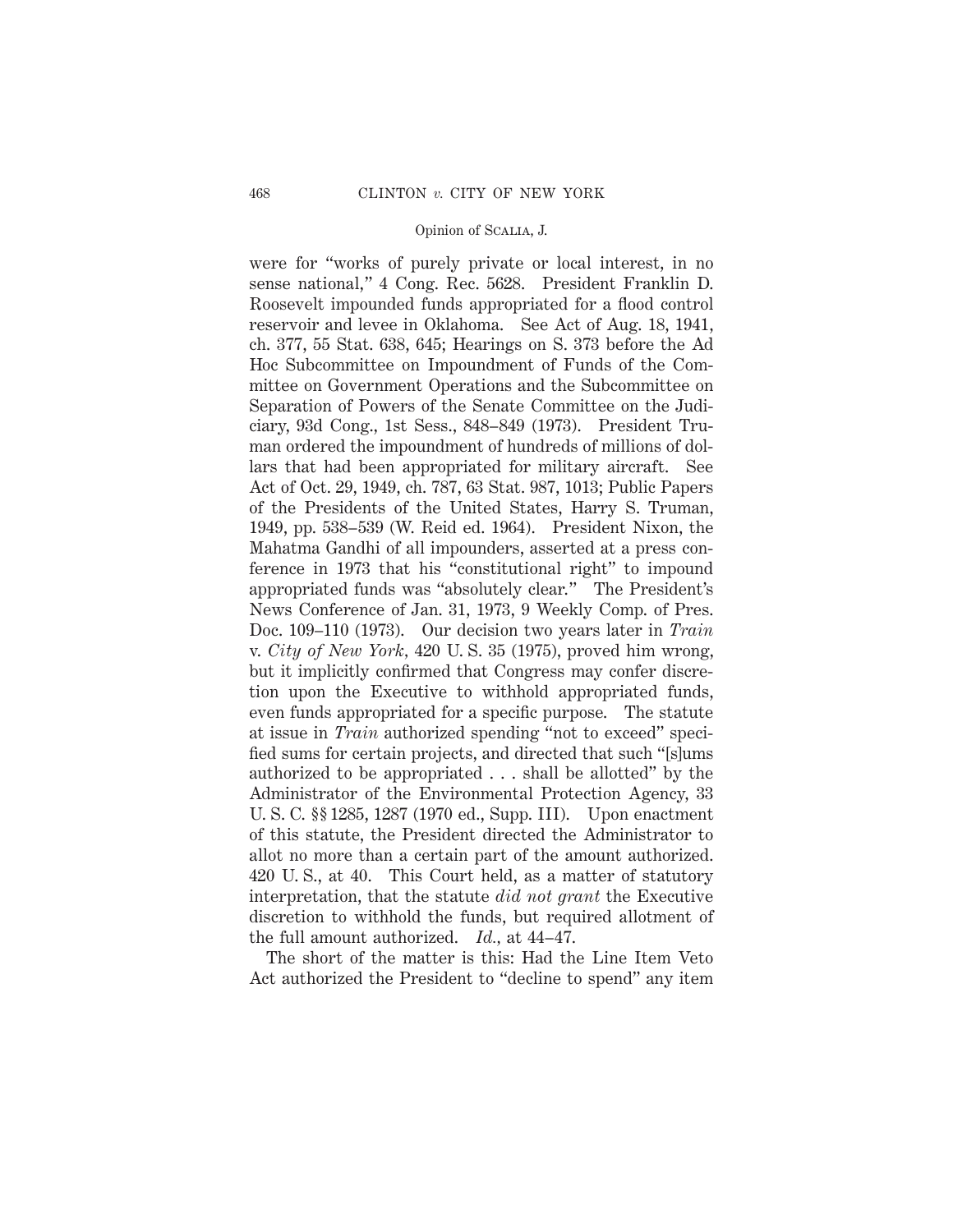of spending contained in the Balanced Budget Act of 1997, there is not the slightest doubt that authorization would have been constitutional. What the Line Item Veto Act does instead—authorizing the President to "cancel" an item of spending—is technically different. But the technical difference does *not* relate to the technicalities of the Presentment Clause, which have been fully complied with; and the doctrine of unconstitutional delegation, which *is* at issue here, is preeminently *not* a doctrine of technicalities. The title of the Line Item Veto Act, which was perhaps designed to simplify for public comprehension, or perhaps merely to comply with the terms of a campaign pledge, has succeeded in faking out the Supreme Court. The President's action it authorizes in fact is not a line-item veto and thus does not offend Art. I, § 7; and insofar as the substance of that action is concerned, it is no different from what Congress has permitted the President to do since the formation of the Union.

#### IV

I would hold that the President's cancellation of § 4722(c) of the Balanced Budget Act of 1997 as an item of direct spending does not violate the Constitution. Because I find no party before us who has standing to challenge the President's cancellation of § 968 of the Taxpayer Relief Act of 1997, I do not reach the question whether that violates the Constitution.

For the foregoing reasons, I respectfully dissent.

Justice Breyer, with whom Justice O'Connor and Justice Scalia join as to Part III, dissenting.

## I

I agree with the Court that the parties have standing, but I do not agree with its ultimate conclusion. In my view the Line Item Veto Act (Act) does not violate any specific textual constitutional command, nor does it violate any implicit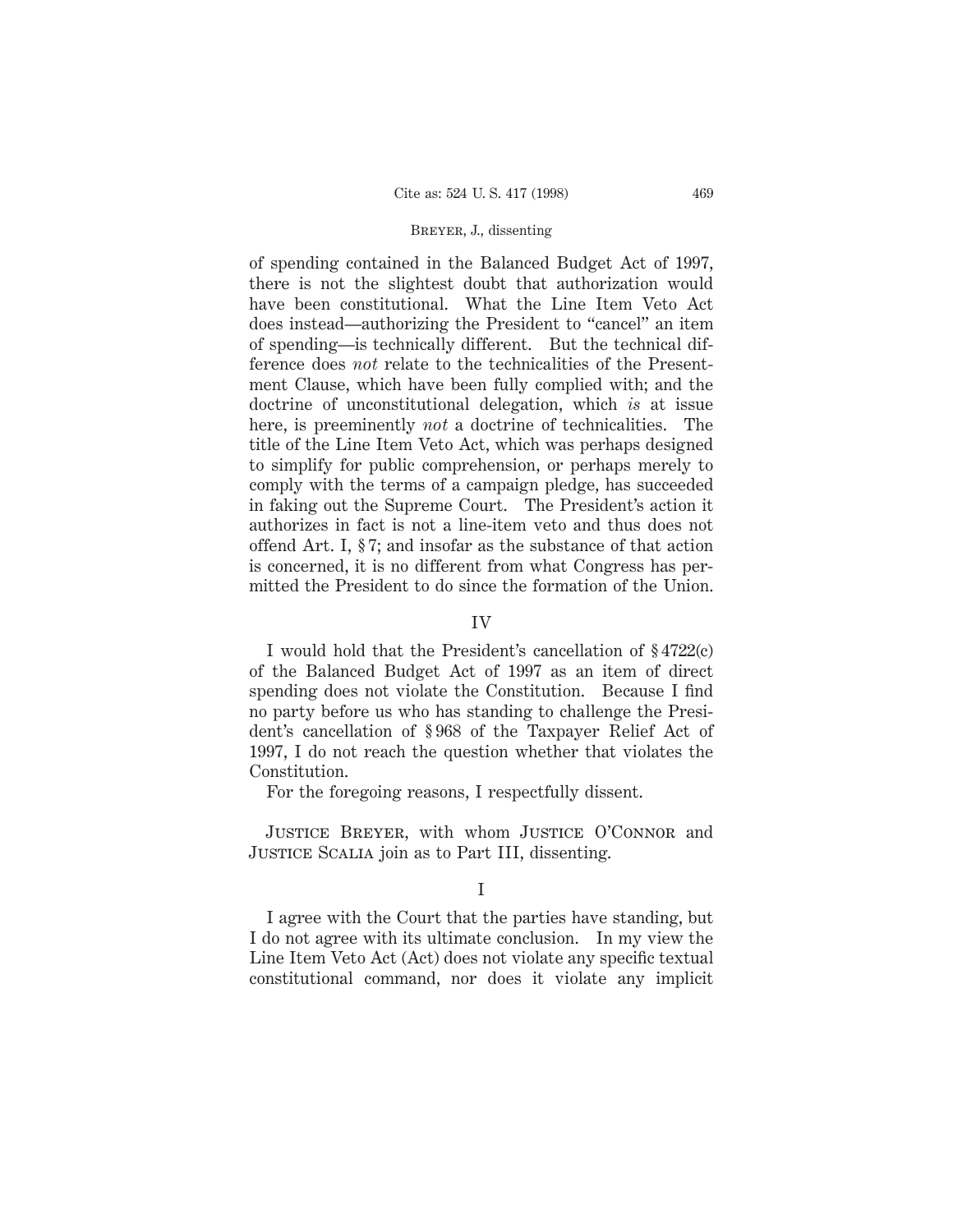separation-of-powers principle. Consequently, I believe that the Act is constitutional.

#### II

I approach the constitutional question before us with three general considerations in mind. *First,* the Act represents a legislative effort to provide the President with the power to give effect to some, but not to all, of the expenditure and revenue-diminishing provisions contained in a single massive appropriations bill. And this objective is constitutionally proper.

When our Nation was founded, Congress could easily have provided the President with this kind of power. In that time period, our population was less than 4 million, see U. S. Dept. of Commerce, Census Bureau, Historical Statistics of the United States: Colonial Times to 1970, pt. 1, p. 8 (1975), federal employees numbered fewer than 5,000, see *id.,* pt. 2, at 1103, annual federal budget outlays totaled approximately \$4 million, see *id.,* pt. 2, at 1104, and the entire operative text of Congress' first general appropriations law read as follows:

"Be it enacted . . . [t]hat there be appropriated for the service of the present year, to be paid out of the monies which arise, either from the requisitions heretofore made upon the several states, or from the duties on import and tonnage, the following sums, viz. A sum not exceeding two hundred and sixteen thousand dollars for defraying the expenses of the civil list, under the late and present government; a sum not exceeding one hundred and thirty-seven thousand dollars for defraying the expenses of the department of war; a sum not exceeding one hundred and ninety thousand dollars for discharging the warrants issued by the late board of treasury, and remaining unsatisfied; and a sum not exceeding ninetysix thousand dollars for paying the pensions to invalids." Act of Sept. 29, 1789, ch. 23, § 1, 1 Stat. 95.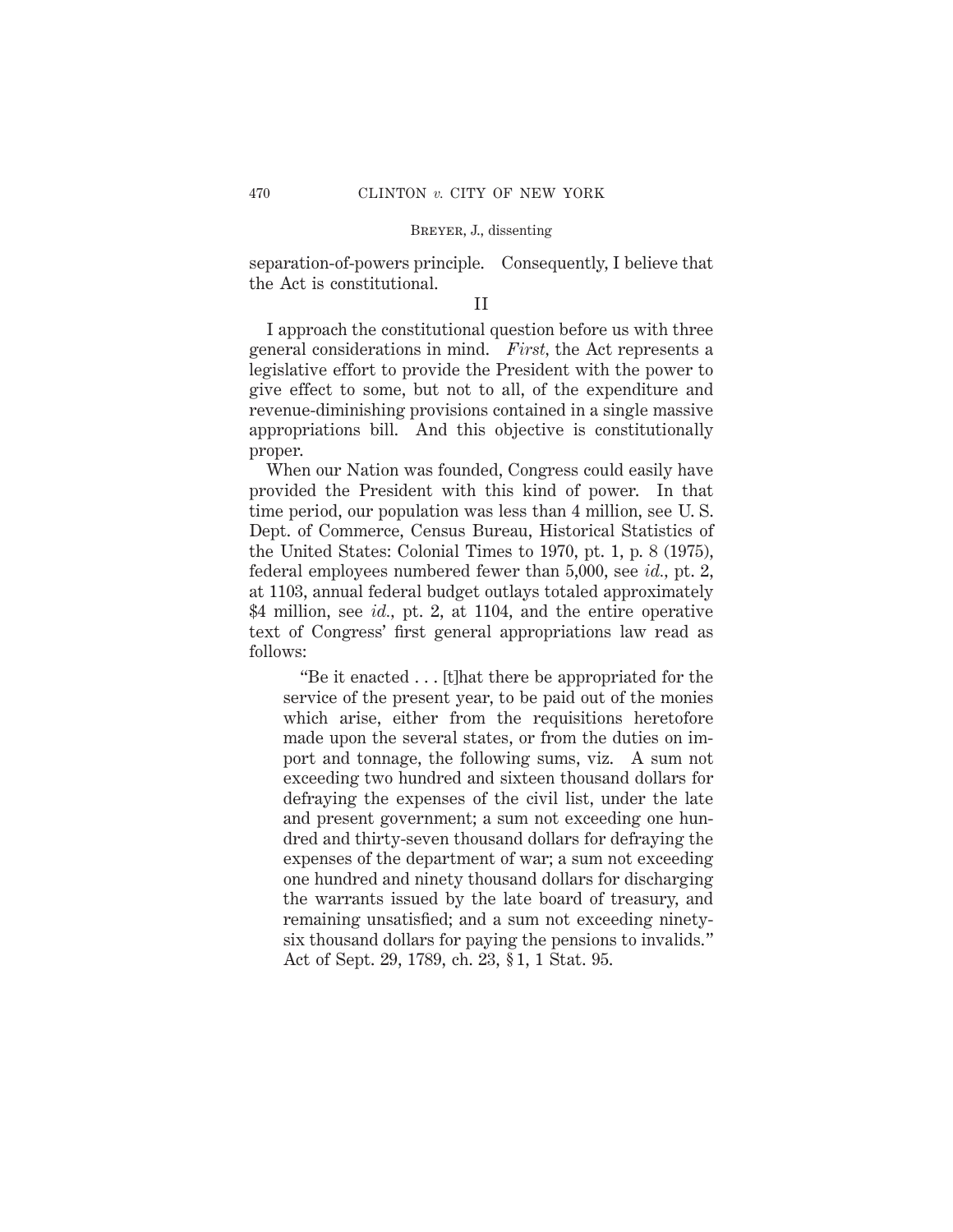At that time, a Congress, wishing to give a President the power to select among appropriations, could simply have embodied each appropriation in a separate bill, each bill subject to a separate Presidential veto.

Today, however, our population is about 250 million, see U. S. Dept. of Commerce, Census Bureau, 1990 Census, the Federal Government employs more than 4 million people, see Office of Management and Budget, Budget of the United States Government, Fiscal Year 1998: Analytical Perspectives 207 (1997) (hereinafter Analytical Perspectives), the annual federal budget is \$1.5 trillion, see Office of Management and Budget, Budget of the United States Government, Fiscal Year 1998: Budget 303 (1997) (hereinafter Budget), and a typical budget appropriations bill may have a dozen titles, hundreds of sections, and spread across more than 500 pages of the Statutes at Large. See, *e. g.,* Balanced Budget Act of 1997, Pub. L. 105–33, 111 Stat. 251. Congress cannot divide such a bill into thousands, or tens of thousands, of separate appropriations bills, each one of which the President would have to sign, or to veto, separately. Thus, the question is whether the Constitution permits Congress to choose a particular novel *means* to achieve this same, constitutionally legitimate, *end.*

*Second,* the case in part requires us to focus upon the Constitution's generally phrased structural provisions, provisions that delegate all "legislative" power to Congress and vest all "executive" power in the President. See Part IV, *infra.* The Court, when applying these provisions, has interpreted them generously in terms of the institutional arrangements that they permit. See, *e. g., Mistretta* v. *United States,* 488 U. S. 361, 412 (1989) (upholding delegation of authority to Sentencing Commission to promulgate Sentencing Guidelines); *Crowell* v. *Benson,* 285 U. S. 22, 53–54 (1932) (permitting non-Article III commission to adjudicate factual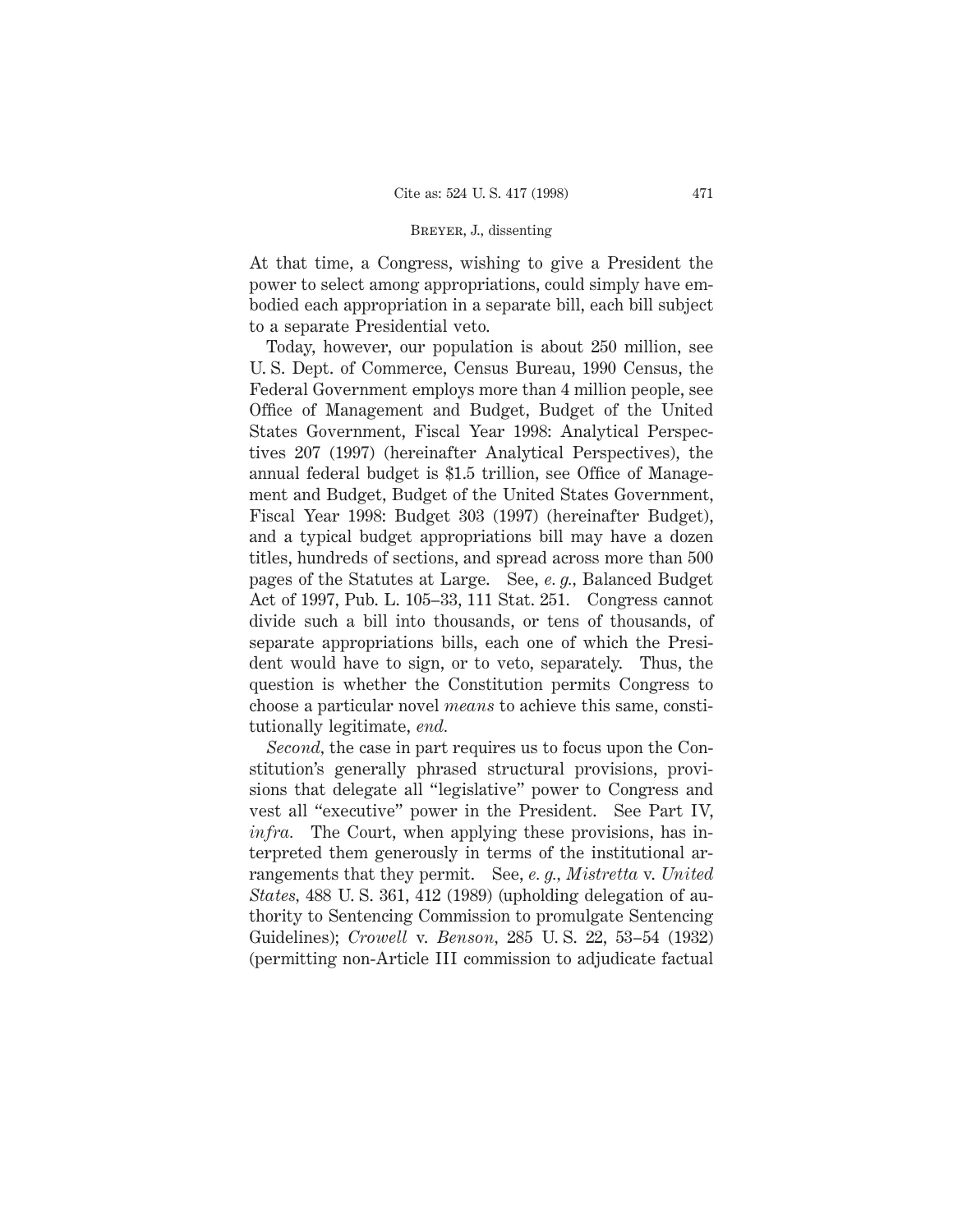disputes arising under federal dock workers' compensation statute). See generally, *e. g., OPP Cotton Mills, Inc.* v. *Administrator of Wage and Hour Div., Dept. of Labor,* 312 U. S. 126, 145 (1941) ("In an increasingly complex society Congress obviously could not perform its functions" without delegating details of regulatory scheme to executive agency); *Youngstown Sheet & Tube Co.* v. *Sawyer,* 343 U. S. 579, 635 (1952) (Jackson, J., concurring) (Constitution permits "interdependence" and flexible relations between branches in order to secure "workable government"); *J. W. Hampton, Jr., & Co.* v. *United States,* 276 U. S. 394, 406 (1928) (Taft, C. J.) ("[T]he extent and character of . . . assistance [between the different branches] must be fixed according to common sense and the inherent necessities of the governmental coordination"); *Crowell* v. *Benson, supra,* at 53 ("[R]egard must be had" in cases "where constitutional limits are invoked, not to mere matters of form but to the substance of what is required").

Indeed, Chief Justice Marshall, in a well-known passage, explained,

"To have prescribed the means by which government should, in all future time, execute its powers, would have been to change, entirely, the character of the instrument, and give it the properties of a legal code. It would have been an unwise attempt to provide, by immutable rules, for exigencies which, if foreseen at all, must have been seen dimly, and which can be best provided for as they occur." *McCulloch* v. *Maryland,* 4 Wheat. 316, 415 (1819).

This passage, like the cases I have just mentioned, calls attention to the genius of the Framers' pragmatic vision, which this Court has long recognized in cases that find constitutional room for necessary institutional innovation.

*Third,* we need not here referee a dispute among the other two branches. And, as the majority points out: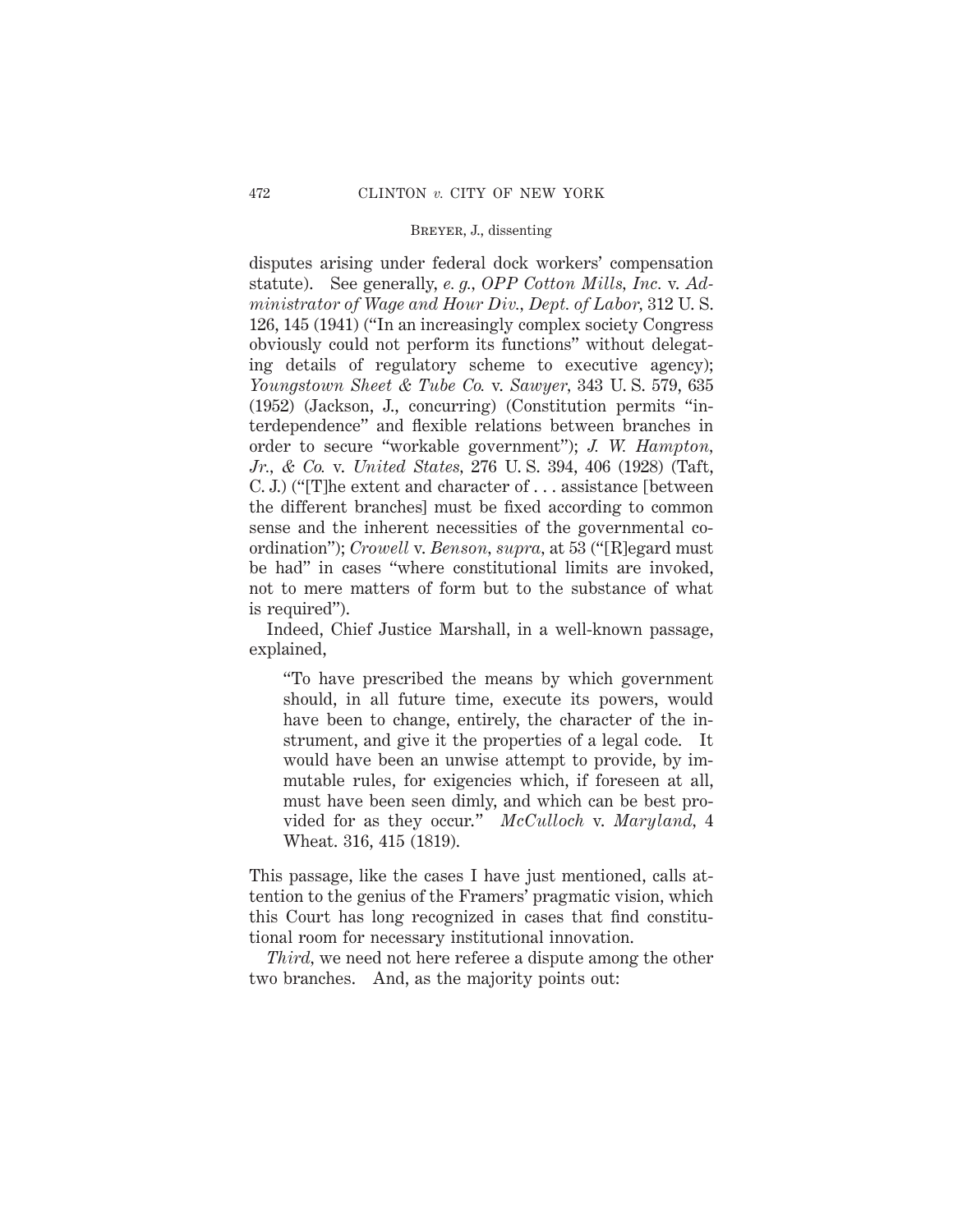" 'When this Court is asked to invalidate a statutory provision that has been approved by both Houses of the Congress and signed by the President, particularly an Act of Congress that confronts a deeply vexing national problem, it should only do so for the most compelling constitutional reasons.'" *Ante*, at 447, n. 42 (quoting *Bowsher* v. *Synar,* 478 U. S. 714, 736 (1986) (Stevens, J., concurring in judgment)).

Cf. *Youngstown Sheet and Tube Co., supra,* at 635 (Jackson, J., concurring) ("Presidential powers are not fixed but fluctuate, depending on their disjunction or conjunction with those of Congress . . . [and when] the President acts pursuant to an express or implied authorization of Congress, his authority is at its maximum").

These three background circumstances mean that, when one measures the *literal* words of the Act against the Constitution's *literal* commands, the fact that the Act may closely resemble a different, literally unconstitutional, arrangement is beside the point. To drive exactly 65 miles per hour on an interstate highway closely resembles an act that violates the speed limit. But it does not violate that limit, for small differences matter when the question is one of literal violation of law. No more does this Act literally violate the Constitution's words. See Part III, *infra.*

The background circumstances also mean that we are to interpret nonliteral separation-of-powers principles in light of the need for "workable government." *Youngstown Sheet and Tube Co., supra,* at 635 (Jackson, J., concurring). If we apply those principles in light of that objective, as this Court has applied them in the past, the Act is constitutional. See Part IV, *infra.*

## III

The Court believes that the Act violates the literal text of the Constitution. A simple syllogism captures its basic reasoning: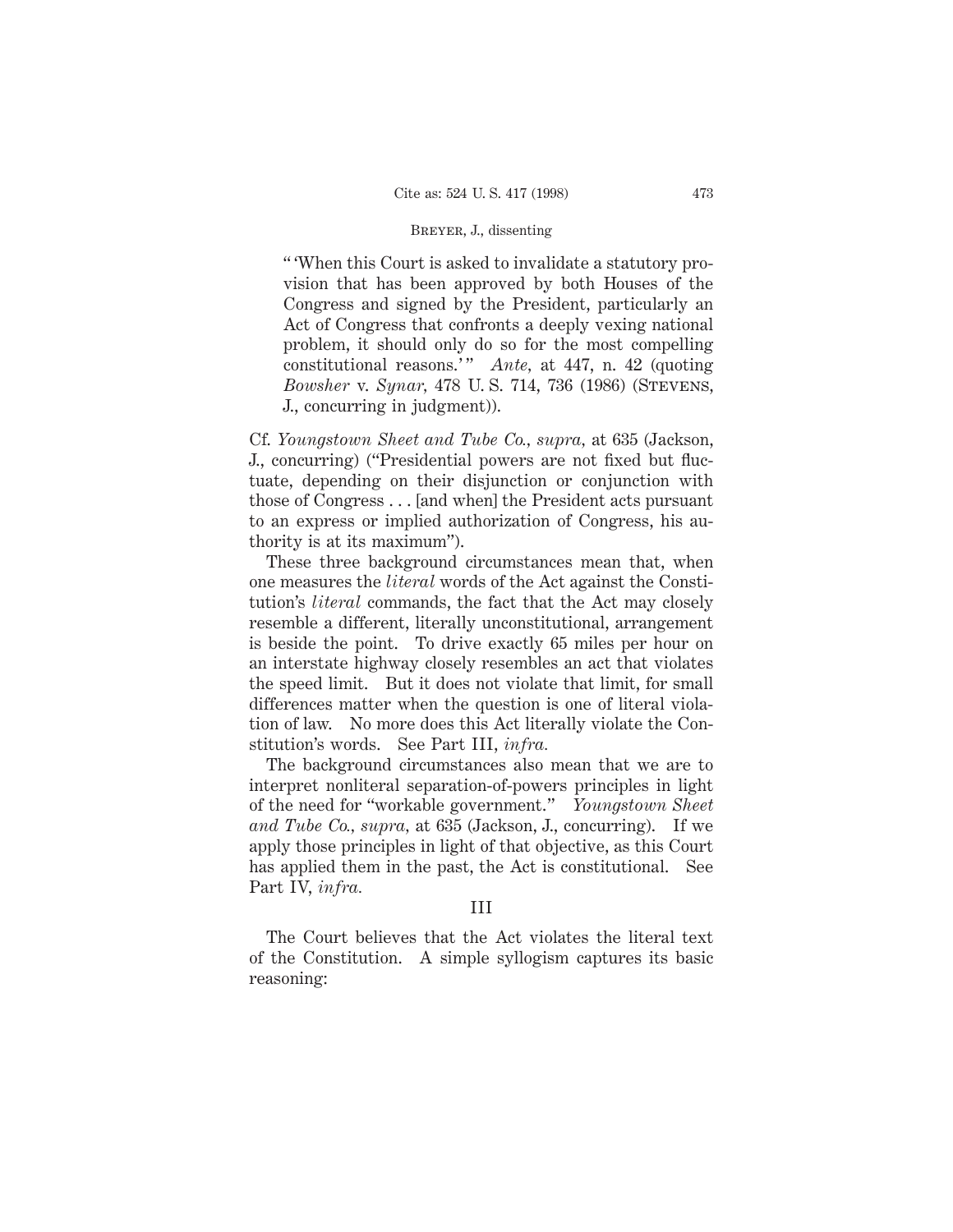Major Premise: The Constitution sets forth an exclusive method for enacting, repealing, or amending laws. See *ante,* at 438–440.

Minor Premise: The Act authorizes the President to "repea[l] or amen[d]" laws in a different way, namely by announcing a cancellation of a portion of a previously enacted law. See *ante,* at 436–438.

Conclusion: The Act is inconsistent with the Constitution. See *ante,* at 448–449.

I find this syllogism unconvincing, however, because its Minor Premise is faulty. When the President "canceled" the two appropriation measures now before us, he did not *repeal* any law nor did he *amend* any law. He simply *followed* the law, leaving the statutes, as they are literally written, intact.

To understand why one cannot say, *literally speaking,* that the President has repealed or amended any law, imagine how the provisions of law before us might have been, but were not, written. Imagine that the canceled New York health care tax provision at issue here, Pub. L. 105–33, § 4722(c), 111 Stat. 515 (quoted in full *ante,* at 422–423, n. 2), had instead said the following:

"Section One. Taxes... that were collected by the State of New York from a health care provider before June 1, 1997, and for which a waiver of the provisions [requiring payment] have been sought . . . are deemed to be permissible health care related taxes . . . *provided however that the President may prevent the justmentioned provision from having legal force or effect if he determines x, y, and z"* (Assume x, y, and z to be the same determinations required by the Line Item Veto Act).

Whatever a person might say, or think, about the constitutionality of this imaginary law, there is one thing the English language would prevent one from saying. One could not say that a President who "prevent[s]" the deeming language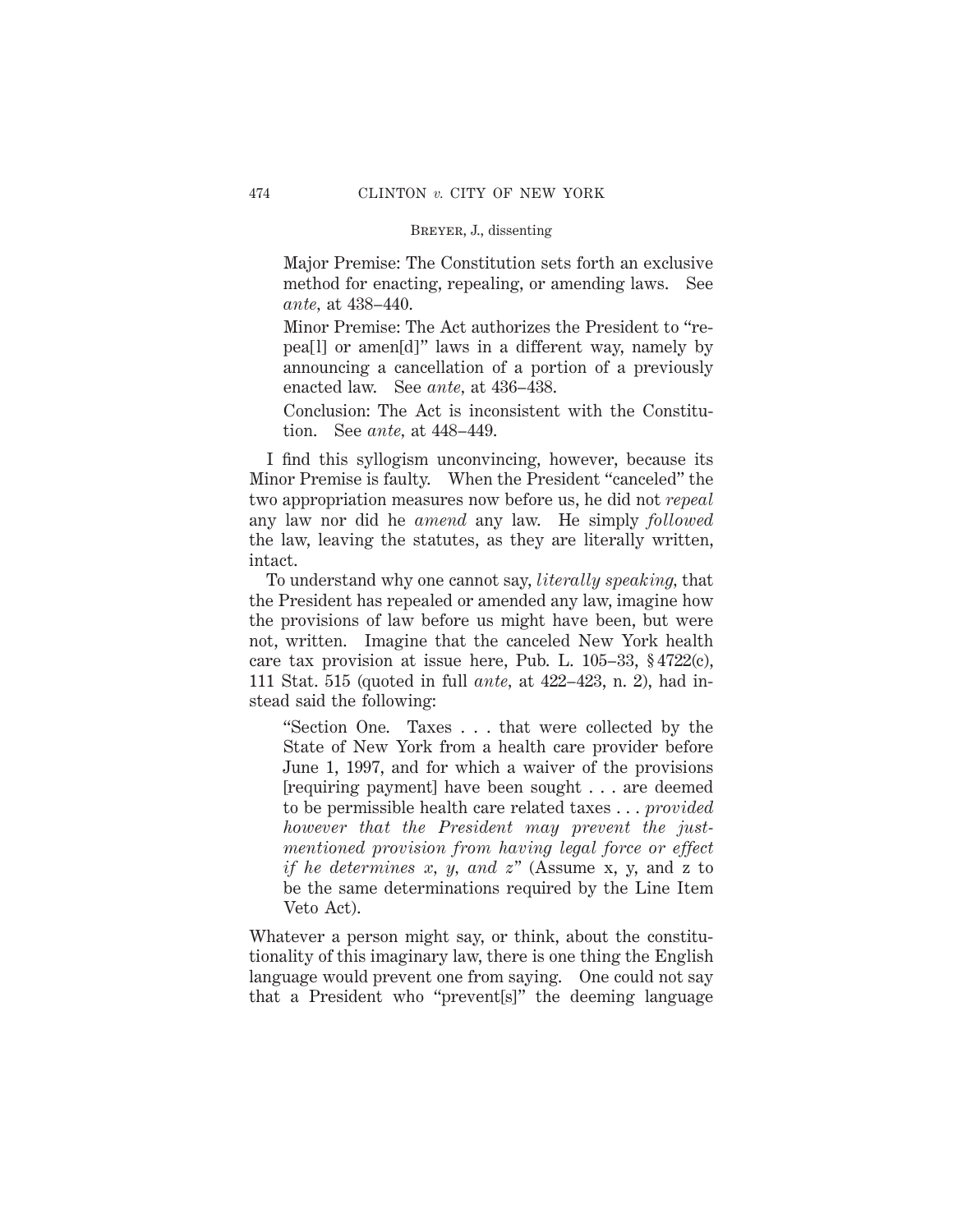from "having legal force or effect," see 2 U. S. C. § 691e(4)(B) (1994 ed., Supp. II), has either *repealed* or *amended* this particular hypothetical statute. Rather, the President has *followed* that law to the letter. He has exercised the power it explicitly delegates to him. He has executed the law, not repealed it.

It could make no significant difference to this linguistic point were the italicized proviso to appear, not as part of what I have called Section One, but, instead, at the bottom of the statute page, say, referenced by an asterisk, with a statement that it applies to every spending provision in the Act next to which a similar asterisk appears. And that being so, it could make no difference if that proviso appeared, instead, in a different, earlier enacted law, along with legal language that makes it applicable to every future spending provision picked out according to a specified formula. See, *e. g.,* Balanced Budget and Emergency Deficit Control Act of 1985 (Gramm-Rudman-Hollings Act), Pub. L. 99–177, 99 Stat. 1063, 2 U. S. C. § 901 *et seq.* (enforcing strict spending and deficit-neutrality limits on future appropriations statutes); see also 1 U. S. C. § 1 (in "*any* Act of Congress" singular words include plural, and vice versa) (emphasis added).

But, of course, this last mentioned possibility is this very case. The earlier law, namely, the Line Item Veto Act, says that "the President may . . . prevent such [future] budget authority from having legal force or effect." 2 U. S. C. §§ 691(a), 691e(4)(B) (1994 ed., Supp. II). Its definitional sections make clear that it applies to the 1997 New York health care provision, see § 691e(8), just as they give a special legal meaning to the word "cancel,"  $§ 691e(4)$ . For that reason, one cannot dispose of this case through a purely literal analysis as the majority does. Literally speaking, the President has not "repealed" or "amended" anything. He has simply *executed* a power conferred upon him by Congress, which power is contained in laws that were enacted in compliance with the exclusive method set forth in the Constitution. See *Field* v. *Clark,* 143 U. S. 649, 693 (1892) (President's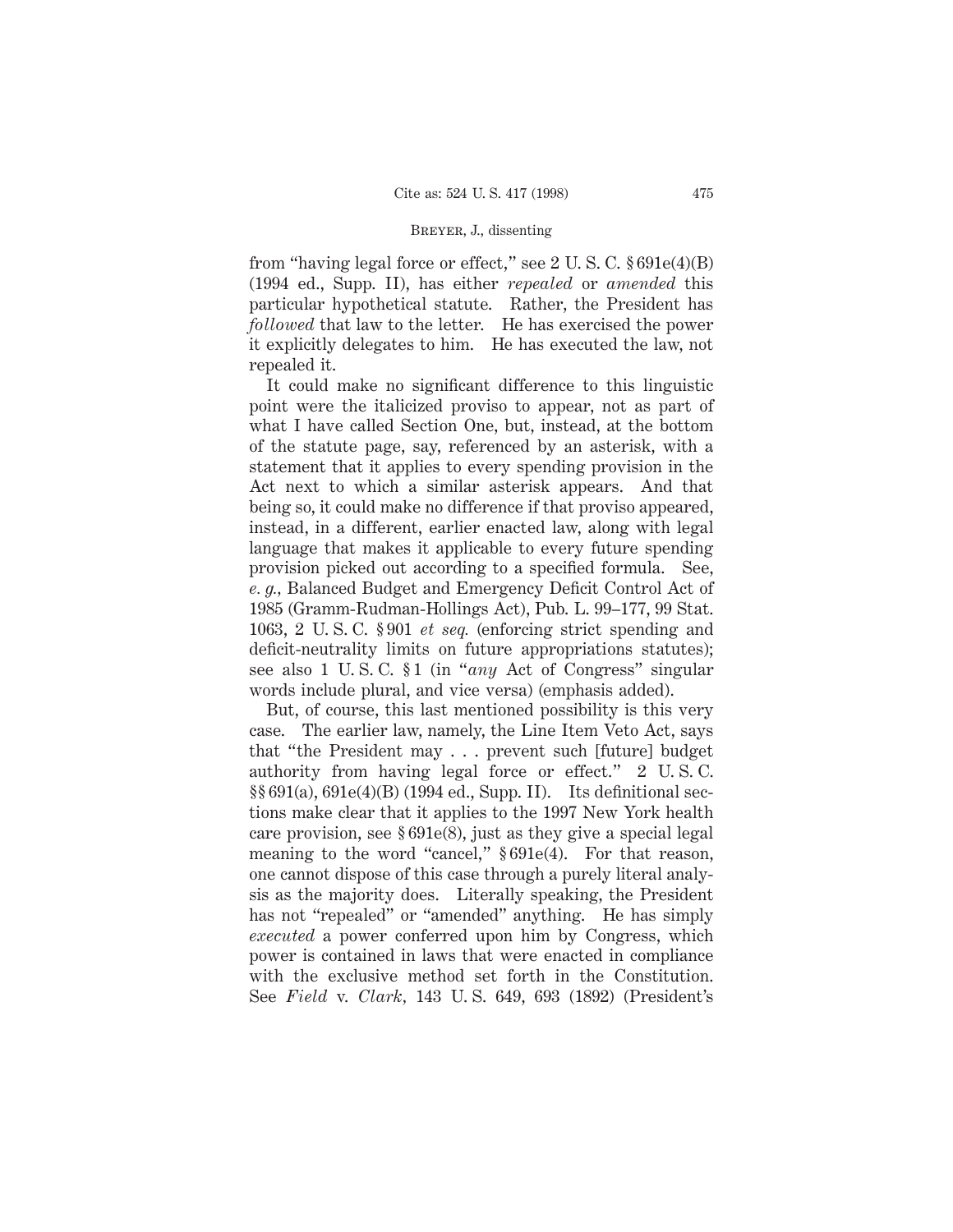power to raise tariff rates "*was a part of the law itself, as it left the hands of Congress*" (emphasis added)).

Nor can one dismiss this literal compliance as some kind of formal quibble, as if it were somehow "obvious" that what the President has done "amounts to," "comes close to," or is "analogous to" the repeal or amendment of a previously enacted law. That is because the power the Act grants the President (to render designated appropriations items without "legal force or effect") also "amounts to," "comes close to," or is "analogous to" a different legal animal, the delegation of a power to choose one legal path as opposed to another, such as a power to appoint.

To take a simple example, a legal document, say, a will or a trust instrument, might grant a beneficiary the power (a) to appoint property "to Jones for his life, remainder to Smith for 10 years so long as Smith . . . etc., and then to Brown," or (b) to appoint the same property "to Black and the heirs of his body," or (c) not to exercise the power of appointment at all. See, *e. g.,* 5 W. Bowe & D. Parker, Page on Law of Wills § 45.8 (rev. 3d ed. 1962) (describing power of appointment). To choose the second or third of these alternatives prevents from taking effect the legal consequences that flow from the first alternative, which the legal instrument describes in detail. Any such choice, made in the exercise of a delegated power, renders that first alternative language without "legal force or effect." But such a choice does not "repeal" or "amend" either that language or the document itself. The will or trust instrument, in delegating the power of appointment, has not delegated a power to amend or to repeal the instrument; to the contrary, it requires the delegated power to be exercised in accordance with the instrument's terms. *Id.,* § 45.9, pp. 516–518.

The trust example is useful not merely because of its simplicity, but also because it illustrates the logic that must apply when a power to execute is conferred, not by a private trust document, but by a federal statute. This is not the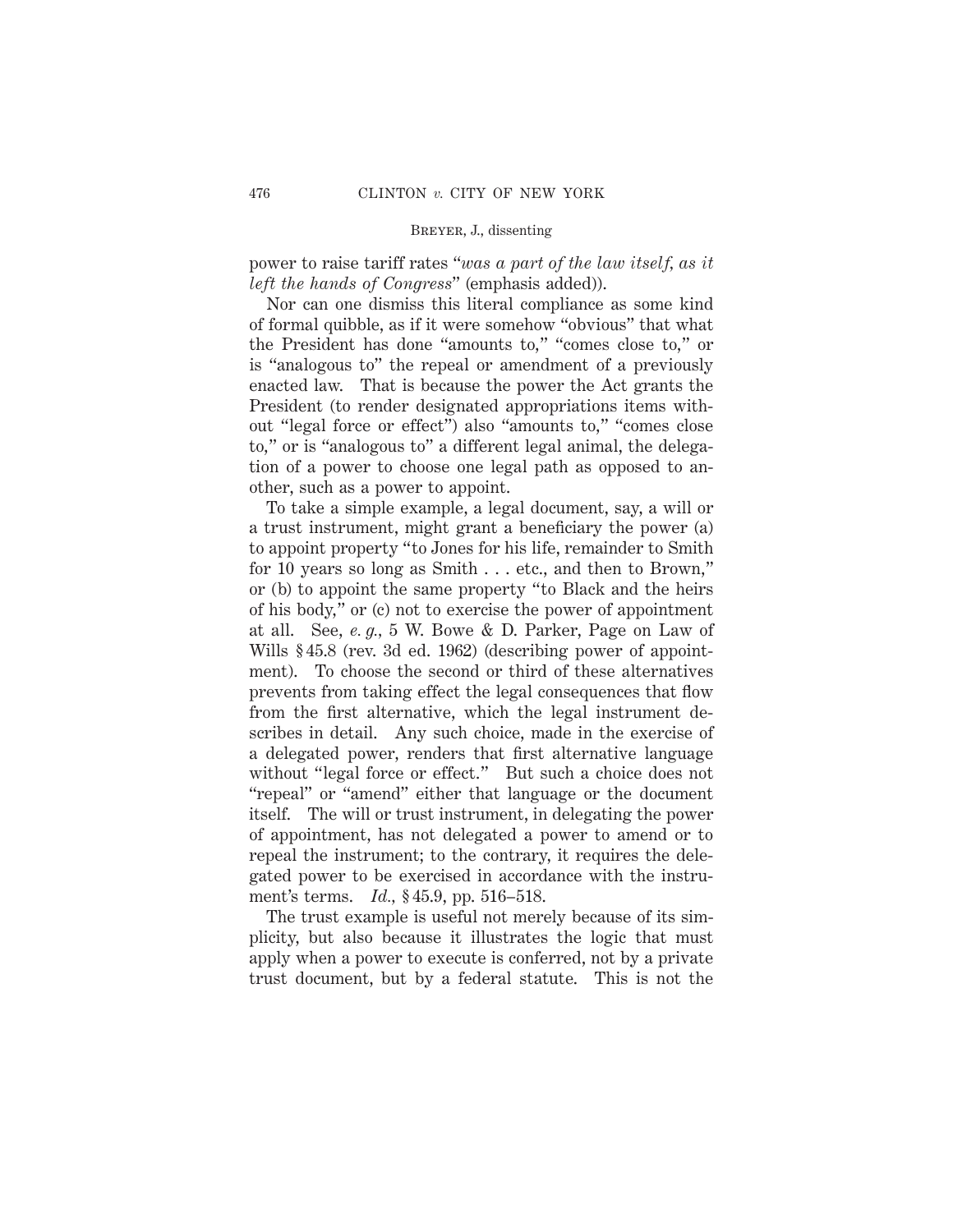first time that Congress has delegated to the President or to others this kind of power—a contingent power to deny effect to certain statutory language. See, *e. g.,* Pub. L. 95–384, § 13(a), 92 Stat. 737 ("Section 620(x) of the Foreign Assistance Act of 1961 *shall be of no further force and effect* upon the President's determination and certification to the Congress that the resumption of full military cooperation with Turkey is in the national interest of the United States and [other criteria]") (emphasis added); 28 U. S. C. § 2072 (Supreme Court is authorized to promulgate rules of practice and procedure in federal courts, and "[a]ll laws in conflict with such rules *shall be of no further force and effect*") (emphasis added); 41 U. S. C. § 405b (subsection (a) requires the Office of Federal Procurement Policy to issue "[g]overnment-wide regulations" setting forth a variety of conflict of interest standards, but subsection (e) says that "if the President determine[s]" that the regulations "would have a significantly adverse effect on the accomplishment of the mission" of Government agencies, "the requirement [to promulgate] the regulations . . . *shall be null and void*") (emphasis added); Gramm-Rudman-Hollings Act, § 252(a)(4), 99 Stat. 1074 (authorizing the President to issue a "final order" that has the effect of "*permanently cancell[ing]*" sequestered amounts in spending statutes in order to achieve budget compliance) (emphasis added); Pub. L. 104–208, 110 Stat. 3009-695 ("Public Law 89–732 [dealing with immigration from Cuba] *is repealed* . . . upon a determination by the President . . . that a democratically elected government in Cuba is in power") (emphasis added); Pub. L. 99–498, § 701, 100 Stat. 1532 (amending § 758 of the Higher Education Act of 1965) (Secretary of Education "may" sell common stock in an educational loan corporation; if the Secretary decides to sell stock, and "if the Student Loan Marketing Association acquires from the Secretary" over 50 percent of the voting stock, "section 754 [governing composition of the Board of Directors] *shall be of no further force or effect*") (emphasis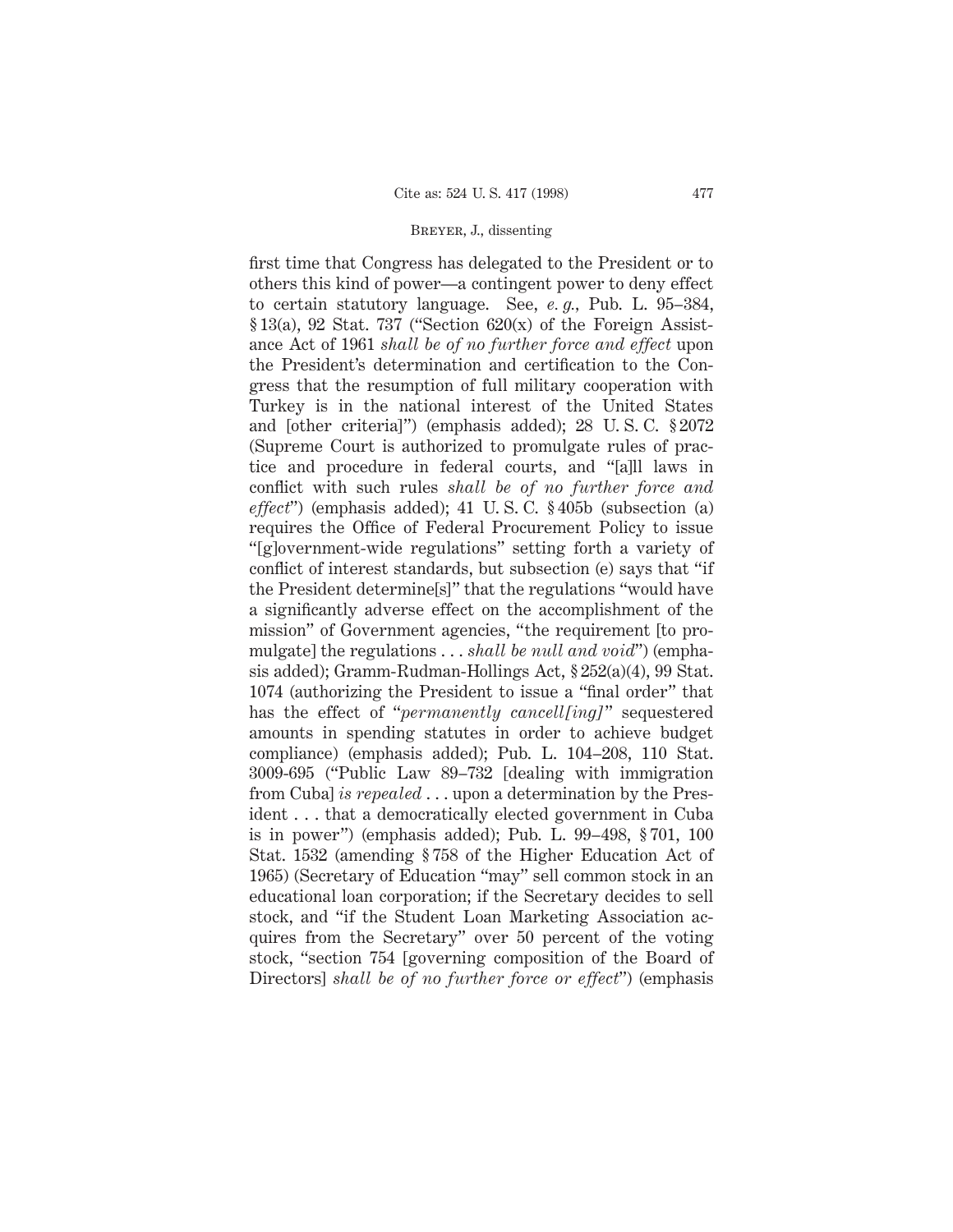added); Pub. L. 104–134, § 2901(c), 110 Stat. 1321–160 (President is "authorized to suspend the provisions of the [preceding] proviso" which suspension may last for *entire* effective period of proviso, if he determines suspension is "appropriate based upon the public interest in sound environmental management . . . [or] the protection of national or locallyaffected interests, or protection of any cultural, biological or historic resources".

All of these examples, like the Act, delegate a power to take action that will render statutory provisions "without force or effect." Every one of these examples, like the present Act, delegates the power to choose between alternatives, each of which the statute spells out in some detail. None of these examples delegates a power to "repeal" or "amend" a statute, or to "make" a new law. Nor does the Act. Rather, the delegated power to nullify statutory language was *itself* created and defined by Congress, and included in the statute books on an equal footing with (indeed, as a component part of) the sections that are potentially subject to nullification. As a Pennsylvania court put the matter more than a century ago: "The legislature cannot delegate its power to make a law; but it can make a law to delegate a power." *Locke's Appeal,* 72 Pa. 491, 498 (1873).

In fact, a power to appoint property offers a closer analogy to the power delegated here than one might at first suspect. That is because the Act contains a "lockbox" feature, which gives legal significance to the enactment of a particular appropriations item even if, and even after, the President has rendered it without "force or effect." See 2 U. S. C. § 691c (1994 ed., Supp. II); see also *ante,* at 440–441, n. 31 (describing "lockbox"); but cf. Letter from Counsel for Snake River Cooperative, dated Apr. 29, 1998 (available in Clerk of Court's case file) (arguing "lockbox" feature inapplicable here due to special provision in Balanced Budget Act of 1997, the constitutionality and severability of which have not been argued). In essence, the "lockbox" feature: (1) points to a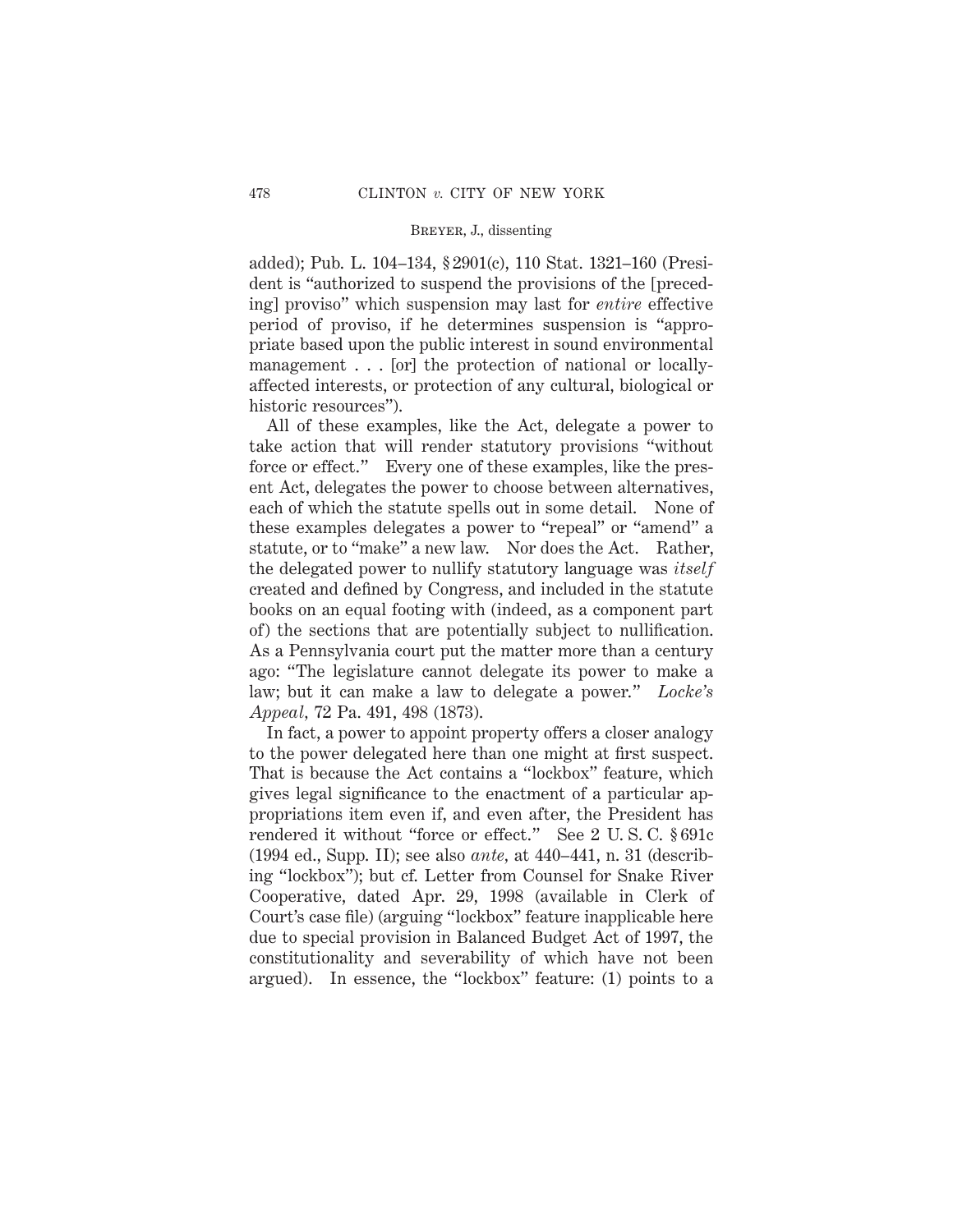Gramm-Rudman-Hollings Act requirement that, when Congress enacts a "budget busting" appropriation bill, automatically reduces authorized spending for a host of federal programs in a pro rata way; (2) notes that cancellation of an item (say, a \$2 billion item) would, absent the "lockbox" provision, neutralize (by up to \$2 billion) the potential "budget busting" effects of other bills (and therefore potentially the President could cancel items in order to "save" the other programs from the mandatory cuts, resulting in no net deficit reduction); and (3) says that this "neutralization" will not occur (*i. e.,* the pro rata reductions will take place just as if the \$2 billion item had not been canceled), so that the canceled items truly provide *additional* budget savings over and above the Gramm-Rudman-Hollings regime. See generally H. R. Conf. Rep. No. 104–491, pp. 23–24 (1996) ("lockbox" provision included "to ensure that the savings from the cancellation of [items] are devoted to deficit reduction and are not available to offset a deficit increase in another law"). That is why the Government says that the Act provides a "lockbox," and why it seems fair to say that, despite the Act's use of the word "cancel," the Act does not delegate to the President the power truly to *cancel* a line item expenditure (returning the legal status quo to one in which the item had never been enacted). Rather, it delegates to the President the power to decide *how* to spend the money to which the line item refers—either for the specific purpose mentioned in the item, or for general deficit reduction via the "lockbox" feature.

These features of the law do not mean that the delegated power is, or is just like, a power to appoint property. But they do mean that it is not, and it is not just like, the repeal or amendment of a law, or, for that matter, a true line item veto (despite the Act's title). Because one cannot say that the President's exercise of the power the Act grants is, literally speaking, a "repeal" or "amendment," the fact that the Act's procedures differ from the Constitution's exclusive pro-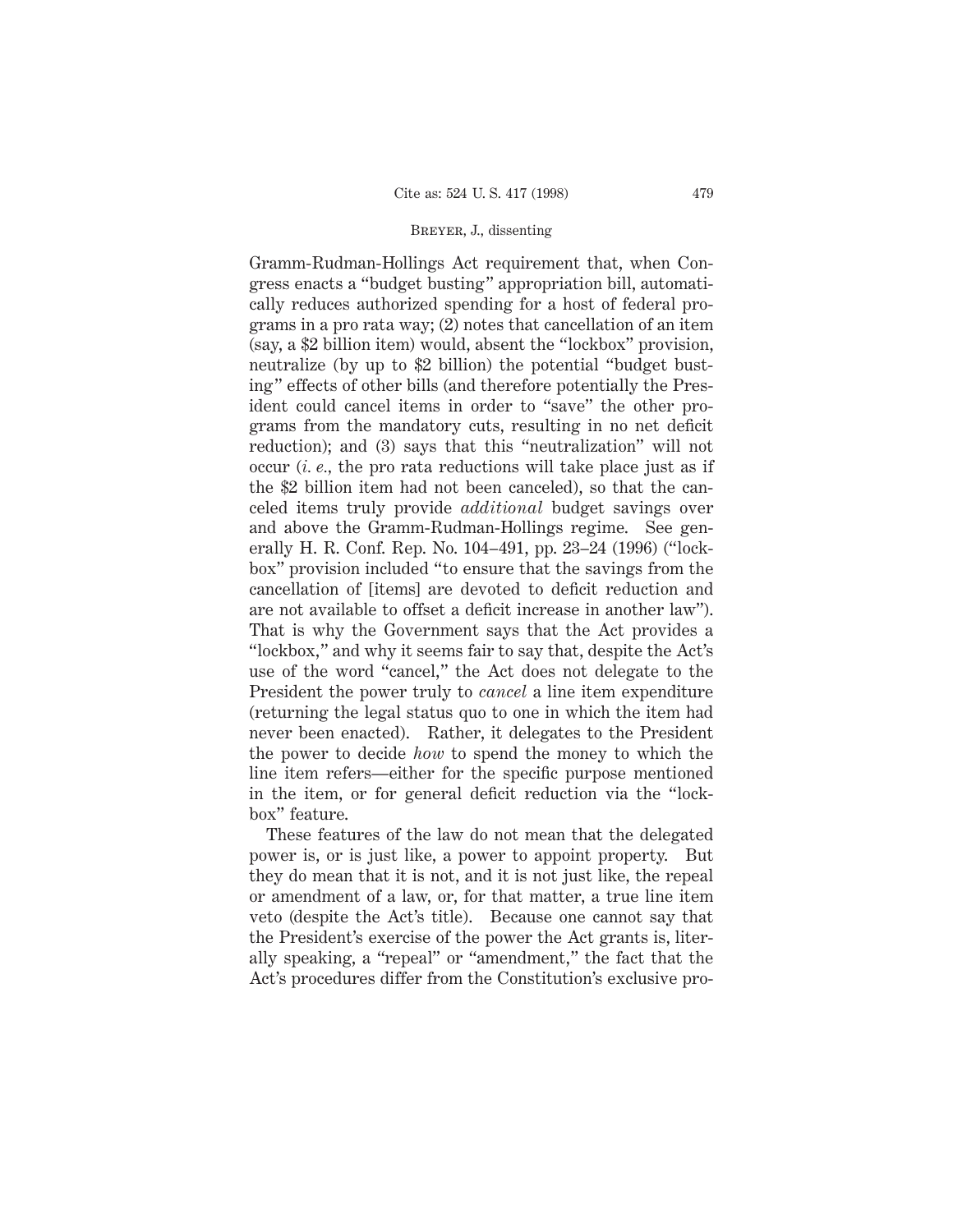cedures for enacting (or repealing) legislation is beside the point. The Act *itself* was enacted in accordance with these procedures, and its failure to require the President to satisfy those procedures does not make the Act unconstitutional.

## IV

Because I disagree with the Court's holding of literal violation, I must consider whether the Act nonetheless violates separation-of-powers principles—principles that arise out of the Constitution's vesting of the "executive Power" in "a President," U. S. Const., Art. II, § 1, and "[a]ll legislative Powers" in "a Congress," Art. I, § 1. There are three relevant separation-of-powers questions here: (1) Has Congress given the President the wrong kind of power, *i. e.,* "non-Executive" power? (2) Has Congress given the President the power to "encroach" upon Congress' own constitutionally reserved territory? (3) Has Congress given the President too much power, violating the doctrine of "nondelegation?" These three limitations help assure "adequate control by the citizen's Representatives in Congress," upon which Justice Kennedy properly insists. See *ante,* at 451 (concurring opinion). And with respect to *this* Act, the answer to all these questions is "no."

A

Viewed conceptually, the power the Act conveys is the right kind of power. It is "executive." As explained above, an exercise of that power "executes" the Act. Conceptually speaking, it closely resembles the kind of delegated authority—to spend or not to spend appropriations, to change or not to change tariff rates—that Congress has frequently granted the President, any differences being differences in degree, not kind. See Part IV–C, *infra.*

The fact that one could also characterize this kind of power as "legislative," say, if Congress itself (by amending the appropriations bill) prevented a provision from taking effect, is beside the point. This Court has frequently found that the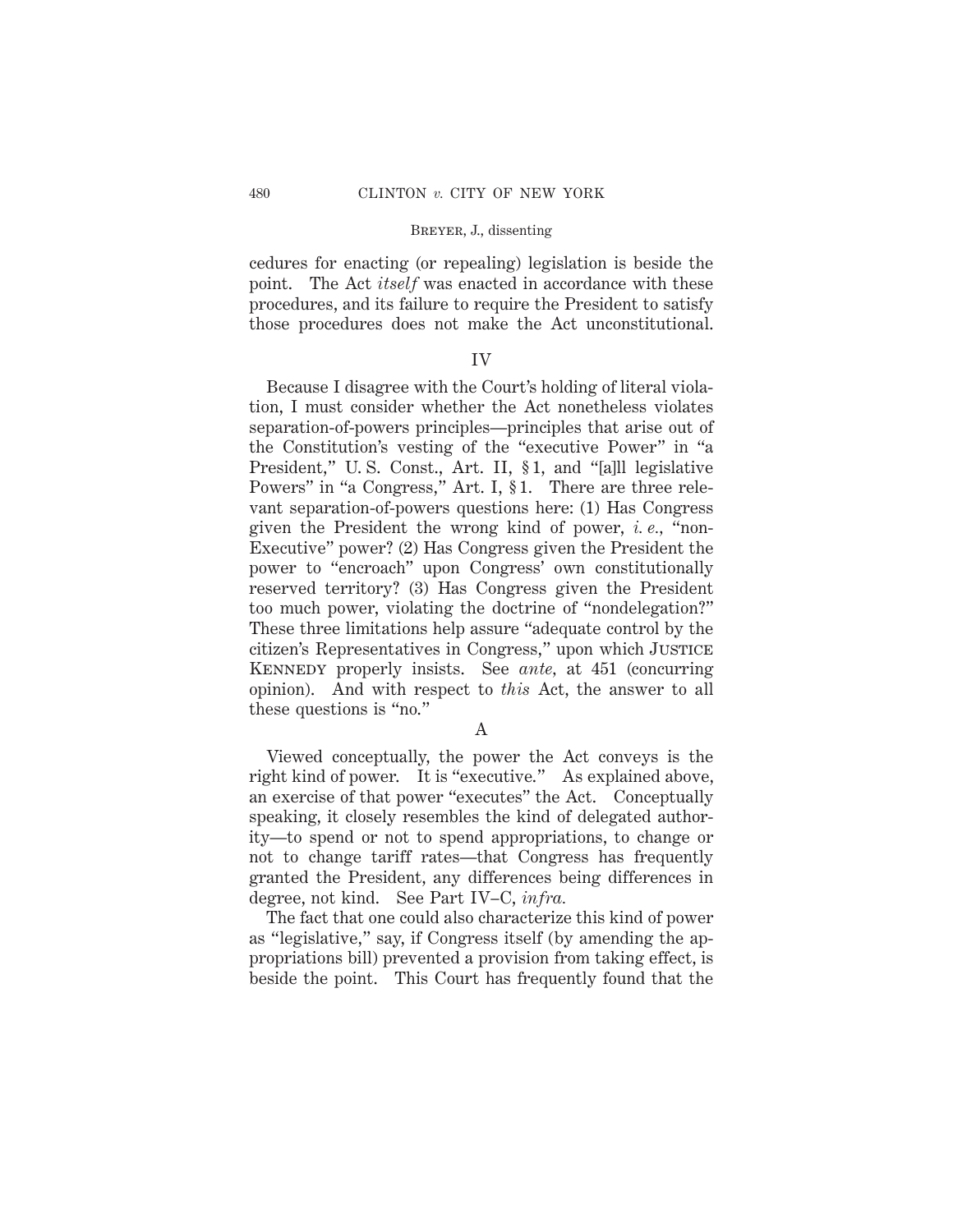exercise of a particular power, such as the power to make rules of broad applicability, *American Trucking Assns., Inc.* v. *United States,* 344 U. S. 298, 310–313 (1953), or to adjudicate claims, *Crowell* v. *Benson,* 285 U. S., at 50–51, 54; *Wiener* v. *United States,* 357 U. S. 349, 354–356 (1958), can fall within the constitutional purview of more than one branch of Government. See *Wayman* v. *Southard,* 10 Wheat. 1, 43 (1825) (Marshall, C. J.) ("Congress may certainly delegate to others, powers which the legislature may rightfully exercise itself"). The Court does not "carry out the distinction between legislative and executive action with mathematical precision" or "divide the branches into watertight compartments," *Springer* v. *Philippine Islands,* 277 U. S. 189, 211 (1928) (Holmes, J., dissenting), for, as others have said, the Constitution "blend[s]" as well as "separat[es]" powers in order to create a workable government. 1 K. Davis, Administrative Law § 1.09, p. 68 (1958).

The Court has upheld congressional delegation of rulemaking power and adjudicatory power to federal agencies, *American Trucking Assns.* v. *United States, supra,* at 310– 313; *Wiener* v. *United States, supra,* at 354–356, guidelinewriting power to a Sentencing Commission, *Mistretta* v. *United States,* 488 U. S., at 412, and prosecutor-appointment power to judges, *Morrison* v. *Olson,* 487 U. S. 654, 696–697 (1988). It is far easier *conceptually* to reconcile the power at issue here with the relevant constitutional description ("executive") than in many of these cases. And cases in which the Court may have found a delegated power and the basic constitutional function of another branch conceptually irreconcilable are yet more distant. See, *e. g., Federal Radio Comm'n* v. *General Elec. Co.,* 281 U. S. 464 (1930) (power to award radio licenses not a "judicial" power).

If there is a separation-of-powers violation, then, it must rest, not upon purely conceptual grounds, but upon some important conflict between the Act and a significant separation-of-powers objective.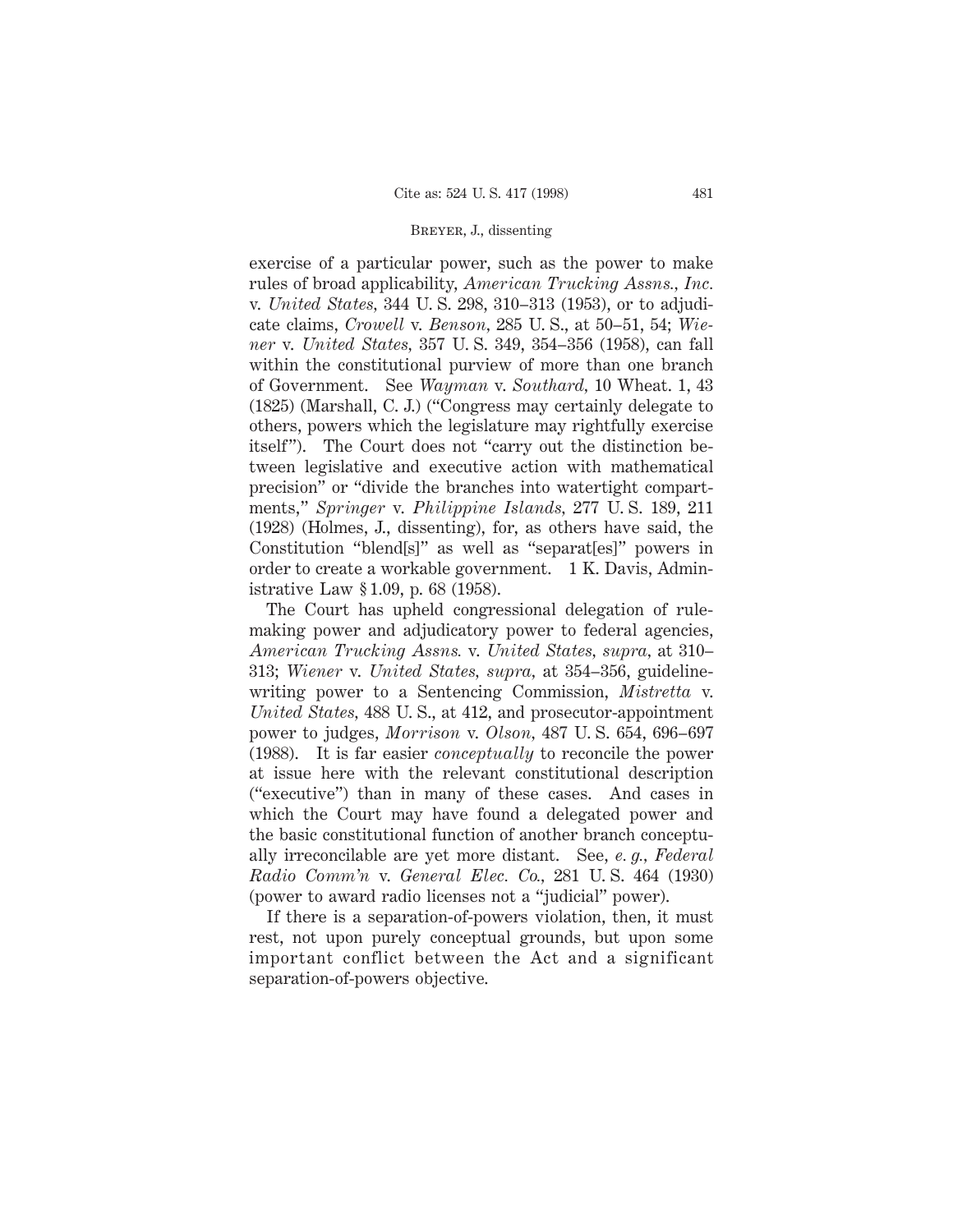#### B

The Act does not undermine what this Court has often described as the principal function of the separation of powers, which is to maintain the tripartite structure of the Federal Government—and thereby protect individual liberty by providing a "safeguard against the encroachment or aggrandizement of one branch at the expense of the other." *Buckley* v*. Valeo,* 424 U. S. 1, 122 (1976) *(per curiam); Mistretta* v*. United States, supra,* at 380–382. See The Federalist No. 51, p. 349 (J. Cooke ed. 1961) (J. Madison) (separation of powers confers on each branch the means "to resist encroachments of the others"); 1 Davis, *supra,* § 1.09, at 68 ("The danger is not blended power[;] [t]he danger is unchecked power"); see also, *e. g., Bowsher* v. *Synar,* 478 U. S. 714 (1986) (invalidating congressional intrusion on Executive Branch); *Northern Pipeline Constr. Co.* v. *Marathon Pipe Line Co.,* 458 U. S. 50 (1982) (Congress may not give away Article III "judicial" power to an Article I judge); *Myers* v. *United States,* 272 U. S. 52 (1926) (Congress cannot limit President's power to remove Executive Branch official).

In contrast to these cases, one cannot say that the Act "encroaches" upon Congress' power, when Congress retained the power to insert, by simple majority, into any future appropriations bill, into any section of any such bill, or into any phrase of any section, a provision that says the Act will not apply. See 2 U. S. C. § 691f(c)(1) (1994 ed., Supp. II); *Raines* v. *Byrd,* 521 U. S. 811, 824 (1997) (Congress can "exempt a given appropriations bill (or a given provision in an appropriations bill) from the Act"). Congress also retained the power to "disapprov[e]," and thereby reinstate, any of the President's cancellations. See 2 U. S. C. § 691b(a). And it is Congress that drafts and enacts the appropriations statutes that are subject to the Act in the first place—and thereby defines the outer limits of the President's cancellation authority. Thus *this* Act is not the sort of delegation "without . . . sufficient check" that concerns JUSTICE KEN-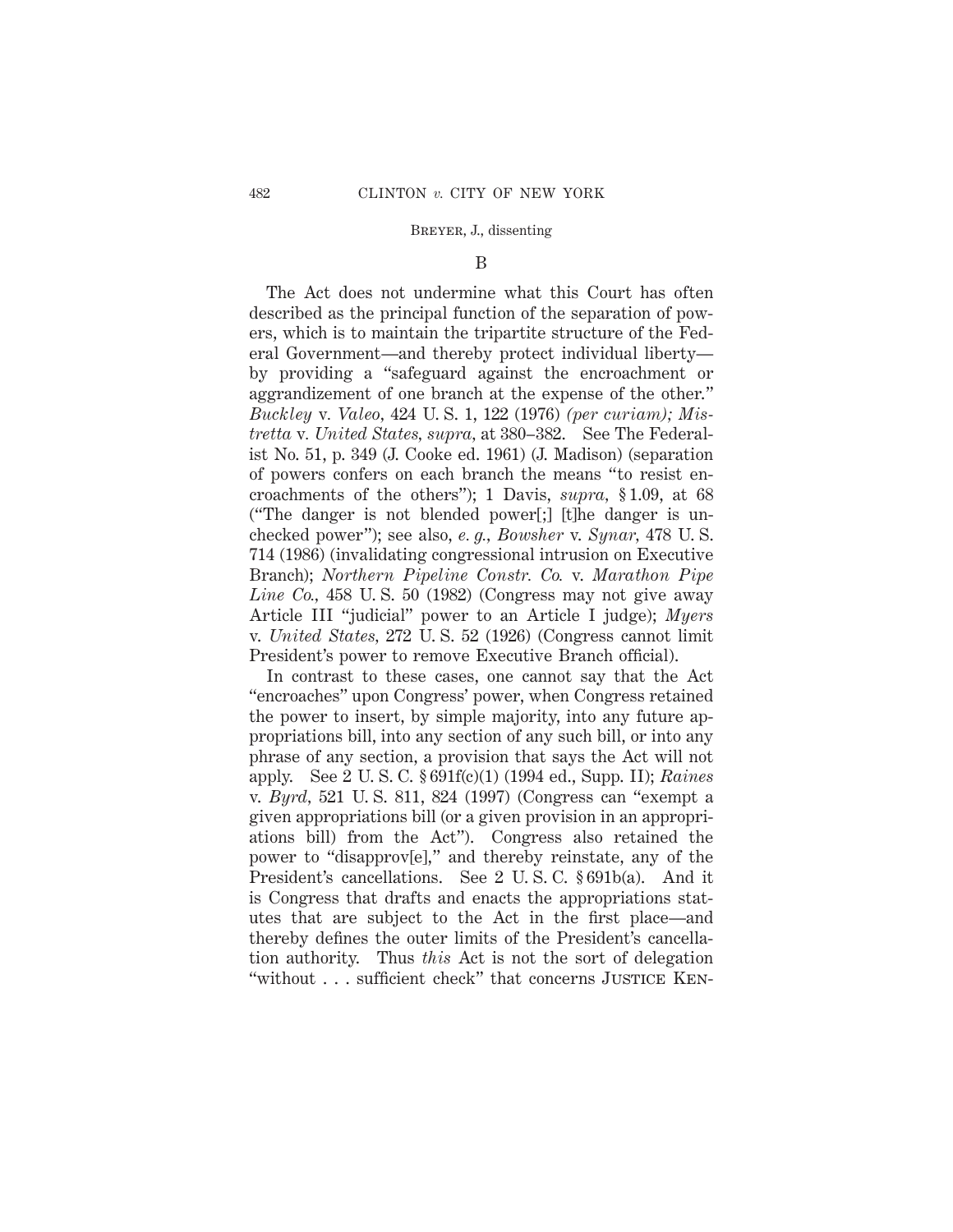nedy. See *ante,* at 450 (concurring opinion). Indeed, the President acts only in response to, and on the terms set by, the Congress.

Nor can one say that the Act's basic substantive objective is constitutionally improper, for the earliest Congresses could, see Part II, *supra,* and often did, confer on the President this sort of discretionary authority over spending, see *ante,* at 466–467 (Scalia, J., concurring in part and dissenting in part). Cf. *J. W. Hampton,* 276 U. S., at 412 (Taft, C. J.) ("[C]ontemporaneous legislative exposition of the Constitution when the founders of our Government and the framers of our Constitution were actively participating in public affairs... fixes the construction to be given to its provisions"). And, if an individual Member of Congress, who, say, favors aid to Country A but not to Country B, objects to the Act on the ground that the President may "rewrite" an appropriations law to do the opposite, one can respond: "But a majority of Congress voted that he have that power; you may vote to exempt the relevant appropriations provision from the Act; and if you command a majority, your appropriation is safe." Where the burden of overcoming legislative inertia lies is within the power of Congress to determine by rule. Where is the encroachment?

Nor can one say the Act's grant of power "aggrandizes" the Presidential office. The grant is limited to the context of the budget. It is limited to the power to spend, or not to spend, particular appropriated items, and the power to permit, or not to permit, specific limited exemptions from generally applicable tax law from taking effect. These powers, as I will explain in detail, resemble those the President has exercised in the past on other occasions. See Part IV–C, *infra.* The delegation of those powers to the President may strengthen the Presidency, but any such change in Executive Branch authority seems minute when compared with the changes worked by delegations of other kinds of authority that the Court in the past has upheld. See, *e. g., American*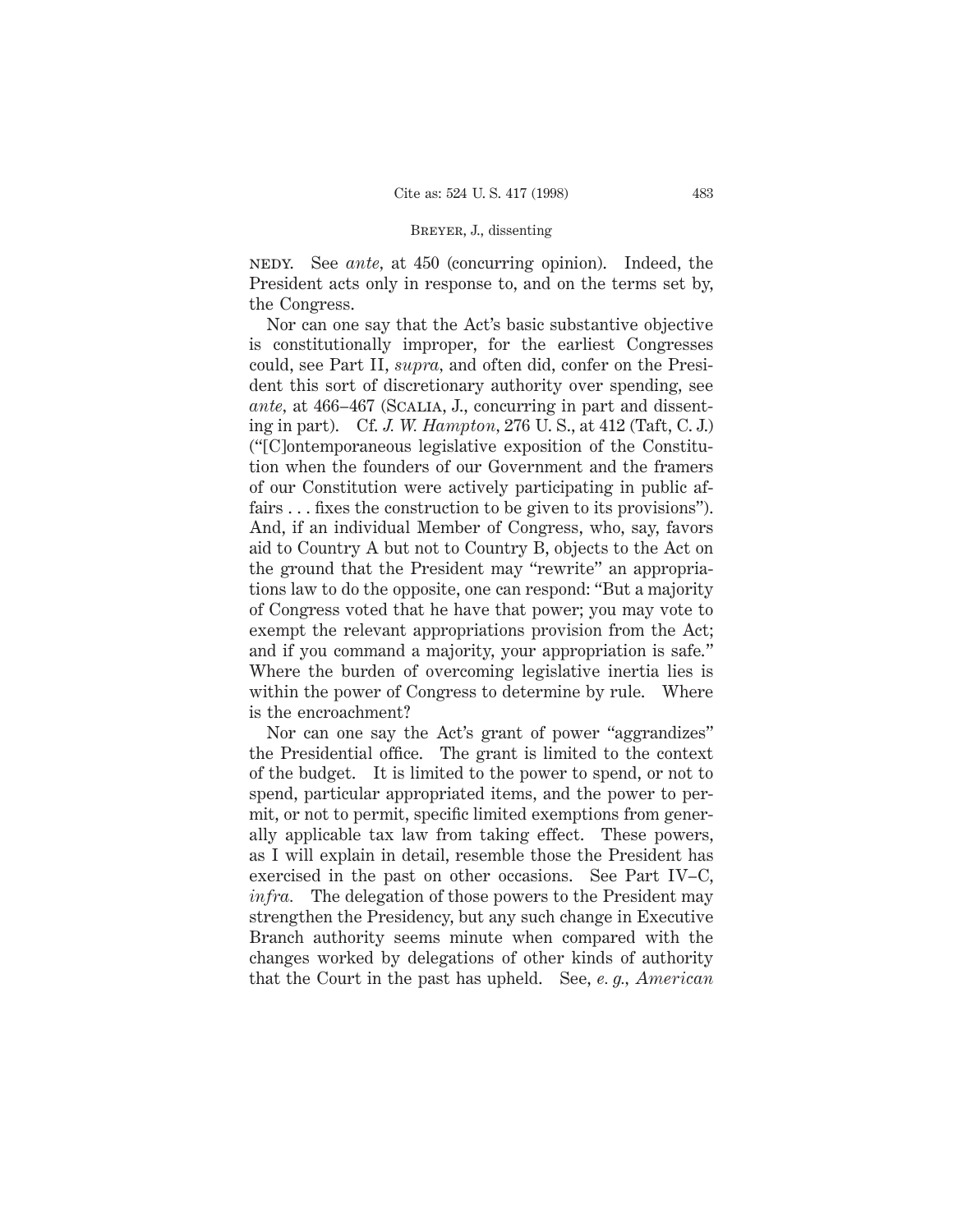*Trucking Assns., Inc.* v. *United States,* 344 U. S. 298 (1953) (delegation of rulemaking authority); *Lichter* v. *United States,* 334 U. S. 742 (1948) (delegation to determine and regulate "excessive" profits); *Crowell* v. *Benson,* 285 U. S. 22 (1932) (delegation of adjudicatory authority); *Commodity Futures Trading Comm'n* v. *Schor,* 478 U. S. 833 (1986) (same).

 $\mathcal{C}$ 

The "nondelegation" doctrine represents an added constitutional check upon Congress' authority to delegate power to the Executive Branch. And it raises a more serious constitutional obstacle here. The Constitution permits Congress to "see[k] assistance from another branch" of Government, the "extent and character" of that assistance to be fixed "according to common sense and the inherent necessities of the governmental co-ordination." *J. W. Hampton, supra,* at 406. But there are limits on the way in which Congress can obtain such assistance; it "cannot delegate any part of its legislative power except under the limitation of a prescribed standard." *United States* v. *Chicago, M., St. P. & P. R. Co.,* 282 U. S. 311, 324 (1931). Or, in Chief Justice Taft's more familiar words, the Constitution permits only those delegations where Congress "shall lay down by legislative act an *intelligible principle* to which the person or body authorized to [act] is directed to conform." *J. W. Hampton, supra,* at 409 (emphasis added).

The Act before us seeks to create such a principle in three ways. The first is procedural. The Act tells the President that, in "identifying dollar amounts [or]... items. . . for cancellation" (which I take to refer to his selection of the amounts or items he will "prevent from having legal force or effect"), he is to "consider," among other things,

"the legislative history, construction, and purposes of the law which contains [those amounts or items, and] . . . any specific sources of information referenced in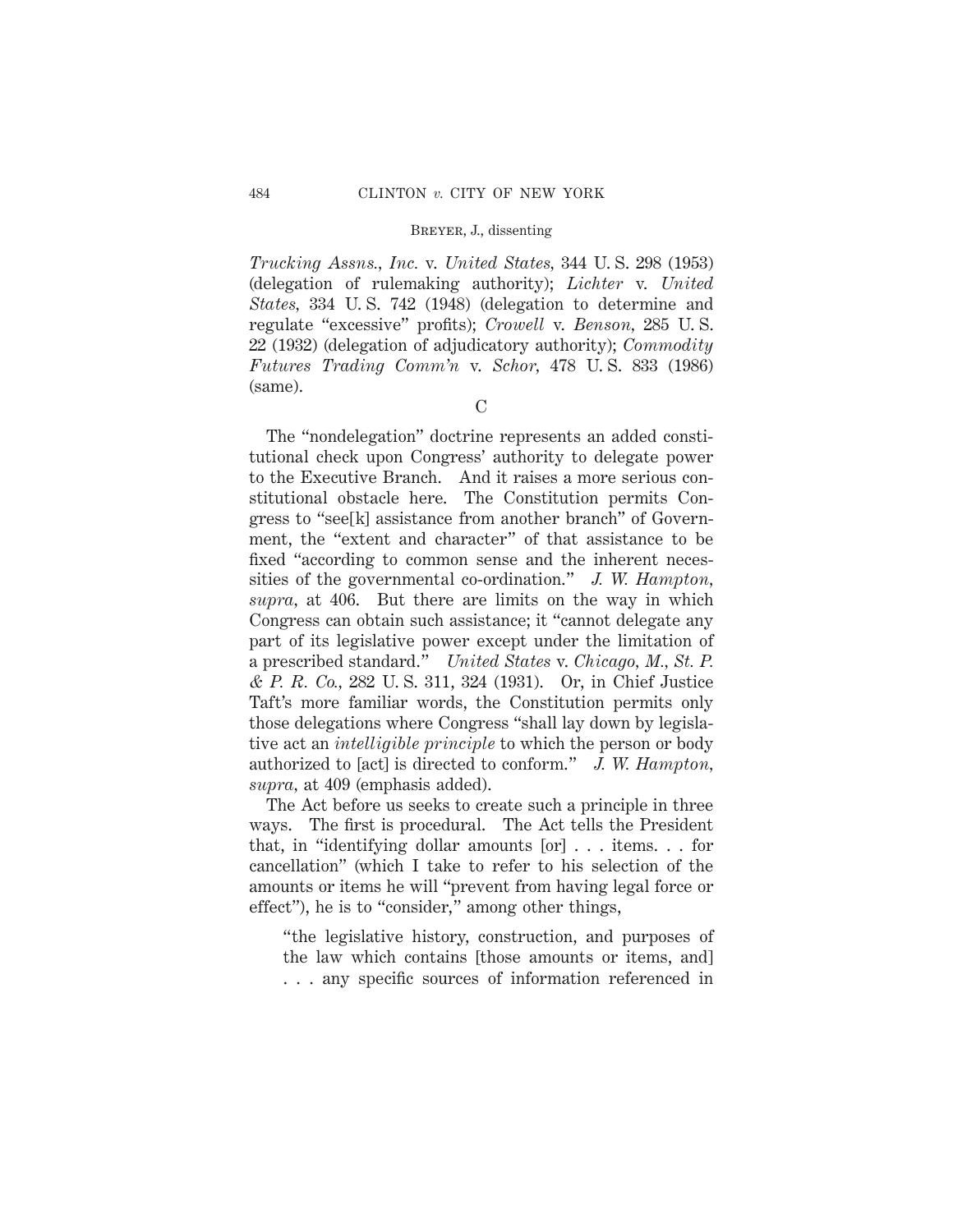such law or . . . the best available information . . . ." 2 U. S. C. § 691(b) (1994 ed., Supp. II).

The second is purposive. The clear purpose behind the Act, confirmed by its legislative history, is to promote "greater fiscal accountability" and to "eliminate wasteful federal spending and . . . special tax breaks." H. R. Conf. Rep. No. 104–491, p. 15 (1996).

The third is substantive. The President must determine that, to "prevent" the item or amount "from having legal force or effect" will "reduce the Federal budget deficit; ... not impair any essential Government functions; and . . . not harm the national interest."  $2 \text{ U.S. C. }$  \$691(a)(A) (1994 ed., Supp. II).

The resulting standards are broad. But this Court has upheld standards that are equally broad, or broader. See, *e. g., National Broadcasting Co.* v*. United States,* 319 U. S. 190, 225–226 (1943) (upholding delegation to Federal Communications Commission to regulate broadcast licensing as "public interest, convenience, or necessity" require) (internal quotation marks omitted); *FPC* v*. Hope Natural Gas Co.,* 320 U. S. 591, 600–603 (1944) (upholding delegation to Federal Power Commission to determine "just and reasonable" rates); *United States* v. *Rock Royal Co-operative, Inc.,* 307 U. S. 533, 577 (1939) (if milk prices were "unreasonable," Secretary of Agriculture could "fi[x]" prices to a level that was "in the public interest"). See also *Lichter* v*. United States,* 334 U. S. 742, 785–786 (1948) (delegation of authority to determine "excessive" profits); *American Power & Light Co.* v*. SEC,* 329 U. S. 90, 104–105 (1946) (delegation of authority to Securities and Exchange Commission to prevent "unfairly or inequitably" distributing voting power among security holders); *Yakus* v*. United States,* 321 U. S. 414, 427 (1944) (upholding delegation to Price Administrator to fix commodity prices that would be "fair" and "equitable").

Indeed, the Court has only twice in its history found that a congressional delegation of power violated the "nondele-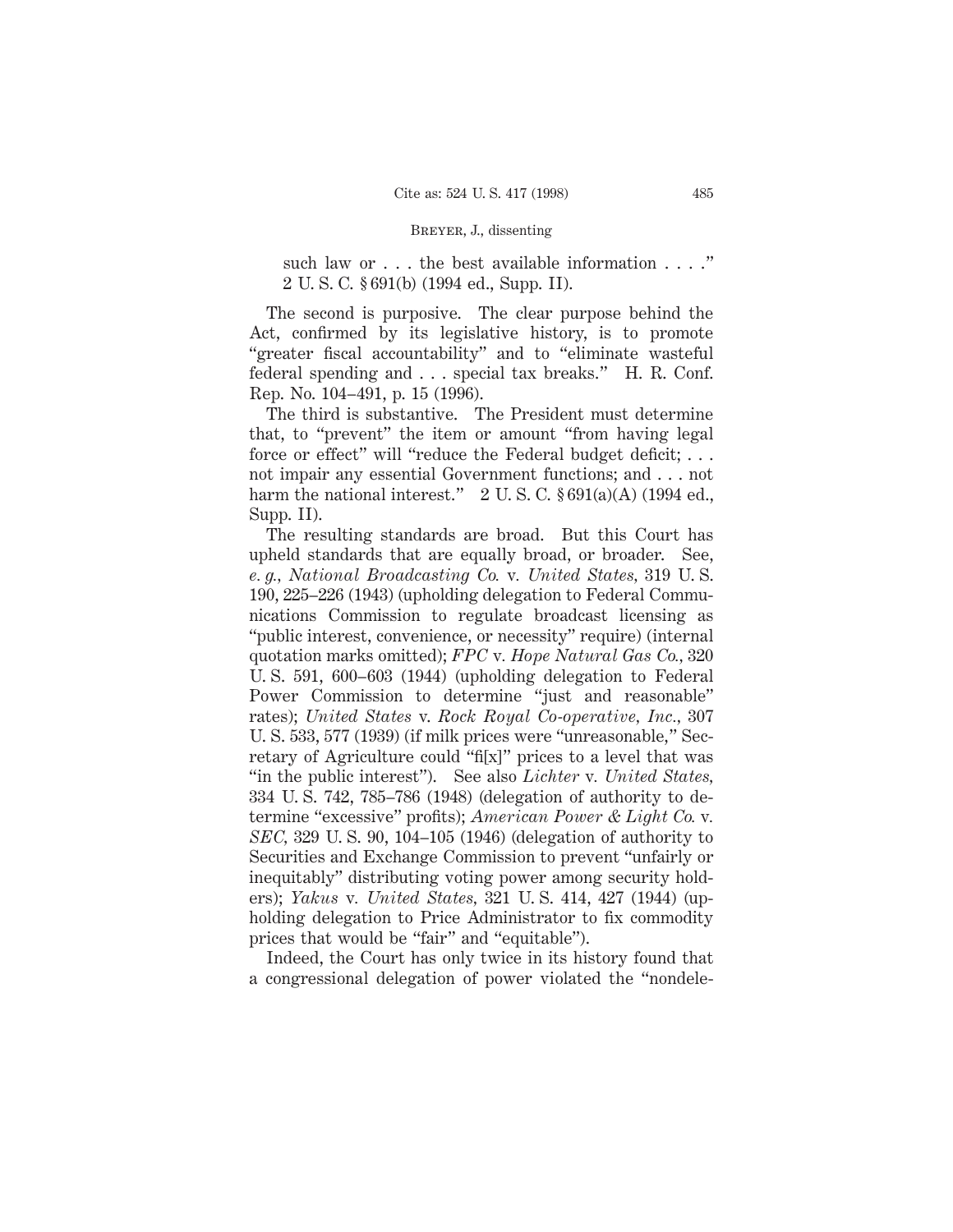gation" doctrine. One such case, *Panama Refining Co.* v. *Ryan,* 293 U. S. 388 (1935), was in a sense a special case, for it was discovered in the midst of the case that the particular exercise of the power at issue, the promulgation of a Petroleum Code under the National Industrial Recovery Act, did not contain any legally operative sentence. *Id.,* at 412–413. The other case, *A. L. A. Schechter Poultry Corp.* v. *United States,* 295 U. S. 495 (1935), involved a delegation through the National Industrial Recovery Act, 48 Stat. 195, that contained not simply a broad standard ("fair competition"), but also the conferral of power on private parties to promulgate rules applying that standard to virtually all of American industry, *id.,* at 521–525. As Justice Cardozo put it, the legislation exemplified "delegation running riot," which created a "roving commission to inquire into evils and upon discovery correct them." *Id.*, at 553, 551 (concurring opinion).

The case before us does not involve any such "roving commission," nor does it involve delegation to private parties, nor does it bring all of American industry within its scope. It is limited to one area of Government, the budget, and it seeks to give the President the power, in one portion of that budget, to tailor spending and special tax relief to what he concludes are the demands of fiscal responsibility. Nor is the standard that governs his judgment, though broad, any broader than the standard that currently governs the award of television licenses, namely, "public convenience, interest, *or* necessity." 47 U. S. C. § 303 (emphasis added). To the contrary, (a) the broadly phrased limitations in the Act, together with (b) its evident deficit reduction purpose, and (c) a procedure that guarantees Presidential awareness of the reasons for including a particular provision in a budget bill, taken together, guide the President's exercise of his discretionary powers.

The relevant similarities and differences among and between this case and other "nondelegation" cases can be listed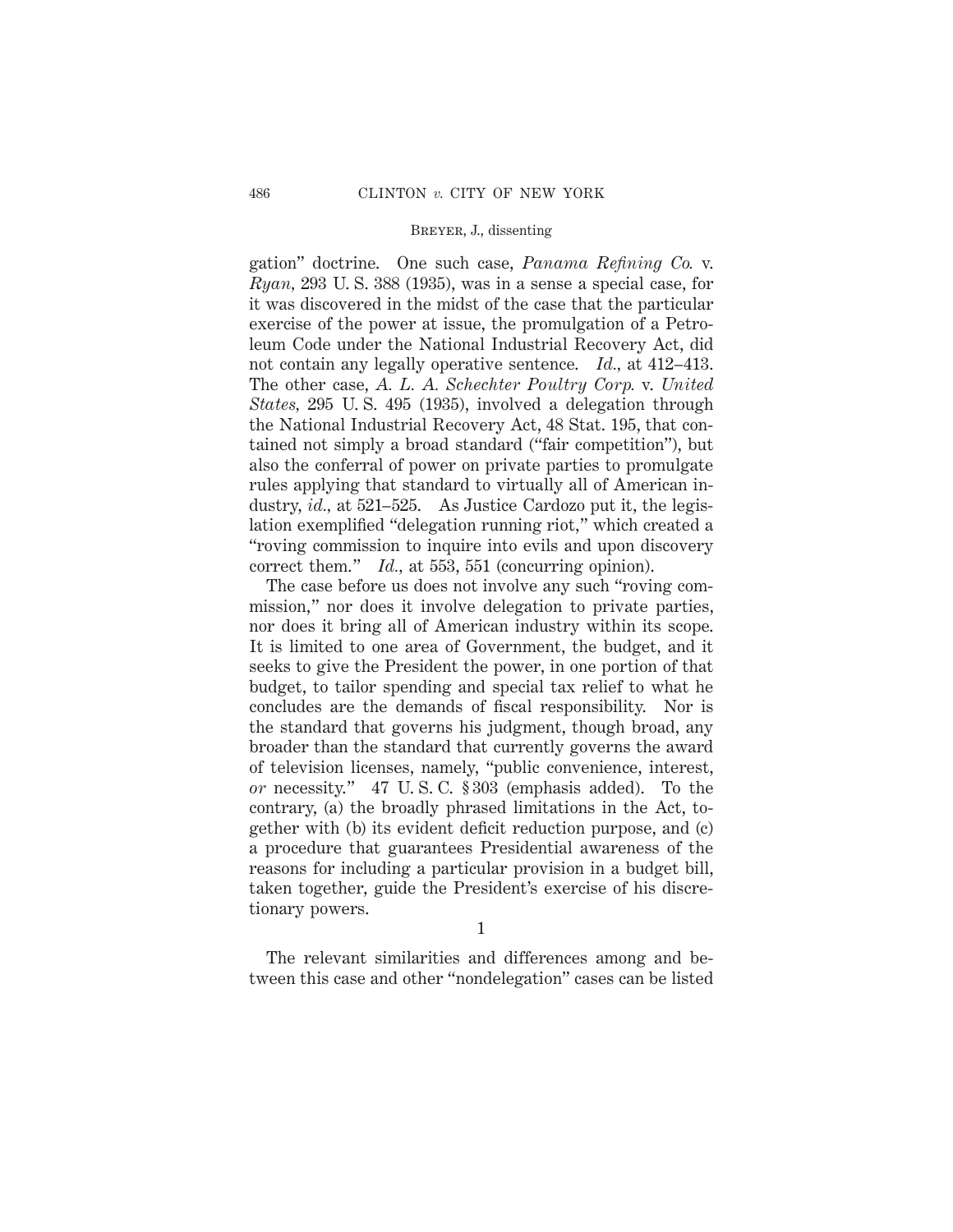more systematically as follows: First, as I have just said, like statutes delegating power to award broadcast television licenses, or to regulate the securities industry, or to develop and enforce workplace safety rules, the Act is aimed at a discrete problem: namely, a particular set of expenditures within the federal budget. The Act concerns, not the entire economy, cf. *Schecter Poultry Corp., supra,* but the annual federal budget. Within the budget it applies only to *discretionary* budget authority and *new* direct spending items, that together amount to approximately a third of the current annual budget outlays, see Tr. of Oral Arg. 18; see also Budget 303, and to "limited tax benefits" that (because each can affect no more than 100 people, see 2 U.S.C.  $\S 691e(9)$ (A) (1994 ed., Supp. II)), amount to a tiny fraction of federal revenues and appropriations. Compare Analytical Perspectives 73–75 (listing over *\$500 billion* in overall "tax expenditures" that OMB estimated were contained in federal law in 1997) and Budget 303 (federal outlays and receipts in 1997 were both over *\$1.5 trillion*) with App. to Juris. Statement 71a (President's cancellation message for Snake River appellees' limited tax benefit, estimating annual "value" of benefit, in terms of revenue loss, at about *\$20 million*)*.*

Second, like the award of television licenses, the particular problem involved—determining whether or not a particular amount of money should be spent or whether a particular dispensation from tax law should be granted a few individuals—does not readily lend itself to a significantly more specific standard. The Act makes clear that the President should consider the reasons for the expenditure, measure those reasons against the desirability of avoiding a deficit (or building a surplus), and make up his mind about the comparative weight of these conflicting goals. Congress might have expressed this matter in other language, but could it have done so in a *significantly* more specific way? See *National Broadcasting Co.* v. *United States, supra,* at 216 ("[P]ublic interest, convenience, or necessity" standard is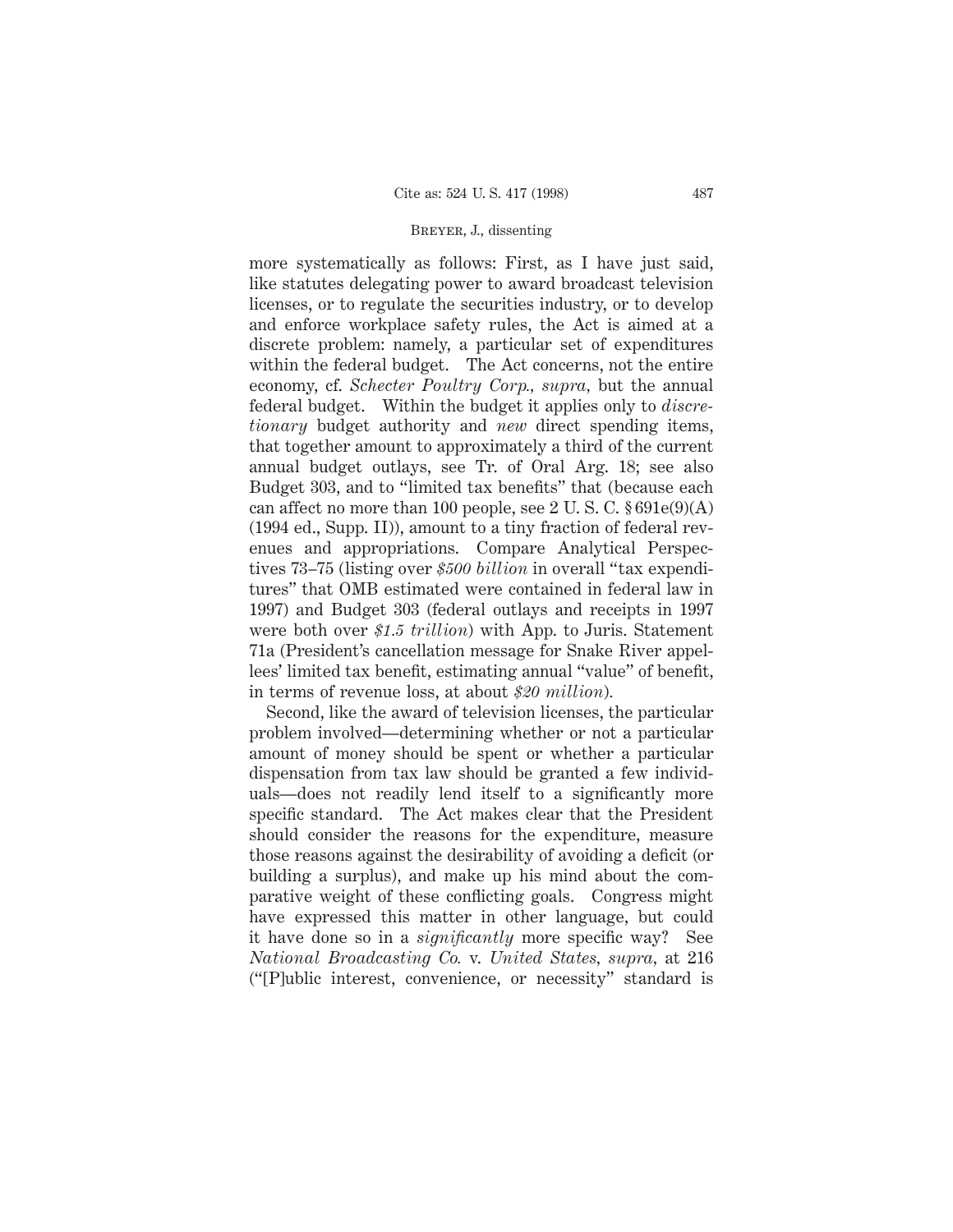" 'as concrete as the complicated factors for judgment in such a field of delegated authority permit' ") (quoting *FCC* v. *Pottsville Broadcasting Co.,* 309 U. S. 134, 138 (1940)). The statute's language, I believe, is sufficient to provide the President, and the public, with a fairly clear idea as to what Congress had in mind. And the public can judge the merits of the President's choices accordingly. Cf. *Yakus* v. *United States,* 321 U. S., at 426 (standards were "sufficiently definite and precise to enable . . . the public to ascertain . . . conform[ity]").

Third, insofar as monetary expenditure (but not "tax expenditure") is at issue, the President acts in an area where history helps to justify the discretionary power that Congress has delegated, and where history may inform his exercise of the Act's delegated authority. Congress has frequently delegated the President the authority to spend, or not to spend, particular sums of money. See, *e. g.,* Act of Sept. 29, 1789, ch. 23, 1 Stat. 95; Act of Mar. 26, 1790, ch. 4, § 1, 1 Stat. 104; Act of Feb. 11, 1791, ch. 6, 1 Stat. 190; Emergency Relief Appropriation Act of 1935, 49 Stat. 115 (appropriating over \$4 billion to be spent "in the discretion and under the direction of the President" for economic relief measures); see also *ante,* at 466–467 (Scalia, J., concurring in part and dissenting in part) (listing numerous examples).

Fourth, the Constitution permits Congress to rely upon context and history as providing the necessary standard for the exercise of the delegated power. See, *e. g., Federal Radio Comm'n* v. *Nelson Brothers Bond & Mortgage Co. (Station WIBO),* 289 U. S. 266, 285 (1933) ("public interest, convenience, or necessity [standard] . . . is to be interpreted by its context"); *Fahey* v. *Mallonee,* 332 U. S. 245, 253 (1947) (otherwise vague delegation to regulate banks was "sufficiently explicit, against the background of custom, to be adequate"). Relying upon context, Congress has sometimes granted the President broad discretionary authority over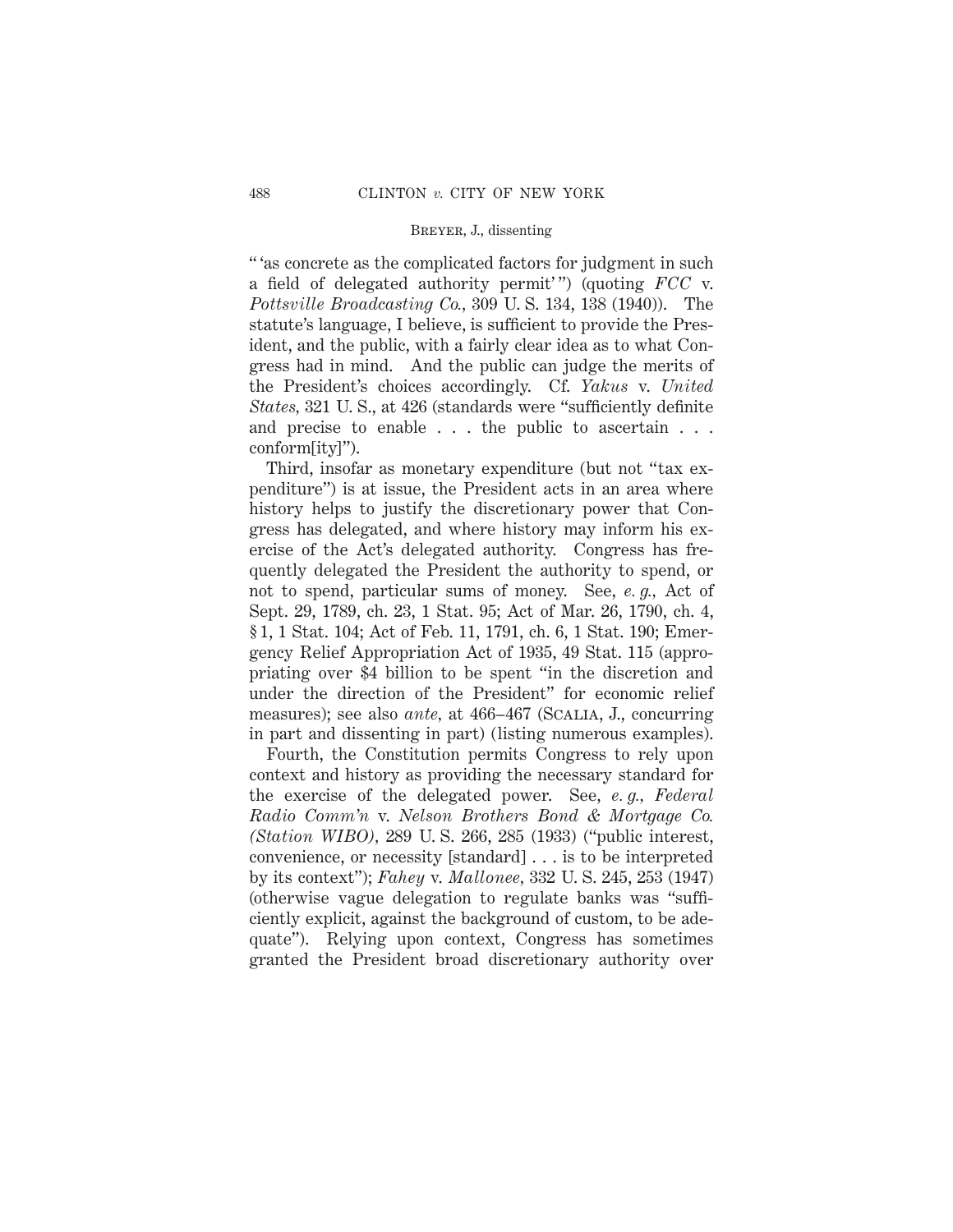spending in laws that mention no standard at all. See, *e. g.,* Act of Mar. 3, 1809, ch. 28, § 1, 2 Stat. 535–536 (granting the President recess authority to transfer money "appropriated for a particular branch of expenditure in [a] department" to be "applied [instead] to another branch of expenditure in the same department"); Revenue and Expenditure Control Act of 1968, §§ 202(b), 203(b), 82 Stat. 271–272; (authorizing the President annually to reserve up to \$6 billion in outlays and \$10 billion in new obligation authority); Second Supplemental Appropriations Act, 1969, § 401, 83 Stat. 82; Second Supplemental Appropriations Act, 1970, §§ 401, 501, 84 Stat. 405– 407. In this case, too, context and purpose can give meaning to highly general language. See *Federal Radio Comm'n* v*. Nelson Bros., supra,* at 285; *Fahey* v*. Malonee, supra,* at 250–253; cf. *Lichter* v. *United States,* 334 U. S., at 777 (Congress has "at least expressed . . . satisfaction with the existing specificity of the Act"); *Train* v. *City of New York,* 420 U. S. 35, 44–47 (1975) (disallowing President Nixon's efforts to impound funds because Court found Congress did not *intend* him to exercise the power in that instance).

On the other hand, I must recognize that there are important differences between the delegation before us and other broad, constitutionally acceptable delegations to Executive Branch agencies—differences that argue against my conclusion. In particular, a broad delegation of authority to an administrative agency differs from the delegation at issue here in that agencies often develop subsidiary rules under the statute, rules that explain the general "public interest" language. Doing so diminishes the risk that the agency will use the breadth of a grant of authority as a cloak for unreasonable or unfair implementation. See 1 K. Davis, Administrative Law § 3:15, pp. 207–208 (2d ed. 1978). Moreover, agencies are typically subject to judicial review, which review provides an additional check against arbitrary implementation. See, *e. g., Motor Vehicle Mfrs. Assn. of United*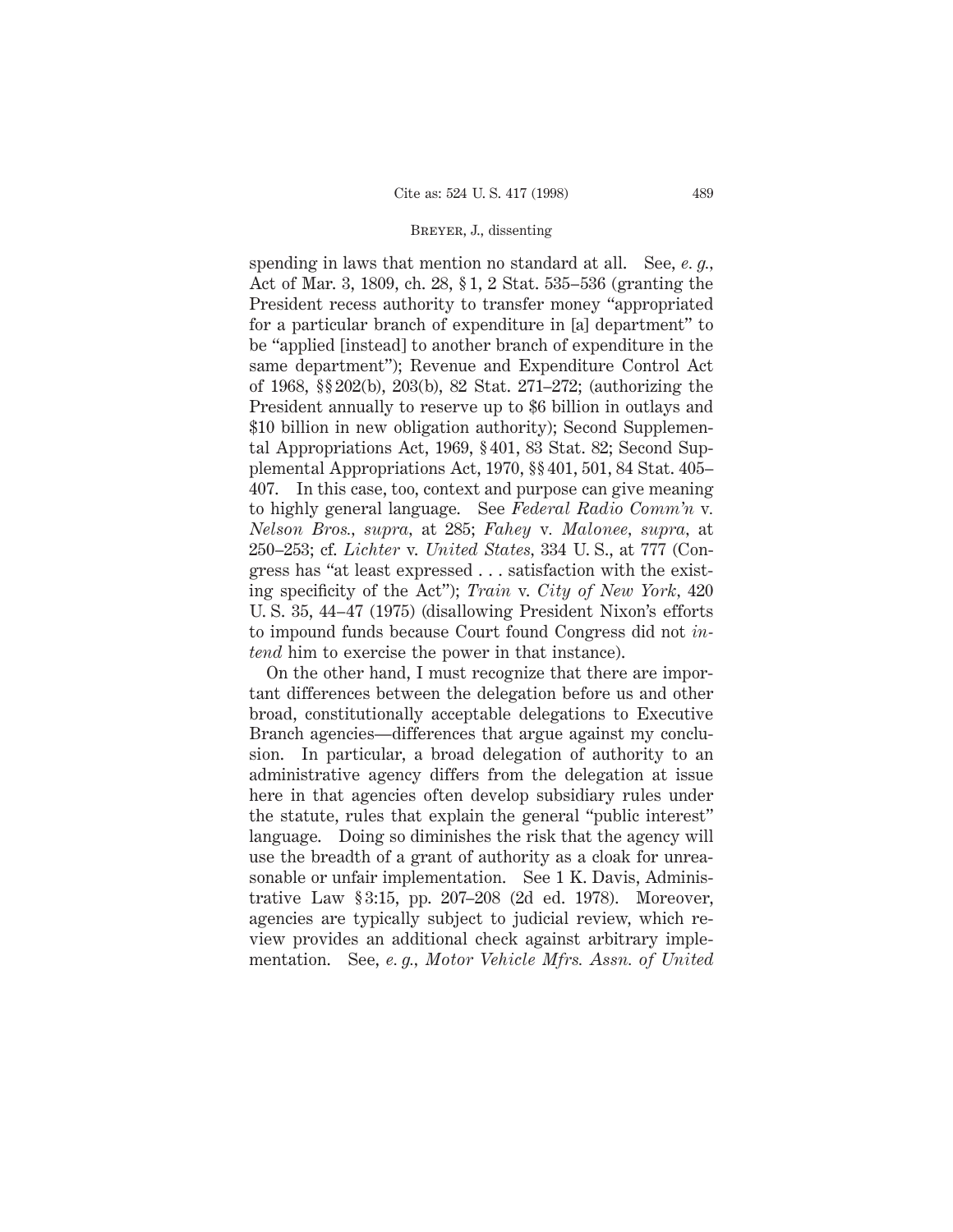*States, Inc.* v. *State Farm Mut. Automobile Ins. Co.,* 463 U. S. 29, 40–42 (1983). The President has not so narrowed his discretionary power through rule, nor is his implementation subject to judicial review under the terms of the Administrative Procedure Act. See, *e. g.*, *Franklin* v. *Massachusetts,* 505 U. S. 788, 801 (1992) (APA does not apply to President absent express statement by Congress).

While I believe that these last mentioned considerations are important, they are not determinative. The President, unlike most agency decisionmakers, is an elected official. He is responsible to the voters, who, in principle, will judge the manner in which he exercises his delegated authority. Whether the President's expenditure decisions, for example, are arbitrary is a matter that in the past has been left primarily to those voters to consider. And this Court has made clear that judicial review is less appropriate when the President's own discretion, rather than that of an agency, is at stake. See *Dalton* v. *Specter,* 511 U. S. 462, 476 (1994) (Presidential decision on military base closure recommendations not reviewable; President could "approv[e] or disapprov[e] the recommendations for whatever reason he sees fit"); *Franklin,* 505 U. S., at 801 (President's decision whether or not to transmit census report to Congress was unreviewable by courts for abuse of discretion); cf. *id.,* at 799–800 (it was "important to the integrity of the process" that the decision was made by the President, a "constitutional officer" as opposed to the unelected Secretary of Commerce). These matters reflect in part the Constitution's own delegation of "executive Power" to "a President," Art. II, § 1; cf. *Clinton* v. *Jones,* 520 U. S. 681, 710–711 (1997) (Breyer, J., concurring in judgment) (discussing unitary Executive), and we must take this into account when applying the Constitution's nondelegation doctrine to questions of Presidential authority.

Consequently I believe that the power the Act grants the President to prevent spending items from taking effect does not violate the "nondelegation" doctrine.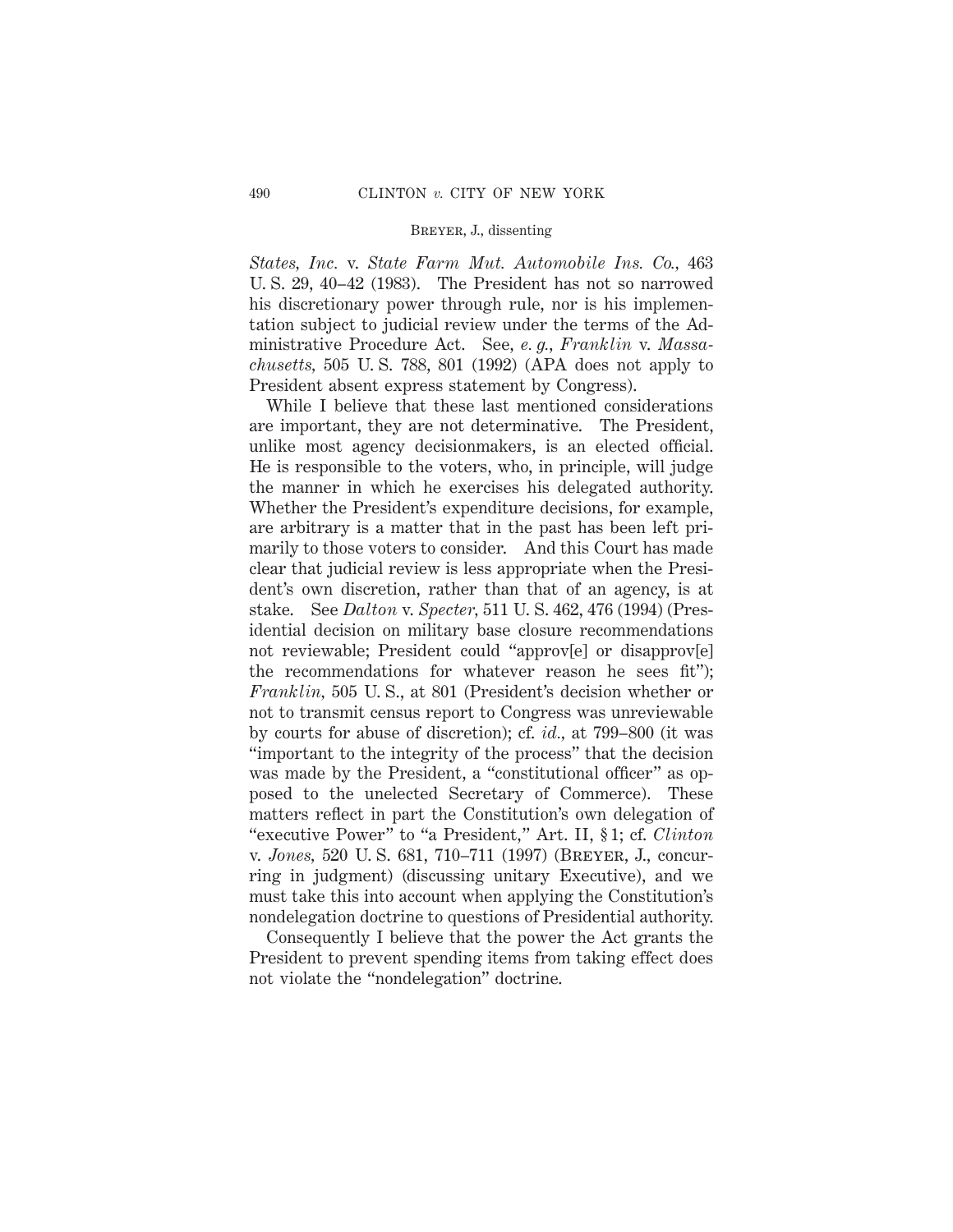#### 2

Most, but not all, of the considerations mentioned in the previous subsection apply to the Act's delegation to the President of the authority to prevent "from having legal force or effect" a "limited tax benefit," which term the Act defines in terms of special tax relief for fewer than 100 (or in some instances 10) beneficiaries, which tax relief is not available to others who are somewhat similarly situated. 2 U. S. C. § 691e(9) (1994 ed., Supp. II). There are, however, two related significant differences between the "limited tax benefit" and the spending items considered above, which make the "limited tax benefit" question more difficult. First, the history is different. The history of Presidential authority to pick and to choose is less voluminous. Second, the subject matter (increasing or decreasing an individual's taxes) makes the considerations discussed at the end of the last section (*i. e.,* the danger of an arbitrary exercise of delegated power) of greater concern. But these differences, in my view, are not sufficient to change the "nondelegation" result.

For one thing, this Court has made clear that the standard we must use to judge whether a law violates the "nondelegation" doctrine is the same in the tax area as in any other. In *Skinner* v. *Mid-America Pipeline Co.,* 490 U. S. 212 (1989), the Court considered whether Congress, in the exercise of its taxing power, could delegate to the Secretary of Transportation the authority to establish a system of pipeline user fees. In rejecting the argument that the "fees" were actually a "tax," and that the law amounted to an unconstitutional delegation of Congress' own power to tax, the unanimous Court said that:

"From its earliest days to the present, Congress, when enacting tax legislation, has varied the degree of specificity and the consequent degree of discretionary authority delegated to the Executive....

.....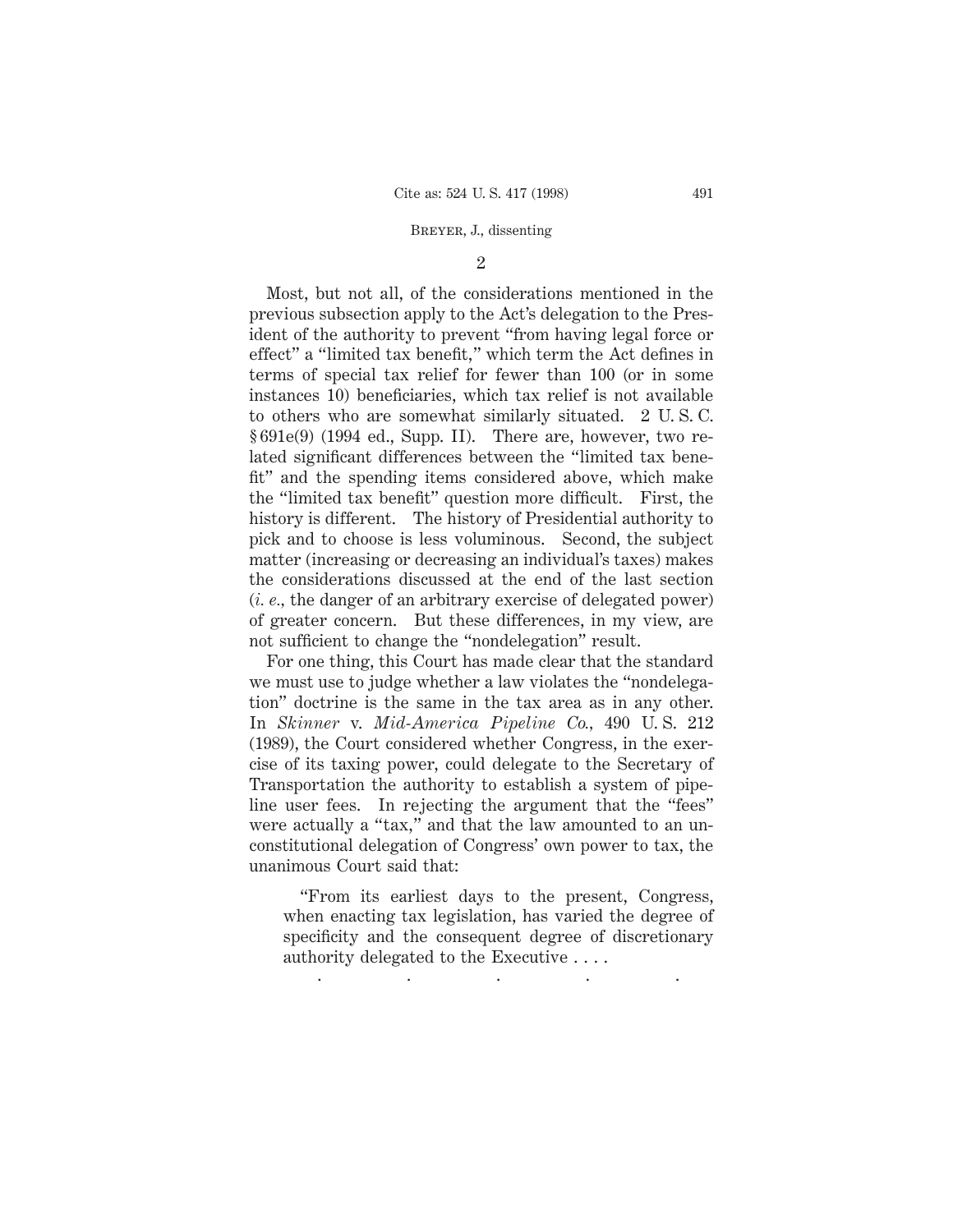"We find no support . . . for [the] contention that the text of the Constitution or the practices of Congress require the application of a different and stricter nondelegation doctrine in cases where Congress delegates discretionary authority to the Executive under its taxing power. . . . Even if the user fees are a form of taxation, we hold that the delegation of discretionary authority under Congress' taxing power is subject to no constitutional scrutiny greater than that we have applied to other nondelegation challenges. Congress may wisely choose to be more circumspect in delegating authority under the Taxing Clause than under other of its enumerated powers, but this is not a heightened degree of prudence required by the Constitution." *Id.,* at 221–223.

For another thing, this Court has upheld tax statutes that delegate to the President the power to change taxes under very broad standards. In 1890, for example, Congress authorized the President to "suspend" the provisions of the tariff statute, thereby raising tariff rates, if the President determined that other nations were imposing "reciprocally unequal and unreasonable" tariff rates on specialized commodities. Act of Oct. 1, 1890, ch. 1244, § 3, 26 Stat. 612. And the Court upheld the statute against constitutional attack. *Field* v. *Clark,* 143 U. S., at 693–694 ("[N]o valid objection can be made" to such statutes "conferring authority or discretion" on the President) (internal quotation marks omitted); see also Act of Dec. 19, 1806, ch. 1, 2 Stat. 411 (President "authorized" to "suspend the operation of" a customs law "if in his judgment the public interest should require it"); Act of June 4, 1794, ch. 41, § 1, 1 Stat. 372 (empowering President to lay an embargo on ships in ports "whenever, in his opinion, the public safety shall so require" and to revoke related regulations "whenever he shall think proper"). In 1922 Congress gave the President the authority to adjust tariff rates to "equalize" the differences in costs of production at home and abroad, see Tariff Act of 1922, ch. 356,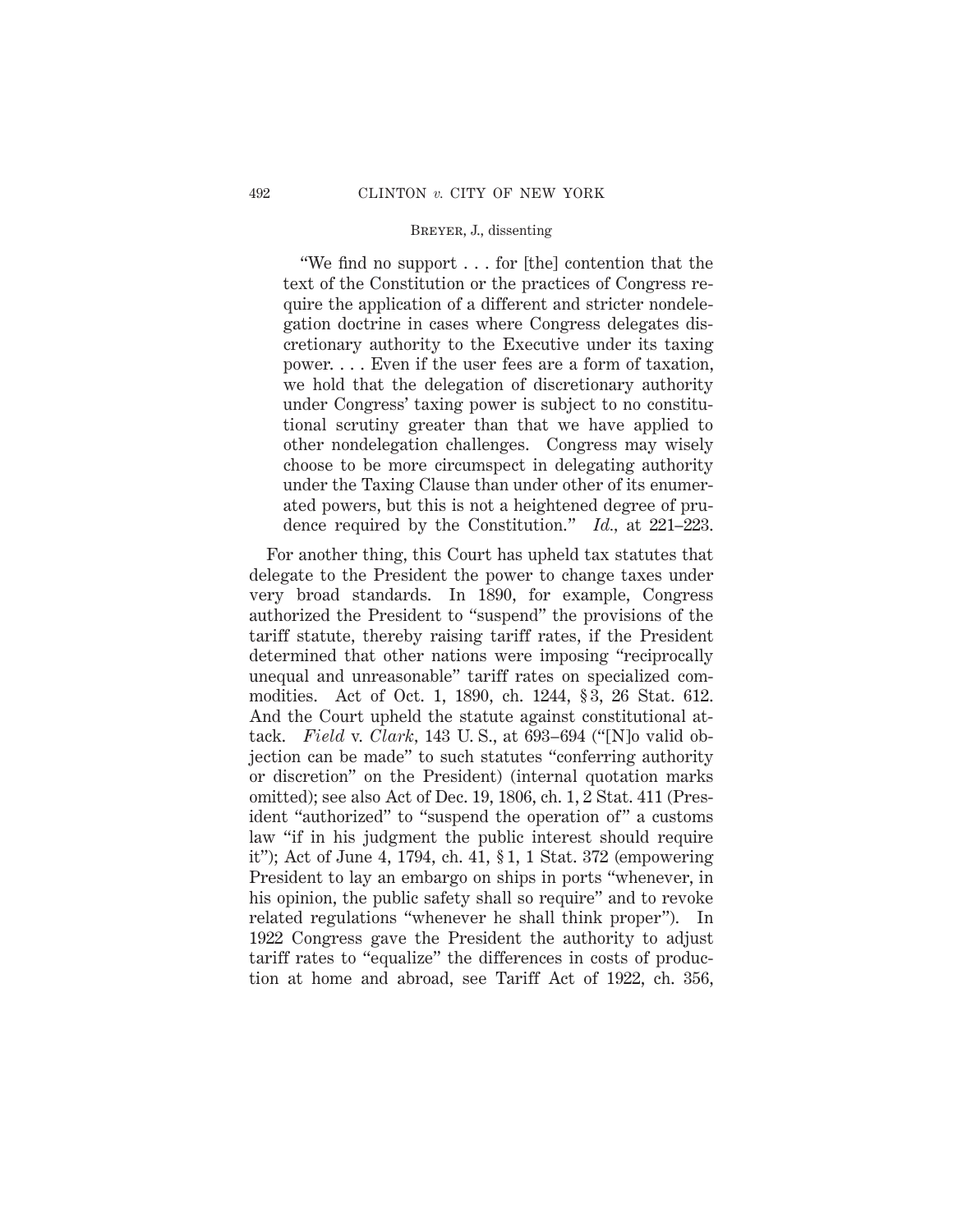§ 315(a), 42 Stat. 941–942. The Court also upheld this delegation against constitutional attack. See *J. W. Hampton, Jr., & Co.* v. *United States,* 276 U. S. 394 (1928).

These statutory delegations resemble today's Act more closely than one might at first suspect. They involve a duty on imports, which is a tax. That tax in the last century was as important then as the income tax is now, for it provided most of the Federal Government's revenues. See U. S. Dept. of Commerce, Census Bureau, Historical Statistics of the United States: Colonial Times to 1970, pt. 2, at 1106 (in 1890, when Congress passed the statute at issue in *Field,* tariff revenues were 57% of the total receipts of the Federal Government). And the delegation then thus affected a far higher percentage of federal revenues than the tax-related delegation over extremely "limited" tax benefits here. See *supra,* at 487.

The standards at issue in these earlier laws, such as "unreasonable," were frequently vague and without precise meaning. See, *e. g.,* Act of Oct. 1, 1890, § 3, 26 Stat. 612. Indeed, the word "equalize" in the 1922 statute, 42 Stat. 942, could not have been administered as if it offered the precision it seems to promise, for a tariff that literally "equalized" domestic and foreign production costs would, because of transport costs, have virtually ended foreign trade.

Nor can I accept the majority's effort to distinguish these examples. The majority says that these statutes imposed a specific "duty" upon the President to act upon the occurrence of a specified event. See *ante,* at 443. But, in fact, some of the statutes imposed no duty upon the President at all. See, *e. g.,* Act of Dec. 19, 1806, ch. 1, 2 Stat. 411 (President "authorized" to "suspend the operation of" a customs law "if in his judgment the public interest should require it"). Others imposed a "duty" in terms so vague as to leave substantial discretion in the President's hands. See Act of Oct. 1, 1890, 26 Stat. 612 (President's "duty" to suspend tariff law was triggered "whenever" and "so often as" he was "satisfied"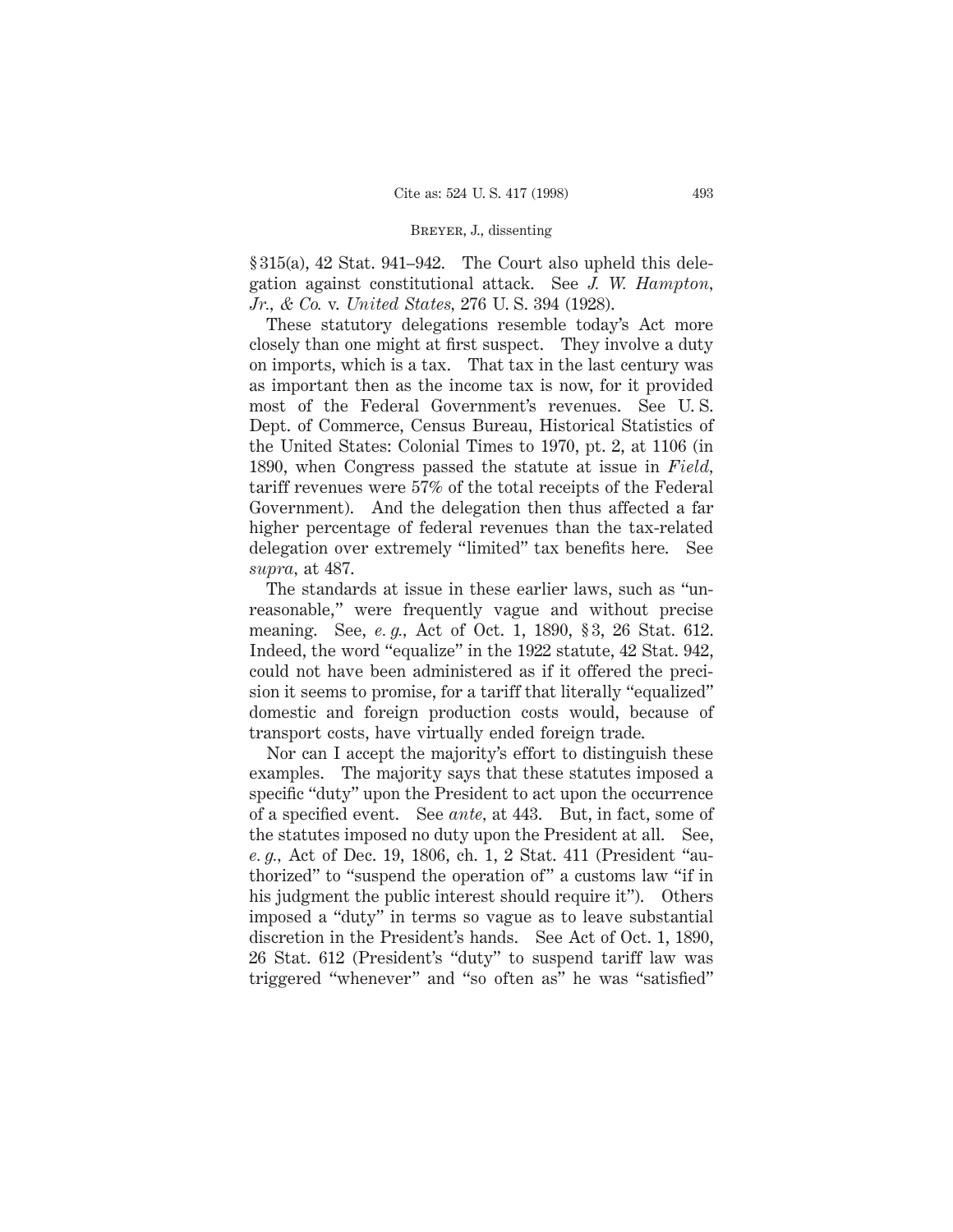that "unequal and unreasonable" rates were imposed); see also *Field* v. *Clark, supra,* at 691 (historically in the flexible tariff statutes Congress has "invest[ed] the President with large discretion").

The majority also tries to distinguish these examples on the ground that the President there executed congressional policy while here he rejects that policy. See *ante,* at 444. The President here, however, in exercising his delegated authority does not *reject* congressional policy. Rather, he *executes* a law in which Congress has specified its desire that the President have the very authority he has exercised. See Part III, *supra.*

The majority further points out that these cases concern imports, an area that, it says, implicates foreign policy and therefore justifies an unusual degree of discretion by the President. See *ante,* at 445. Congress, however, has not limited its delegations of taxation authority to the "foreign policy" arena. The first Congress gave the Secretary of the Treasury the "power to mitigate or remit" statutory penalties for nonpayment of liquor taxes "upon such terms and conditions as shall appear to him reasonable." Act of Mar. 3, 1791, ch. 15, § 43, 1 Stat. 209. A few years later, the Secretary was authorized, in lieu of collecting the stamp duty enacted by Congress, "to agree to an annual composition for the amount of such stamp duty, with any of the said banks, of one per centum on the amount of the annual dividend made by such banks." Act of July 6, 1797, ch. 11, § 2, 1 Stat. 528. More recently, Congress has given to the Executive Branch the authority to "prescribe all needful rules and regulations for the enforcement of [the Internal Revenue Code], including all rules and regulations as may be necessary by reason of any alteration of law in relation to internal revenue." 26 U. S. C. § 7805(a). And the Court has held that such rules and regulations, "which undoubtedly affect individual taxpayer liability, are . . . without doubt the result of entirely appropriate delegations of discretionary authority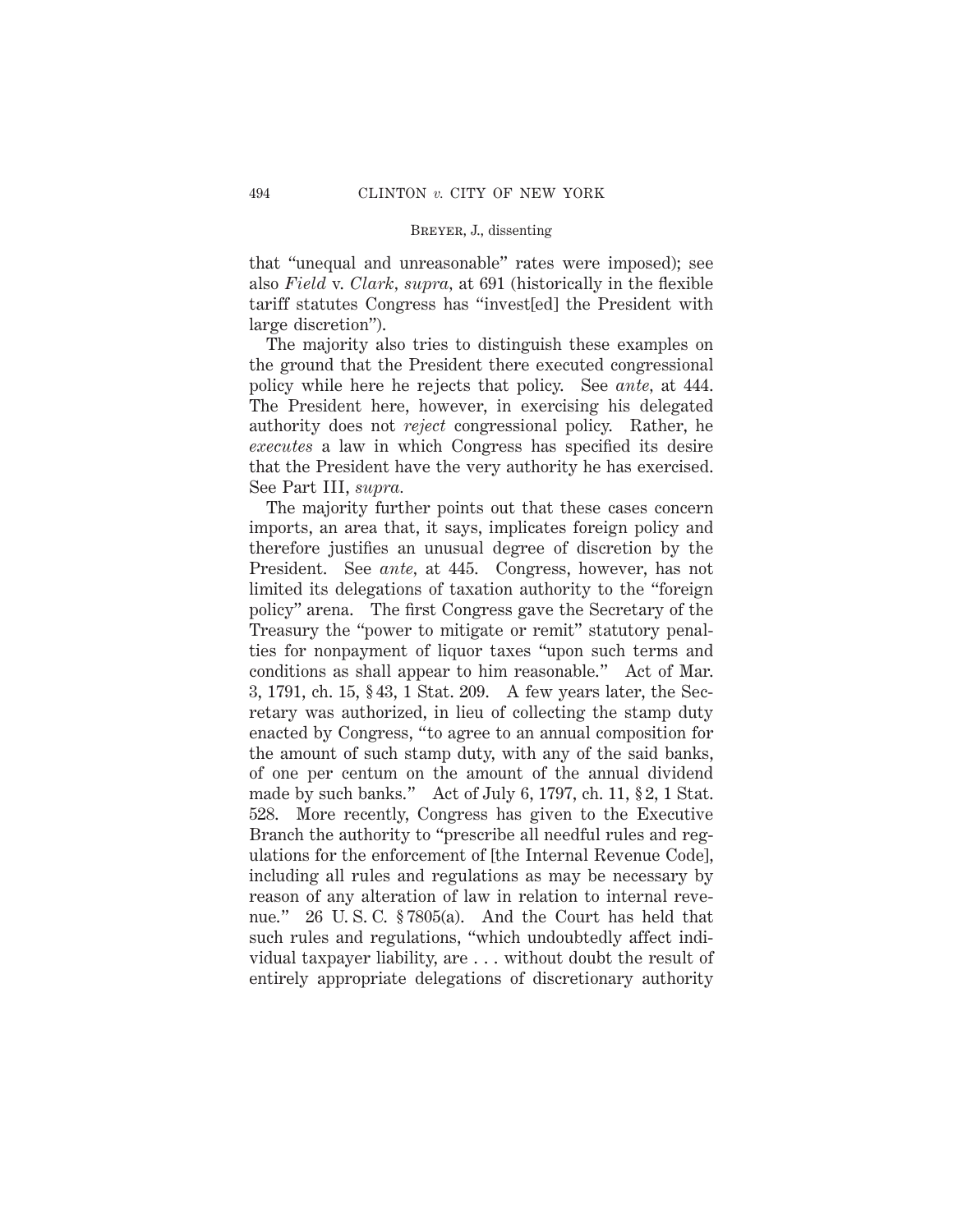by Congress." *Skinner* v*. Mid-America Pipeline Co.,* 490 U. S., at 222. I do not believe the Court would hold the same delegations at issue in *J. W. Hampton* and *Field* unconstitutional were they to arise in a more obviously domestic area.

Finally, the tax-related delegation is limited in ways that tend to diminish any widespread risk of arbitrary Presidential decisionmaking:

(1) The Act does not give the President authority to change general tax policy. That is because the limited tax benefits are defined in terms of deviations from tax policy, *i. e.,* special benefits to fewer than 100 individuals. See 2 U. S. C. § 691e(9)(A)(i) (1994 ed., Supp. II); see also Analytical Perpectives 84 (defining "tax expenditure" as "a preferential exception to the baseline provisions of the tax structure").

(2) The Act requires the President to make the same kind of policy judgment with respect to these special benefits as with respect to items of spending. He is to consider the budget as a whole, he is to consider the particular history of the tax benefit provision, and he is to consider whether the provision is worth the loss of revenue it causes in the same way that he must decide whether a particular expenditure item is worth the added revenue that it requires. See *supra,* at 484–485.

(3) The delegated authority does not destroy any individual's expectation of receiving a particular benefit, for the Act is written to say to the small group of taxpayers who may receive the benefit, "Taxpayers, you will receive an exemption from ordinary tax laws, but only if the President decides the budgetary loss is not too great."

(4) The "limited tax benefit" provisions involve only a small part of the federal budget, probably less than one percent of total annual outlays and revenues. Compare Budget 303 (federal outlays and receipts in 1997 were both over *\$1.5 trillion*) with App. to Juris. Statement 71a (President's cancellation message for Snake River appellees' limited tax ben-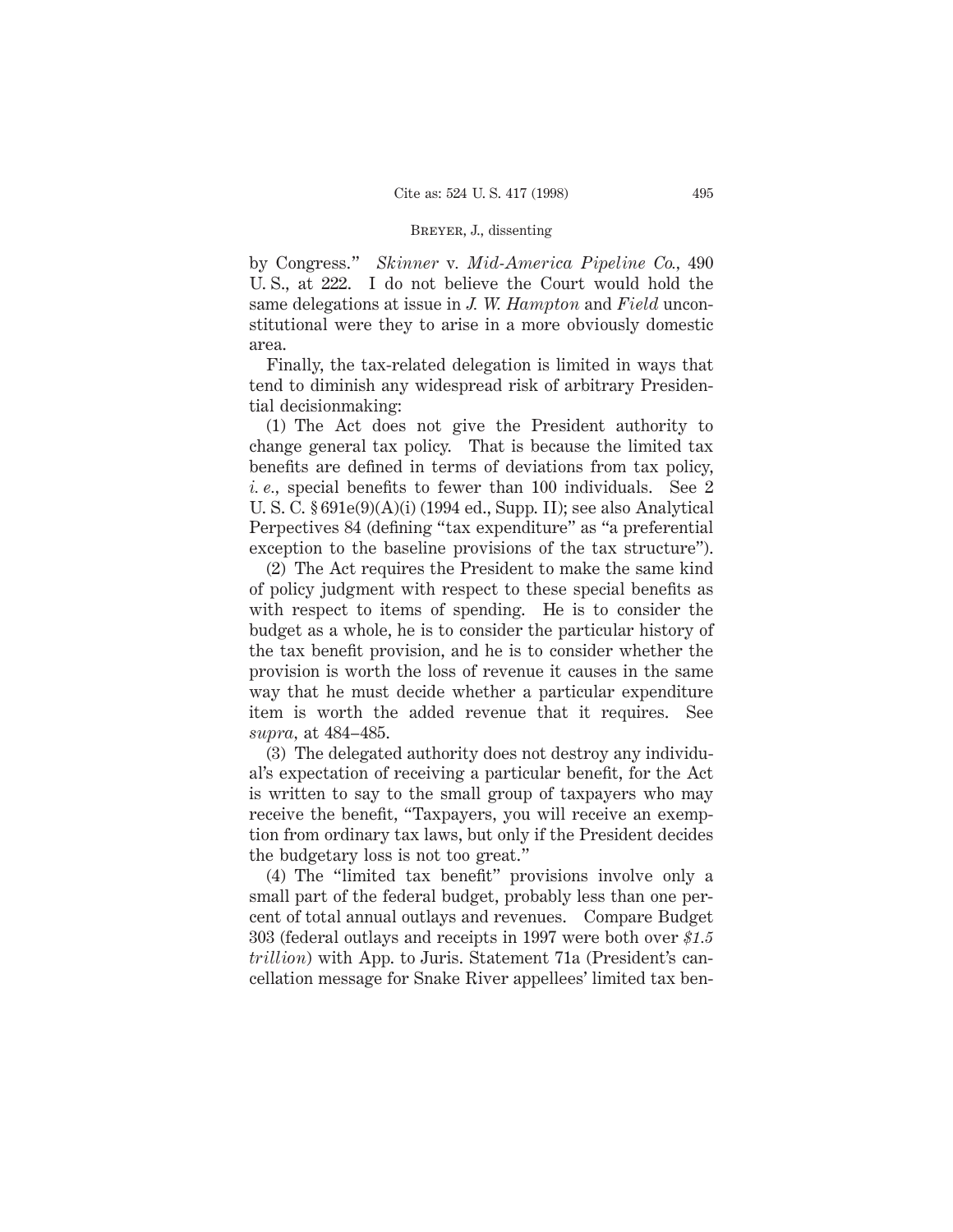efit, estimating annual "value" of benefit, in terms of revenue loss, at about *\$20 million*) and Taxpayer Relief Act of 1997, § 1701, 111 Stat. 1099 (identifying only 79 "limited tax benefits" subject to cancellation in the entire tax statute)*.*

(5) Because the "tax benefit" provisions are part and parcel of the budget provisions, and because the Act in defining them, focuses upon "revenue-losing" tax provisions, 2 U. S. C. § 691e(9)(A)(i) (1994 ed., Supp. II), it regards "tax benefits" as if they were a special kind of *spending,* namely spending that puts back into the pockets of a small group of taxpayers, money that "baseline" tax policy would otherwise take from them. There is, therefore, no need to consider this provision as if it represented a delegation of authority to the President, outside the budget expenditure context, to set major policy under the federal tax laws. But cf*. Skinner* v*. Mid-America Pipeline, supra,* at 222–223 (no "different and stricter" nondelegation doctrine in the taxation context). Still less does approval of the delegation in this case, given the long history of Presidential discretion in the budgetary context, automatically justify the delegation to the President of the authority to alter the effect of other laws outside that context.

The upshot is that, in my view, the "limited tax benefit" provisions do not differ enough from the "spending" provisions to warrant a different "nondelegation" result.

V

In sum, I recognize that the Act before us is novel. In a sense, it skirts a constitutional edge. But that edge has to do with means, not ends. The means chosen do not amount literally to the enactment, repeal, or amendment of a law. Nor, for that matter, do they amount literally to the "line item veto" that the Act's title announces. Those means do not violate any basic separation-of-powers principle. They do not improperly shift the constitutionally foreseen balance of power from Congress to the President. Nor, since